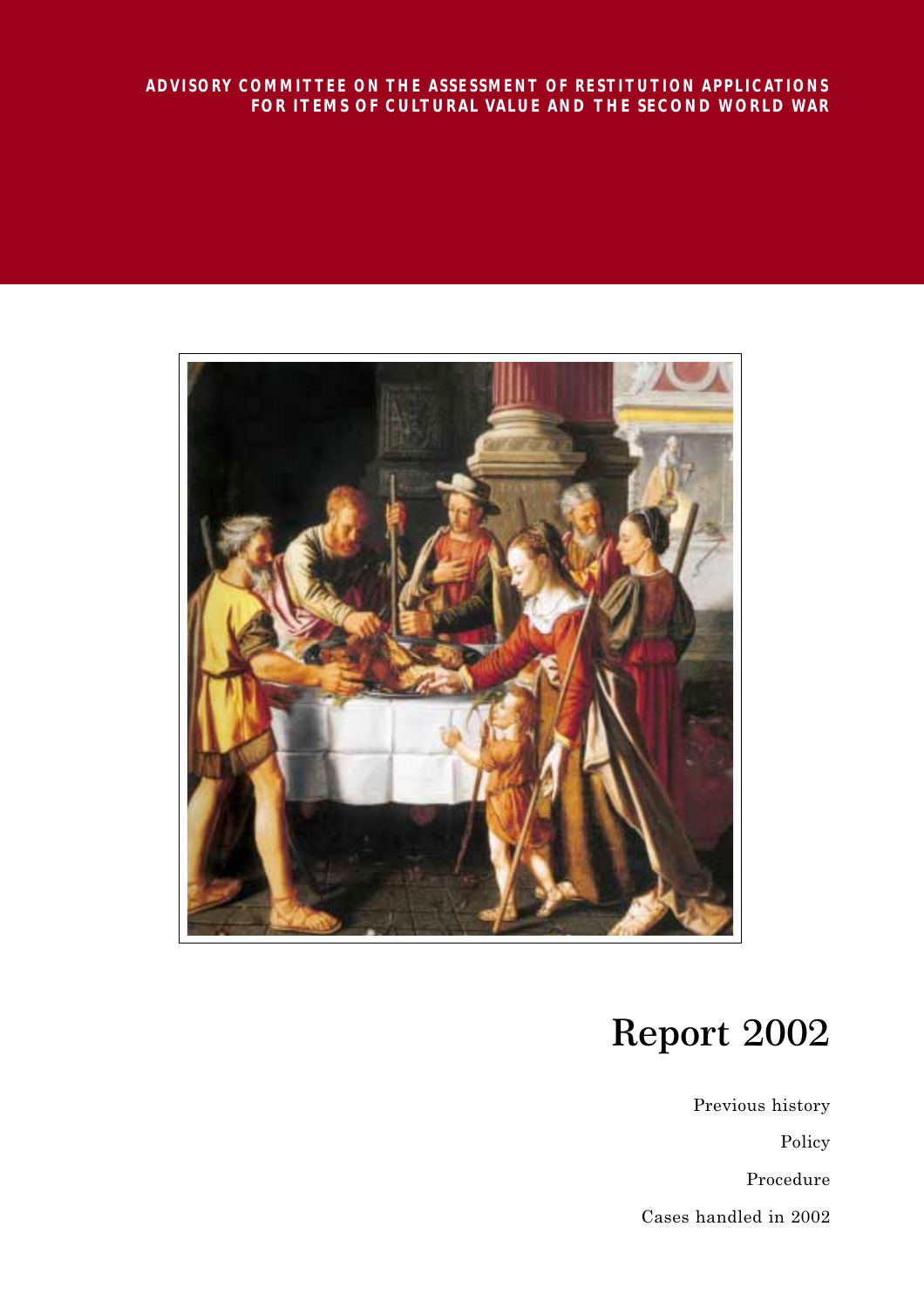## *ADVISORY COMMITTEE ON THE ASSESSMENT OF RESTITUTION APPLICATIONS* **FOR ITEMS OF CULTURAL VALUE AND THE SECOND WORLD WAR**

## **Report 2002**

Visiting address: Lange Voorhout 9 Postal address: P.O. Box 556 2501 CN The Hague, The Netherlands Tel.: (0031)(0)70-3765992 Fax: (0031)(0)70-3629654 e-mail: info@restitutiecommissie.nl website: www.restitutiecommissie.nl

Report 2002 is a translation of the original Dutch text 'Verslag 2002'. In case the contents of the English version might lead to any difference of opinion the Dutch version of the text will prevail.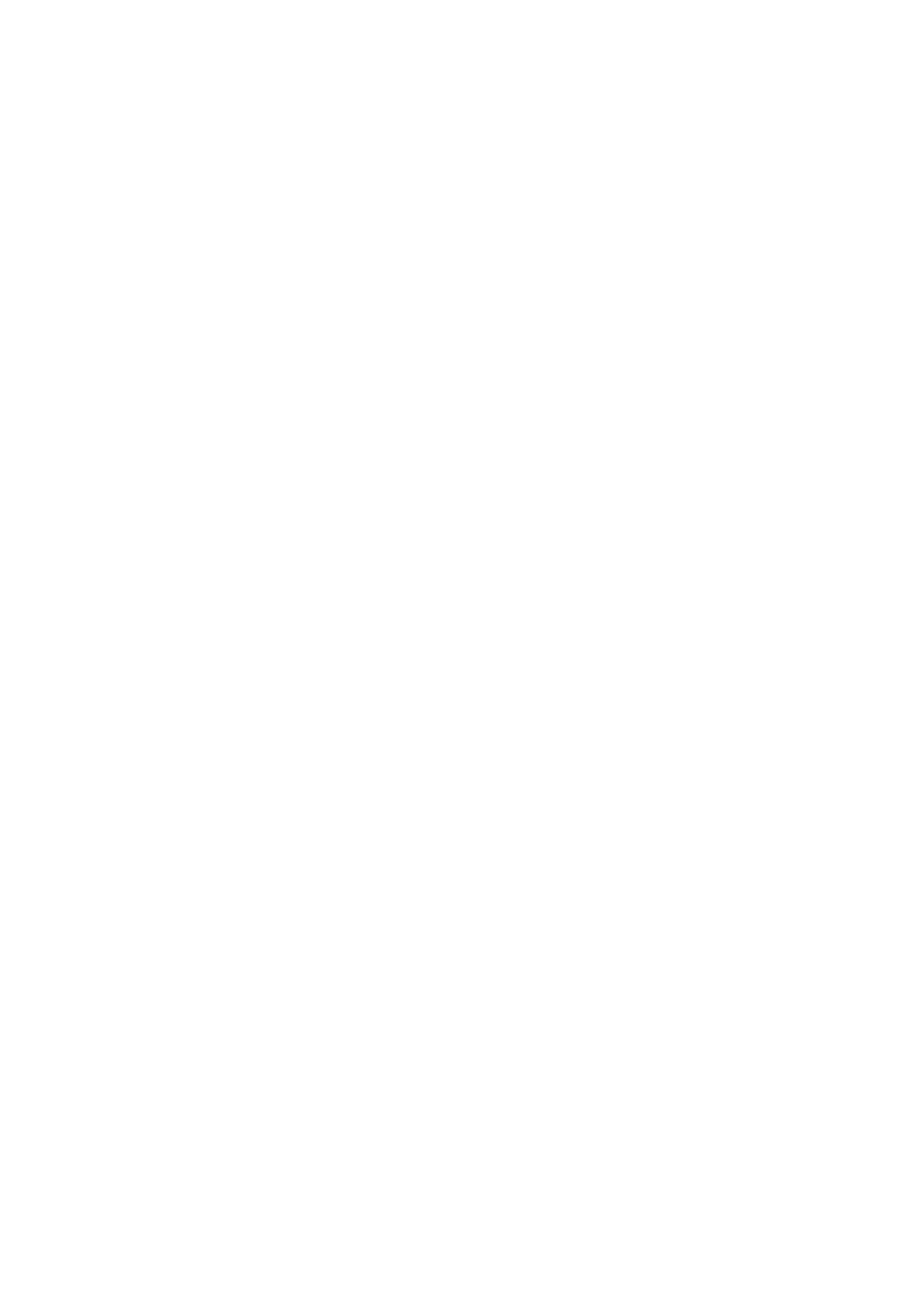## **Index**

- 1. The Advisory Committee on the assessment of restitution applications for items of cultural value and the second World War 5
- 2. History of the development of the Restitutions Committee and assessment criteria 7
	- 2.1 Previous history
	- 2.2 The Ekkart Committee and the basic principles of restitution policy
	- 2.3 Government position on second World War Assets, 21 March 2000
	- 2.4 Government memorandum on restitution and recovery of items of cultural value, 14 July 2000
	- 2.5 Interim recommendations made by the Ekkart Committee, 26 April 2001
	- 2.6 Government responses to the interim recommendations, 29 June 2001 and 16 November 2001
	- 2.7 General Consultation with the Standing Committee for OCenW, 22 November 2001

#### 3. The Restitutions Committee's way of working

- 3.1 Framework
- 3.2 Procedure
- 3.3 Deadlines
- 3.4 Confidentiality, disclosure and privacy

#### 4. Cases handled by the Restitutions Committee in 2002

- 4.1 Cases on which the Restitutions Committee has issued advice
	- RC 1.2: The Gutmann collection
	- RC 1.1: 'Paschal Lamb' (NK 2646)
	- RC 1.3: 'Venus in Vulcan's Smithy' (NK 3298)
	- RC 1.5: 'Portrait of a Woman with a Little Dog' (NK 2181) and 'View of Binnen-Amstel and the Blauwbrug' (NK 2115)
	- RC 1.7: 'Portrait of Don Luis de Requessens y Zuñiga' (NK 3409)
- 4.2 Restitutions Committee cases pending as at 31 December 2002

#### Appendices

19

23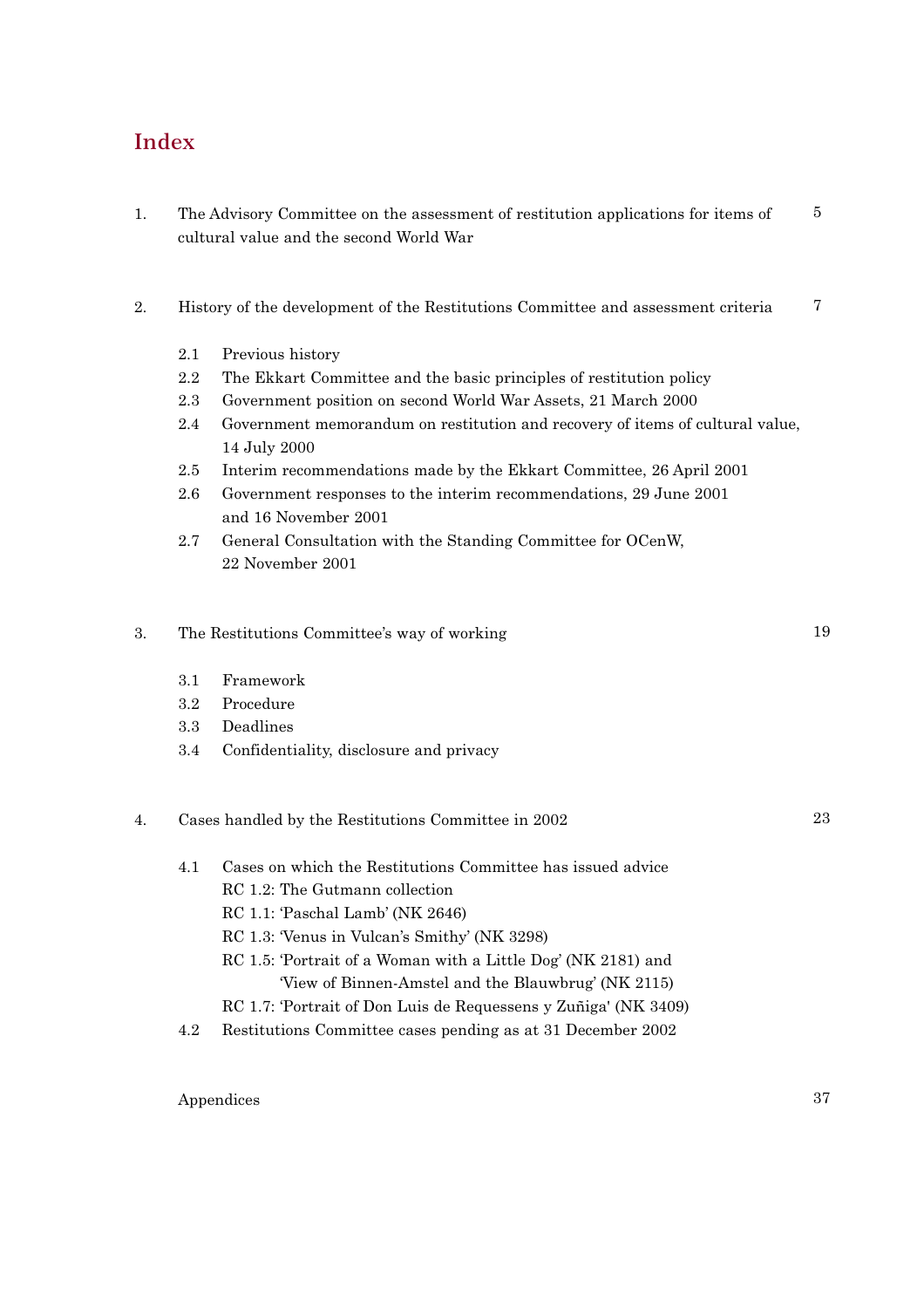## **Frequently used abbreviations**

| <b>BHG</b><br>Origins Unknown agency           | Bureau Herkomst Gezocht                |
|------------------------------------------------|----------------------------------------|
| <b>ICB</b>                                     |                                        |
| <i>Inspectorate of Cultural Heritage</i>       | Inspectie Cultuurbezit                 |
| <b>NBI</b>                                     |                                        |
| Administrative Department                      | Nederlands Beheersinstituut            |
| (of the Council for the restoration of rights) |                                        |
| <b>ICN</b>                                     |                                        |
| Netherlands Institute for Cultural Heritage    | Instituut Collectie Nederland          |
| NK collection                                  |                                        |
| National Art collection                        | Nederlandse Kunstcollectie             |
|                                                |                                        |
| OCenW                                          |                                        |
| <i>Education, Culture and Science</i>          | Onderwijs, Cultuur en Wetenschappen    |
| <b>SNK</b>                                     |                                        |
| National Art Collection Foundation             | <b>Stichting Nederlands Kunstbezit</b> |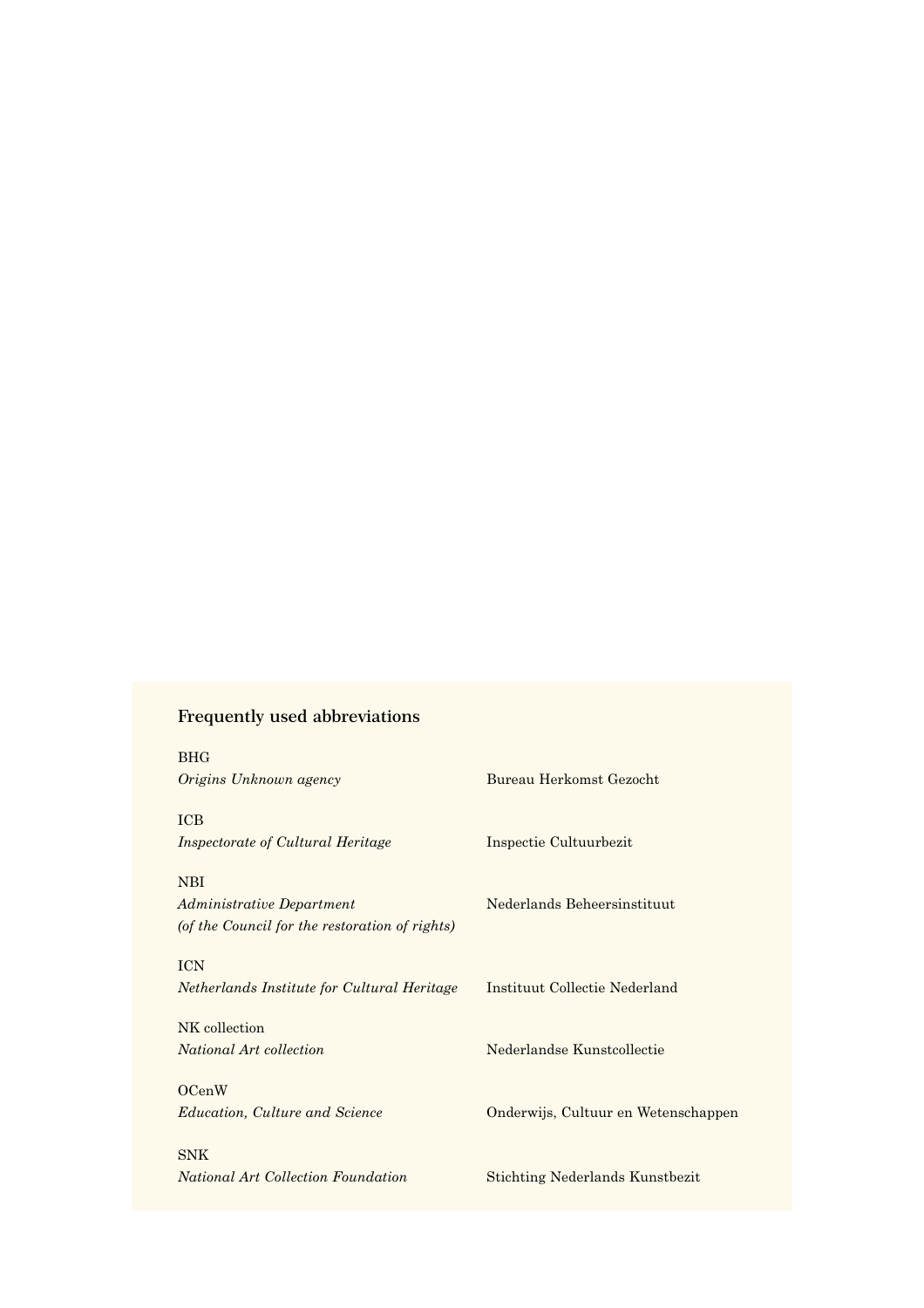## **1. The Advisory Committee on the assessment of restitution applications for items of cultural value and the second World War**

The Advisory Committee on the assessment of restitution applications for items of cultural value and the second World War, known as the Restitutions Committee, was set up by Decree of the State secretary for the Ministry of Education, Culture and Science (OCenW) dated 16 November 2001 for a period of three years.<sup>1</sup> Under this Decree, the Restitutions Committee has been given the task of providing the State secretary for OCenW with independent advice in respect of individual applications for the restitution of items of cultural value that the owner involuntarily lost possession of, due to circumstances directly related to the Nazi regime.

Since 22 December 2001, the date on which the Decree establishing the Restitutions Committee came into force, the committee has consisted of the following members:

Mr. J.M. Polak (chairman) Mr. B.J. Asscher (vice-chairman) Prof. J.Th.M. Bank Prof. J.C.M. Leijten Dr. E.J. van Straaten Mrs. H.M. Verrijn Stuart

Since 1 July 2002, the committee has been supported in the execution of its tasks by the Secretariat, consisting of E. Campfens (secretary/reporter), P. Teulings (deputy secretary) and L. Zandstra (assistent). Mr. P. Teulings resigned from his position as deputy secretary in December 2002. His tasks were taken over by H.D. Tammes at the beginning of December. The secretariat of the Restitutions Committee is housed at the offices of the CAOP located on Lange Voorhout, The Hague.

In the period 1 January - 31 December 2002, twelve cases were submitted to the Restitutions Committee. All these cases (bar one) were related to objects in the possession of the State of the Netherlands. The committee members met on 17 occasions to consider the applications for restitution.

During the above period, the Restitutions Committee issued advice on five cases. In four out of these five, the advice was adopted by the State secretary in its entirety, and in the other case adopted in part. This last case related to an application for the restitution of a painting that could no longer be located, where the Restitutions Committee has

Decree establishing the Advisory Committee on the assessment of restitution applications, dated 16 November 2001, (WJZ/2001/45374(8123), see Appendix 1.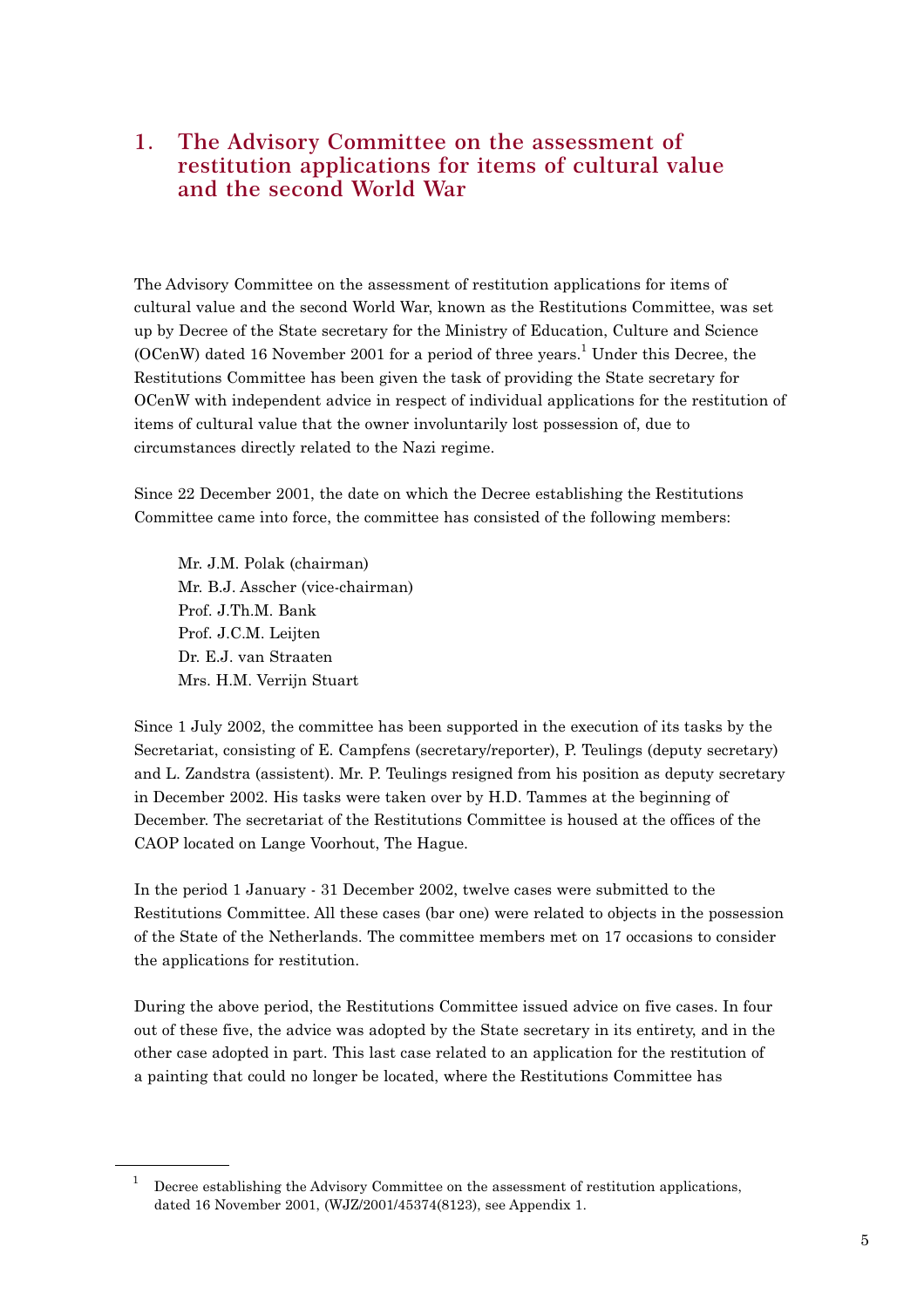recommended the payment of compensation. The State secretary has deferred his decision on this last case.

As at 31 December 2002, seven of the Restitutions Committee's cases are pending. When the Restitutions Committee was set up, it was expected that it would receive between 30 and 50 applications for restitution.

In accordance with the provisions of Article 7 paragraphs 1 and 2 of the Decree establishing the Restitutions Committee, we will now report on the state of affairs regarding the tasks assigned to it. As this is the Restitutions Committee's first annual report, a history of its development will also be included.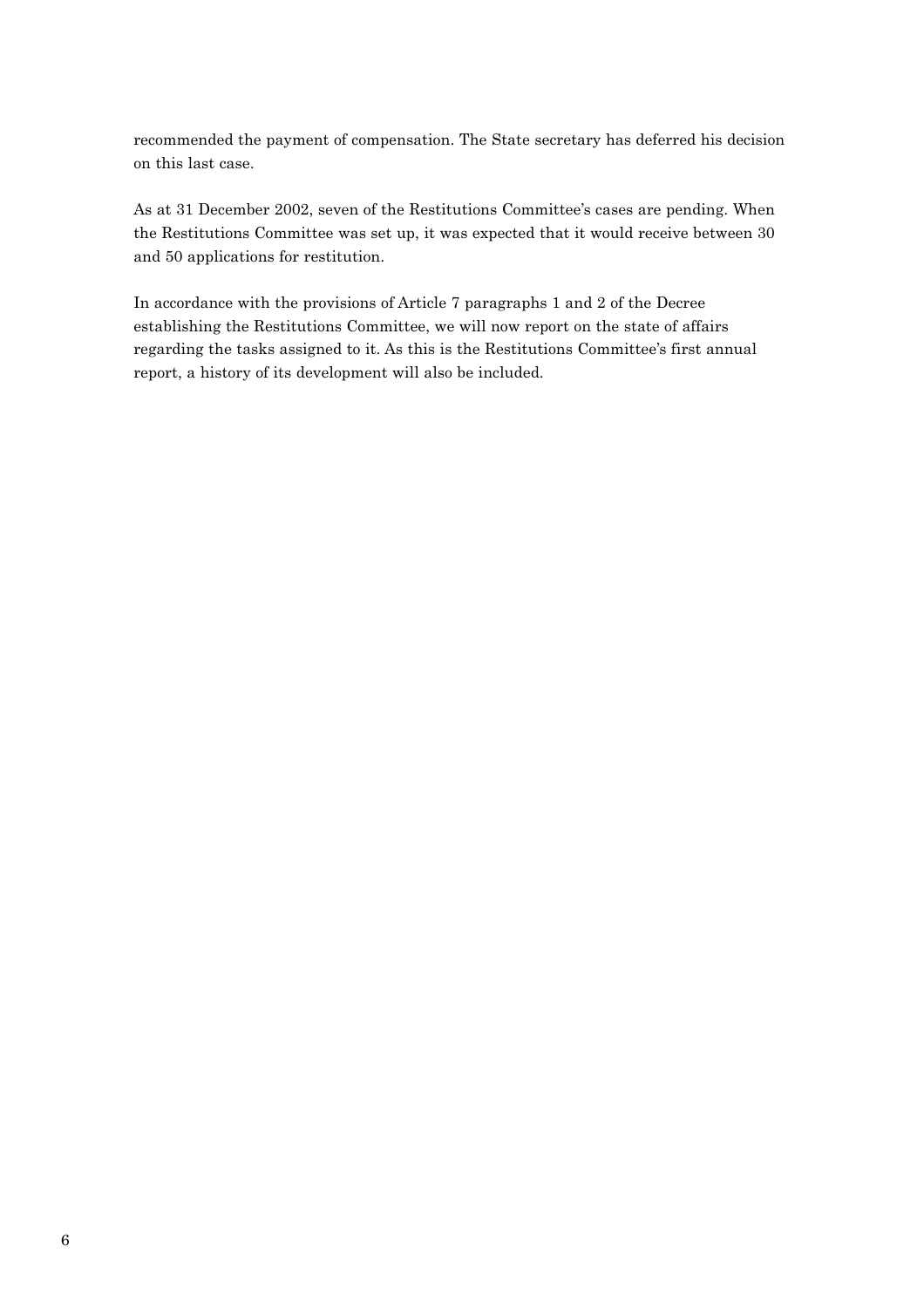## **2. History of the development of the Restitutions Committee and assessment criteria**

#### **2.1 Previous history**

It was already known at an early stage of the second World War that the Nazis were removing to Germany a large number of valuable objects, including art treasures, from the areas they were occupying. The Dutch government in exile in London naturally tried to counteract this economic plundering, and proclaimed emergency laws that, amongst other measures, prohibited all transactions with the enemy and declared them null and void in advance.<sup>2</sup> In addition, on 5 January 1943 it signed the *Inter-Allied Declaration against Acts of Dispossession committed in Territories under Enemy Occupation or Control*, as a basis for post-war repatriation of property to its country of provenance (i.e. the recuperation). In this so called *Joint Declaration*, the Allies declared that they were reserving all rights in respect of property obtained by the enemy that originated from the occupied areas, irrespective of whether they were obtained through outright theft or through ostensibly voluntary transactions.<sup>3</sup>

After the liberation in August 1945, the Council for the Restoration of Rights (Raad voor het Rechtsherstel) was set up in the Netherlands, and charged with the task of restoring the pre-war legal system as far as possible.<sup>4</sup> It was given the power to intervene in civillaw legal relationships (such as proprietary relationships) in accordance with the requirements of reasonableness and fairness. The so-called 'London emergency legislation' formed the basis for this restoration of rights.<sup>5</sup> The Council had a Jurisdiction Department (Afdeling Rechtspraak), to which, up to 1 July 1951, it was possible to submit an application for restoration of rights and which also acted as an appeal court for rulings made by bodies concerned with the restoration of rights. In addition, the Council had an Administrative Department (NBI), which was charged with the task of tracking down, administering and liquidating enemy and collaborationist assets and assets of absent and unknown owners.

At the end of 1945, the National Art Collection Foundation (SNK) was set up by the authorities.<sup>6</sup> In the first few years after the war, the SNK mainly concentrated on the

<sup>&</sup>lt;sup>2</sup> Besluit Rechtsverkeer in Oorlogstijd (Decree on Legal Matters in Wartime), 7 June 1940, published in het Staatsblad van het Koninkrijk te London, year 1940, series A [in Dutch].

 $\frac{3}{4}$  Bulletin of Treaties, year 1951, no. 39.

<sup>4</sup> The restoration of property rights is dealt with extensively in the Final report and appendices by the Contactgroep Tegoeden WOII (Van Kemenade Committee), Amsterdam 12/1/2000 [in Dutch].

<sup>5</sup> Besluit Herstel Rechtsverkeer (Decree on Restoration of Legal Transactions), 21 September 1944, published in het Staatsblad van het Koninkrijk te London, year 1944, series E, see in particular Articles 22 ff [in Dutch].

<sup>6</sup> For a detailed overview, see: 'Betwist Bezit, De Stichting Nederlands Kunstbezit en de teruggave van roofkunst na 1945' ('Disputed ownership, the SNK and the restitution of stolen works of art after 1945'), by Eelke Muller and Helen Schretlen, Waanders Uitgevers , Zwolle, 2002 [in Dutch]. This research was carried out on the instructions of the Ekkart Committee.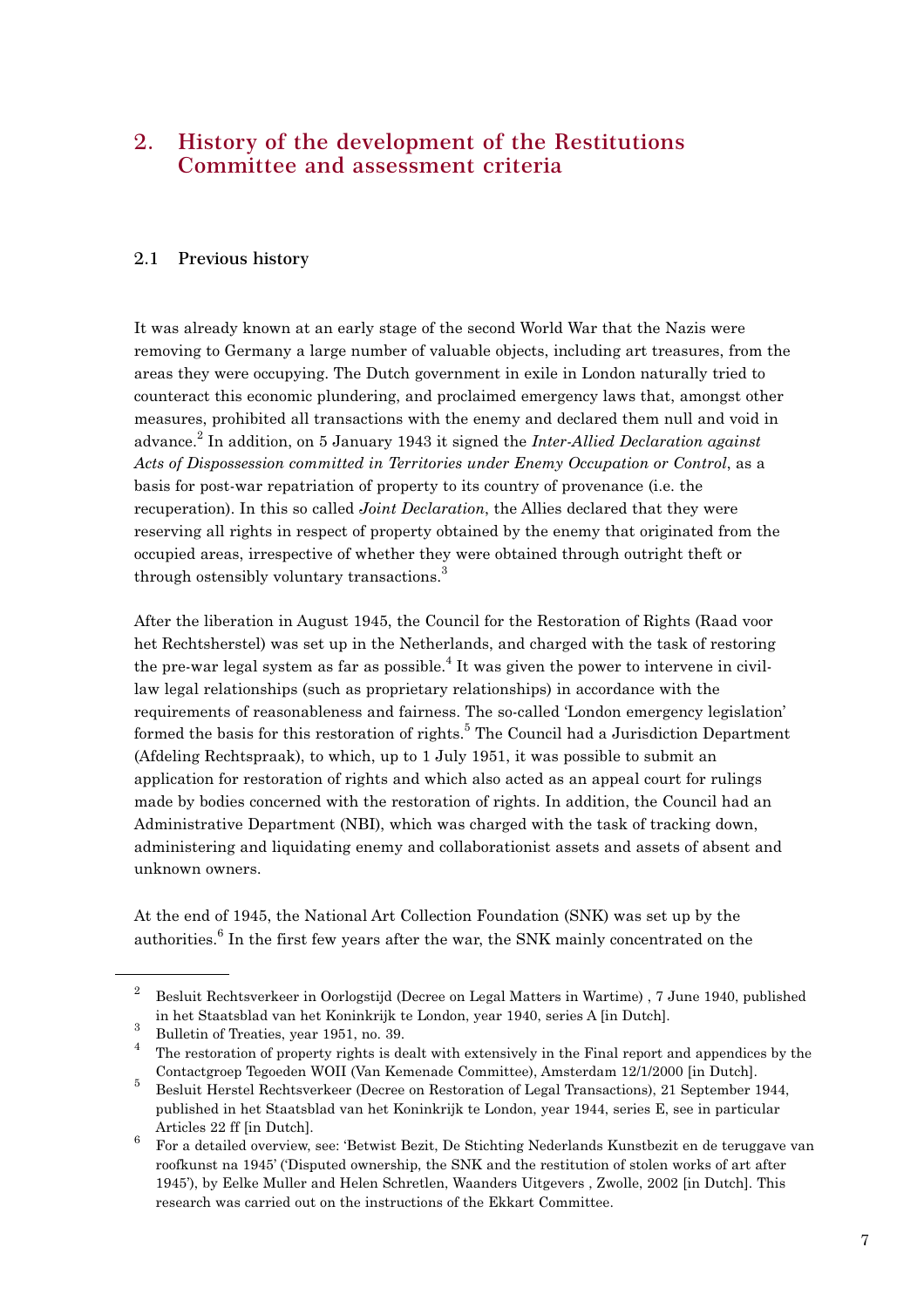recuperation of Dutch art treasures, driven by concern about the major losses also suffered by the Netherlands in respect of its cultural assets. Immediately after the war, many works of art found their way back to the Netherlands, partly through the efforts of the Foundation. Apart from recuperation, the SNK was also charged with the return (i.e. the restitution) of the works of art to the former owners or their heirs, this work being supervised by the NBI. In 1949 and 1950, it organised three so-called 'claim exhibitions' in order to give people the chance to recover their works of art, and actively tried to trace the original owners, in particular from 1949 onwards. The Foundation's internal guidelines that it applied to restitution applications were based on the principle of proven involuntary loss of possession during the war. In addition, the restitution of previously owned property was only possible if the sales proceeds (if applicable) received during the war, together with the cost of recuperation by the Foundation, were paid to the latter. It turns out that decisions rejecting applications for the restitution of recovered works of art were rarely submitted to the Jurisdiction Department of the Council for the Restoration of Rights.

In 1950, the tasks of the SNK, which had become discredited in 1948 due to its involvement in various scandals, were taken over by Hergo, the bureau for restoration payments and the restoration of property. When the deadline for submitting an application for restitution passed in the 1950s, Hergo was wound up too. It appeared that the difficult chapter 'Art restitution' could now be closed. The works of art recuperated that were retained as part of the national art collection are now known as the 'NK collection'. This collection is part of the Dutch National Art Collection and is managed by the Netherlands Institute for Cultural Heritage (ICN) of the Ministry of OCenW.

From the end of the 1990s, the restitution of works of art and other property stolen during the second World War has once again been receiving a lot of attention, both at a national and international level. The Dutch government set up committees - some of which are still active - that investigate property theft during the second World War and post-war restitution, namely the Van Kemenade Committee (Assets WWII Contact Group), the Scholten Committee (Financial Assets WWII), the Kordes Committee (Liro archives), the Van Galen Committee (Indian Assets) and the Ekkart Committee (Art). In an international sphere, attention has been focussed on the issue of art treasures stolen during the war at an international conference in Washington in 1998, for instance. This conference led to the adoption of the *Washington Principles on Nazi Confiscated Art*. 7 In addition, in 1999 the Parliamentary Assembly of the Council of Europe enacted a resolution in respect of *Looted Jewish cultural property*. <sup>8</sup> In both declarations, a flexible policy of restitution to the original owner of art treasures stolen during the war was urged.

Hereinafter follows a chronological overview of the developments in the restitution policy of the government with regard to stolen works of art held by the State of the Netherlands. The policy intentions as a whole as set down in the various documents form the assessment framework issued to the Restitutions Committee at the time it was set up in 2001.

See also below, paragraph 2.6.

<sup>8</sup> Resolution 1205, 1999.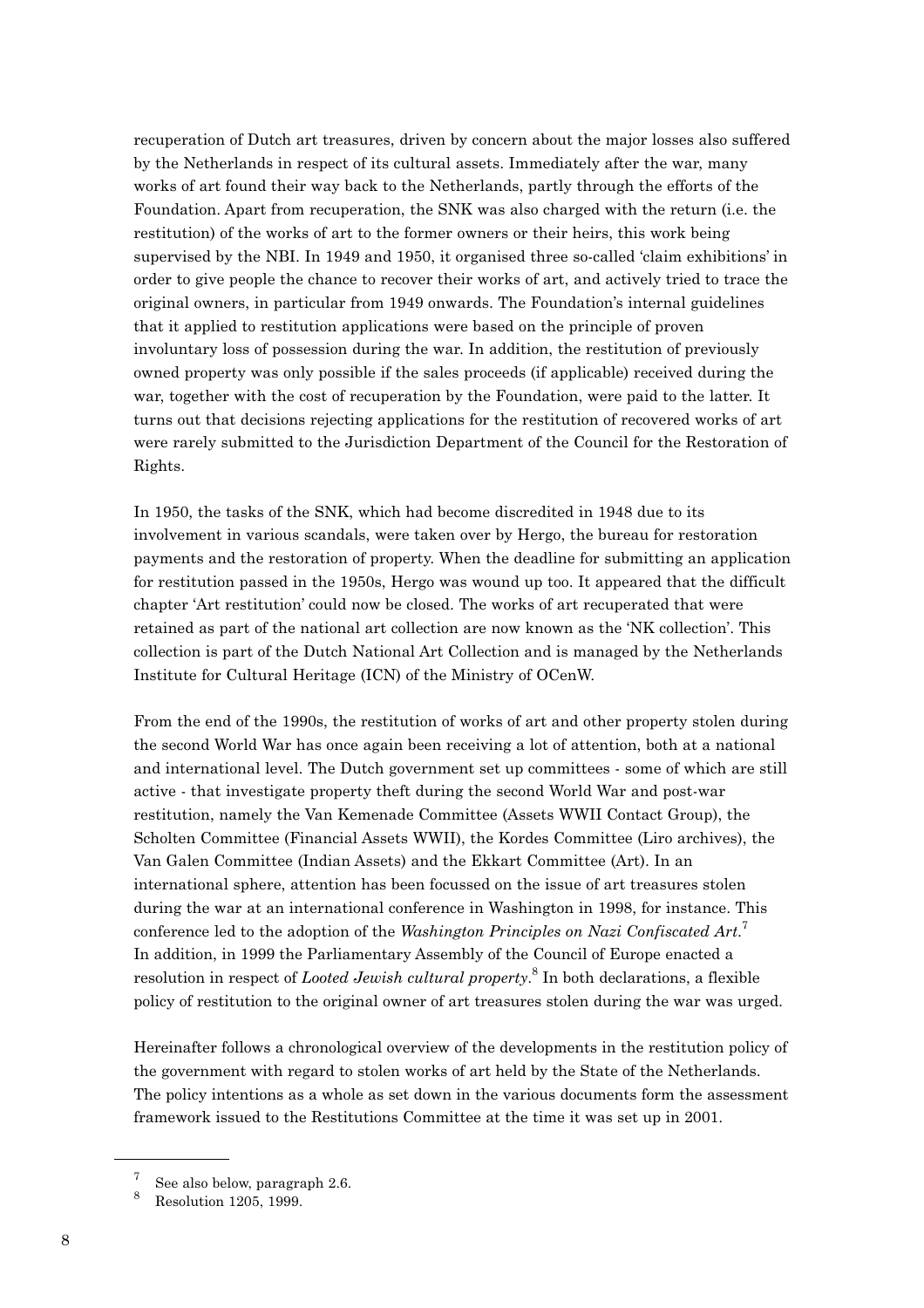

ill. 1 Claim exhibition, 1949-1950.

#### **2.2 Ekkart Committee and basic principles of restitution policy**

The Origins Unknown Committee has played an important role in the history of the development of the Restitutions Committee. Usually denoted by the name of its chairman Dr. R.E.O. Ekkart, it was set up in 1997 to supervise a test inquiry into the provenance of works of art that belonged to the NK collection.

The Ekkart Committee published its test inquiry findings in its April 1998 report. It concluded, amongst other things, that further investigation was urgently needed to lift the 'veil of secrecy' surrounding the NK collection and in order to be able to guarantee the best handling of individual questions from potential previous owners or their dependants. It also made a number of recommendations. For example, in cases where there were indications that works of art from the NK collection were subject to third-party rights that had not previously been made known, or that could place previously rejected claims in a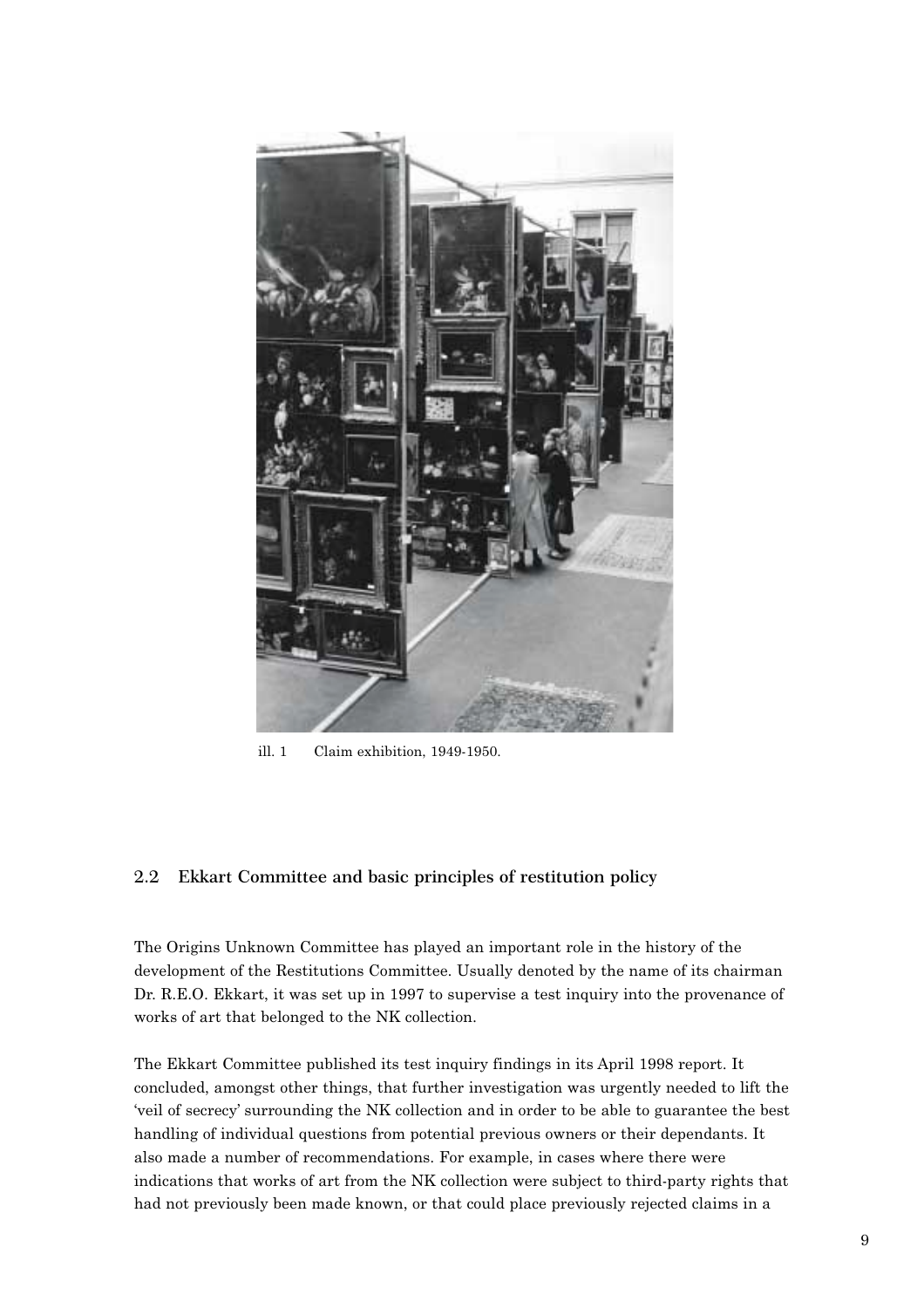different light, the Ekkart Committee stated that active investigation of these claims was necessary. With regard to the execution thereof, it concluded that this was not part of the mandate either of itself or of the project bureau to be set up for normal NK research, but was instead a task of the Inspectorate of Cultural Heritage (ICB). With regard to such active investigation that had been deemed necessary, State secretary A. Nuis of the Ministry for OCenW stated in his submission letter that accompanied the report to the Lower House:

"Recommendation 5 relates to an investigation - where a claim has been submitted - into such property that further provenance investigation indicates could have been subject to involuntary transfer of ownership during the war. It is not the intention to repeat the post-war process of restoration of property rights in this respect. Accordingly, the only claims that will be dealt with are those not previously submitted or those where there is new, relevant information."

*From: Letter [in Dutch] from the State secretary for OCenW to the Lower House dated 20 May 1998, parliamentary year 1997-1998, 25 013, nr. 23.*

In the same letter, he stated that in his opinion further investigation into the provenance of the entire NK collection was necessary. This verdict struck a sympathetic chord with the government; on 1 September 1998 the Origins Unknown agency (BHG) was set up and charged with the investigation of the historical provenance of the NK collection. This investigations agency was placed under the supervision of the ICB. On 1 April 1999, the Ekkart Committee started its work. Its tasks include both the supervision of investigations and the advising the Minister for OCenW - based on the results of these investigations - on the policy to be pursued in respect of works of art in the NK collection. The explanatory notes to the Decree establishing the Restitutions Committee make it clear that said advising does not refer to the settlement of individual cases but to the policy to be pursued in general.<sup>9</sup>



ill. 2 NK 940

<sup>9</sup> Besluit instelling tijdelijk adviescollege herkomst kunstvoorwerpen WO-II (Decree establishing the temporary advisory committee in respect of the provenance of works of art WWII) dated 20 September 1999, Staatscourant 1999, nr. 203 [in Dutch].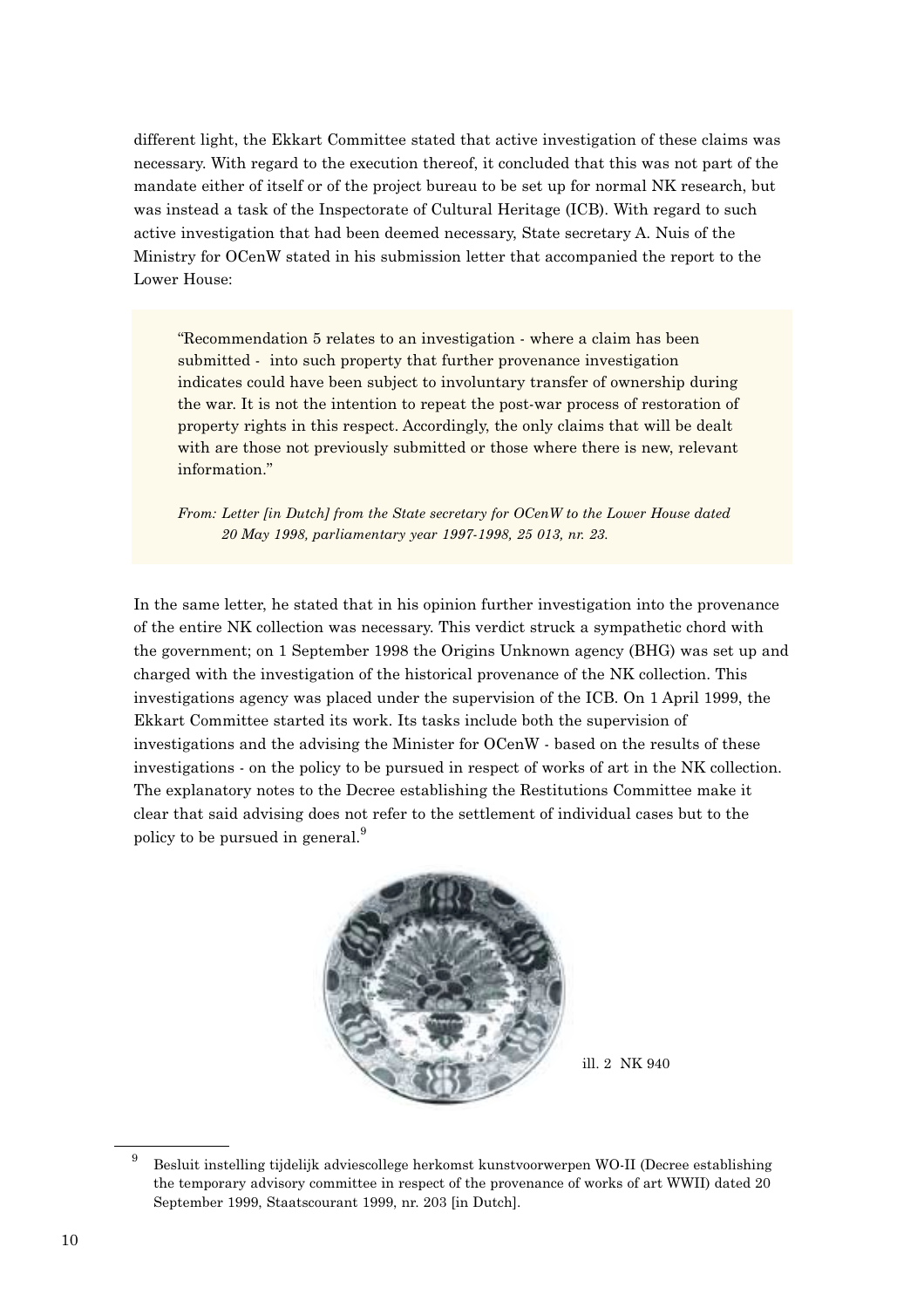#### **2.3 Government position on second World War Assets, 21 March 2000**

In a letter dated 21 March 2000, the government set out its general response to the results of investigations into the theft and restoration of property rights carried out by the various committees dealing with second World War Assets that had so far been published. In this letter, the government states that following the second World War attempts were made (depending on available capacity) to restore each person's property rights as far as possible and that, according to the reports published by the various committees, this work had been reasonably successful. However, this does not alter the government's opinion that it must be recognised that the restoration of property rights at that time, when measured by present-day criteria, could and should have been carried out with more understanding. In its opinion, some procedures used must now be deemed to be bureaucratic and unfeeling, and in a single respect even in violation of the legislation in force at that time.

Although the government kept to its previously formulated principle that the process of restoration of property rights should not be repeated, they stated that the overriding principle must be that entitled parties still have to be able to submit applications for restitution of possessions. On 18 April of the same year, the Lower House declared its support for the government position expressed in the above letter of 21 March.

"Subject to certain conditions, the Kingdom shall continue to take on and deal with individual claims of entitled parties or their dependants arising from the restoration of property rights. On the grounds of fairness, no case shall be rejected on the basis of mere prescription".

*From: Letter [in Dutch] from the Prime Minister and Ministers of General Affairs, of Health, Welfare and Sports, and of Finance, dated 21 March 2000, Lower House, parliamentary year 1999-2000, 25 839, nr. 13.* 

## **2.4 Government memorandum on restitution and recuperation of items of cultural value, 14 July 2000**

On 14 July 2000, the State secretary for OCenW, Dr. F.W. Van der Ploeg, sent a government memorandum to Parliament.<sup>10</sup> In doing so, he was responding to a request by the Standing Committee for OCenW in respect of Resolution 1205 (1999) on Looted Jewish cultural

 $10$  Brief en regeringsnotitie inzake restitutie en recuperatie van cultuurgoederen (Letter and government memorandum in respect of restitution and recuperation of items of cultural value) d.d. 14 juli 2000, Tweede Kamer, vergaderjaar 1999-2000, 25 839, nr. 16 [in Dutch].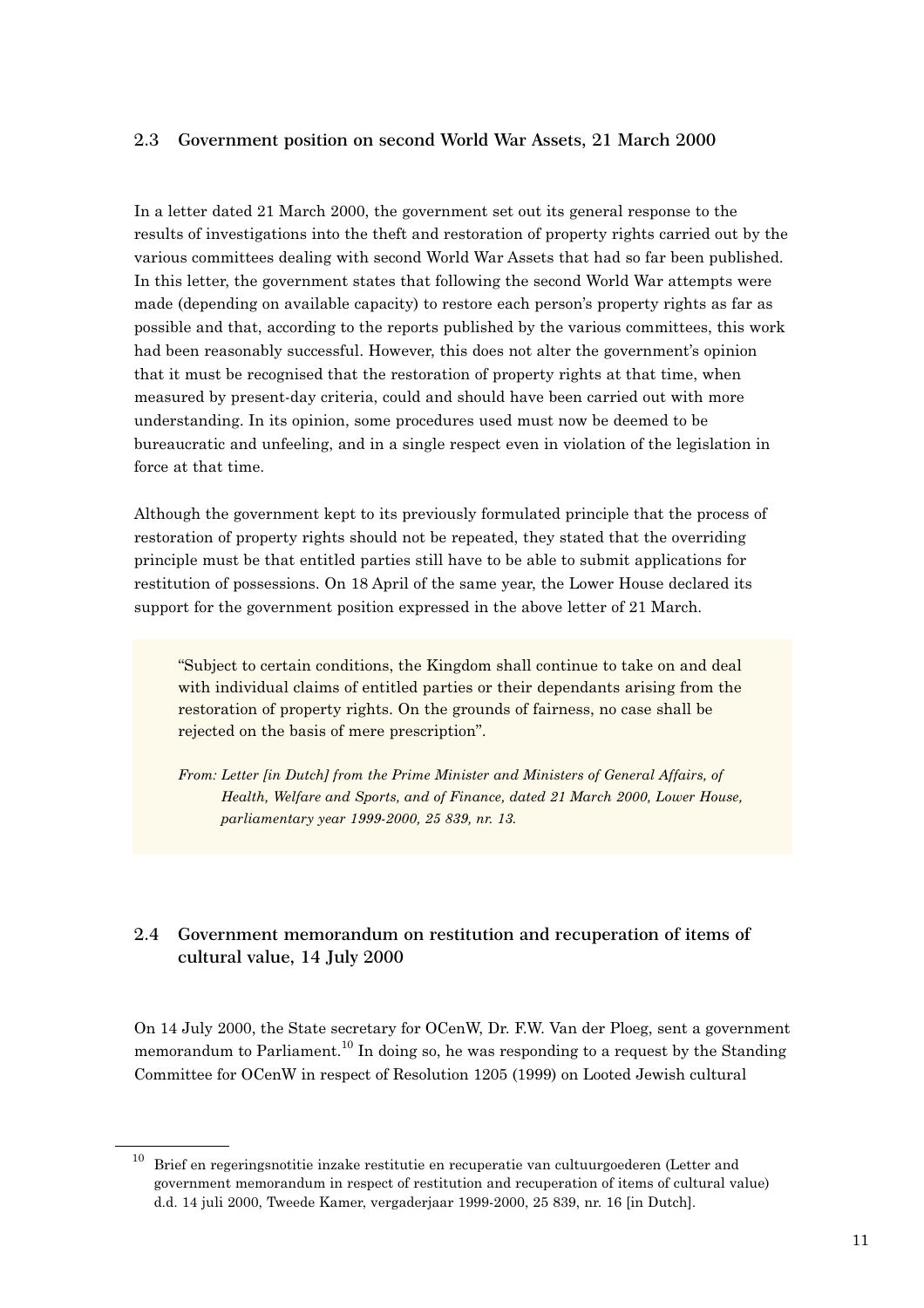property by the Council of Europe. In the government memorandum, and in anticipation of the recommendations by the Ekkart Committee in respect of the restitution policy to be pursued by the government, he provides information on the state of affairs regarding the restitution of Jewish cultural property by the Dutch government. In addition, he formulates provisional policy rules for the handling of individual applications for restitution of works of art, "without wishing to anticipate the findings of the Ekkart Committee". In the memorandum, he declares that the policy rules relating to items of cultural value that are part of the NK collection as formulated in the letter dated 20 May 1998 also apply to works of art that belong to other parts of the Dutch national art collection.

"In general, it can be stated that applications for the restitution of items of cultural value that as a result of the second World War or the settlement thereof have come into the possession of the State shall be dealt with in the following cases:

- New applications, i.e. not applications that have already been settled by means of a decision by an authorised body for the restoration of property rights or by means of amicable restoration of property rights (i.e. by a settlement)
- Applications that have already been settled within the context of the restoration of property rights but where new, relevant, facts have actually become available.

Accordingly, prescription will not be invoked in such cases."

*From: Letter and government memorandum [in Dutch] in respect of restitution and recovery of items of cultural value, Lower House, parliamentary year 1999-2000, 25 839, nr. 16.*

He notes here these policy rules are aimed at the assessment of whether a restitution application is eligible for consideration. In other words, these rules do not relate to the actual allowance or rejection of such an application. This must still be decided according to the rules set down by the post-war restoration of property rights. The most important criteria are the involuntary nature of the loss of possession and the establishment of the rights of the applicant as the (heir of the) original owner. Should the results of the investigation by the Ekkart Committee give cause to do so, then the policy pursued in respect of applications for restitution of works of art shall be reviewed in the light of these results.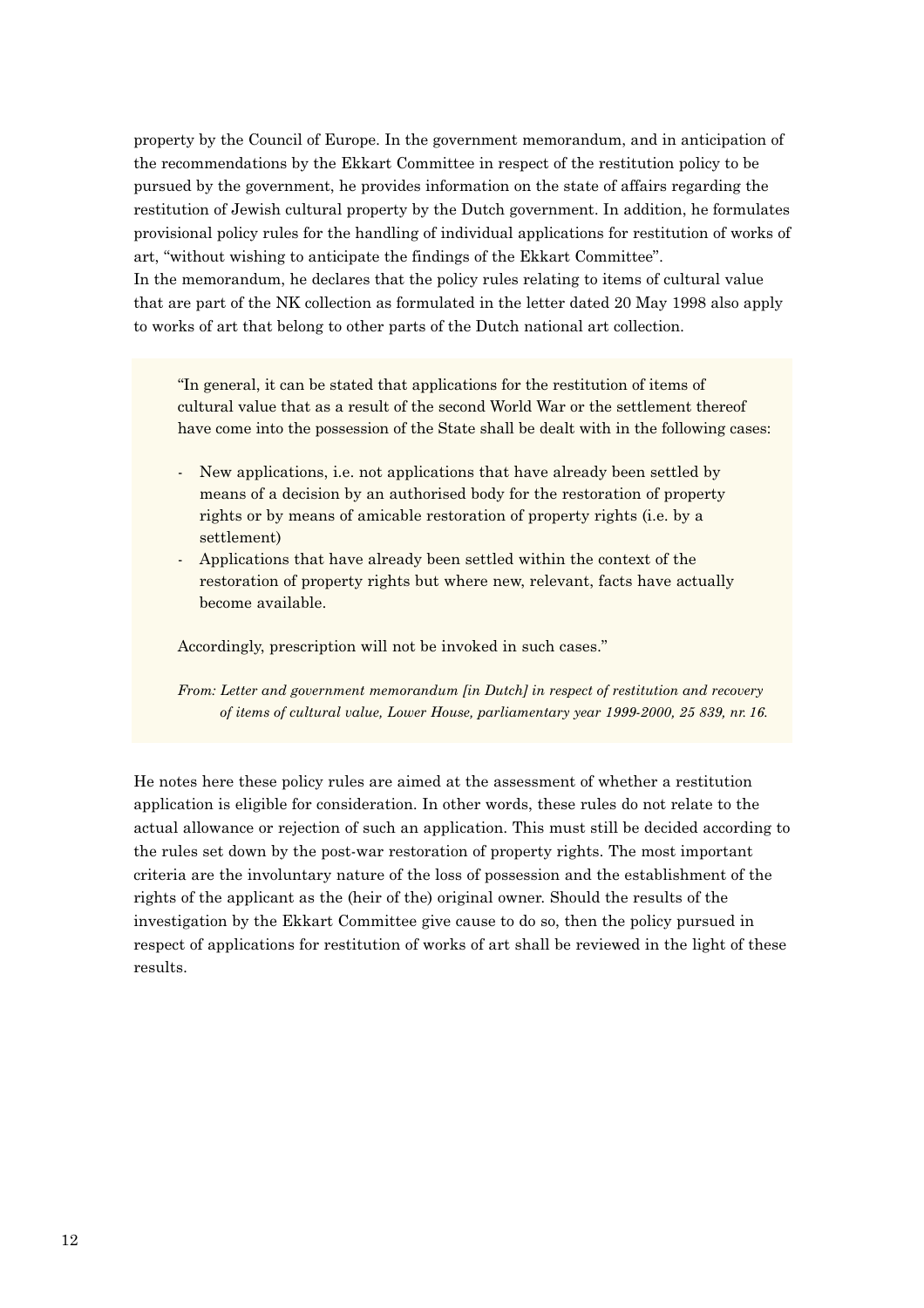#### **2.5 Interim recommendations of the Ekkart Committee, 26 April 2001**

On 26 April 2001, the Ekkart Committee presented its interim recommendations to the State secretary for  $OCenW$ <sup>11</sup> Prompted by the serious concern regarding delays in implementation of the policy of restitution, the committee decided that the investigation that they had conducted up to that time had already provided so much information that it felt that it was justified in formulating interim general recommendations in respect of private art treasures lost during the second World War. Notice was also given of future recommendations regarding other aspects of the policy in respect of the NK collection, such as the issue of art dealers placed under Verwalters (administrators) and the duration of the period for which the government should refrain from invoking prescription in respect of claims to works of art from the NK collection.

The nine recommendations of the Ekkart Committee in respect of restitution of private art treasures lost during the war all played an important role in defining the mandate later given to the Restitutions Committee.

At the request of the State secretary for OCenW, the Ekkart Committee provided information on 13 June 2001 as to the reasons why it felt that decisions made by the SNK should not count as restoration of property rights (see recommendation 1). It argues that the SNK cannot be seen as an authorised body for the restoration of property rights, as it was never granted this authority. Under the emergency legislation, "the authority to pass judgement on restoration of property rights matters was assigned to the Council for the Restoration of Rights. The NBI and the Jurisdiction Department were departments of the Council for the Restoration of Rights and were accordingly just as much authorised bodies. In contrast, the SNK was no department of the Council, but instead a separate organisation charged with the recovery of works of art and with the administration of recovered objects".12 Investigation had shown there were never any official guidelines for the SNK's work. Draft guidelines, which despite their unofficial status were followed in practice, state that the SNK had to have each restitution assessed by the NBI before it was actually carried out. The Ekkart Committee concludes from this that the SNK did not have any authority itself in respect of restoration of property rights and that accordingly any claims that it rejected were not authorised decisions, which means that the cases it ruled on cannot be seen as 'settled cases'. It follows from this that the handling of such claims does not mean that the process of restoration of property rights is being repeated as such, but that property rights are finally being restored in cases where no body authorised in this respect has issued a ruling on them yet.

 $11$  'Origins Unknown', Recommendations by the Ekkart Committee dated 26 April 2001, see Appendix 2.

<sup>&</sup>lt;sup>12</sup> Quote from letter from the chairman of the Ekkart Committee to the State secretary for OCenW dated 13 June 2001 [translated from Dutch].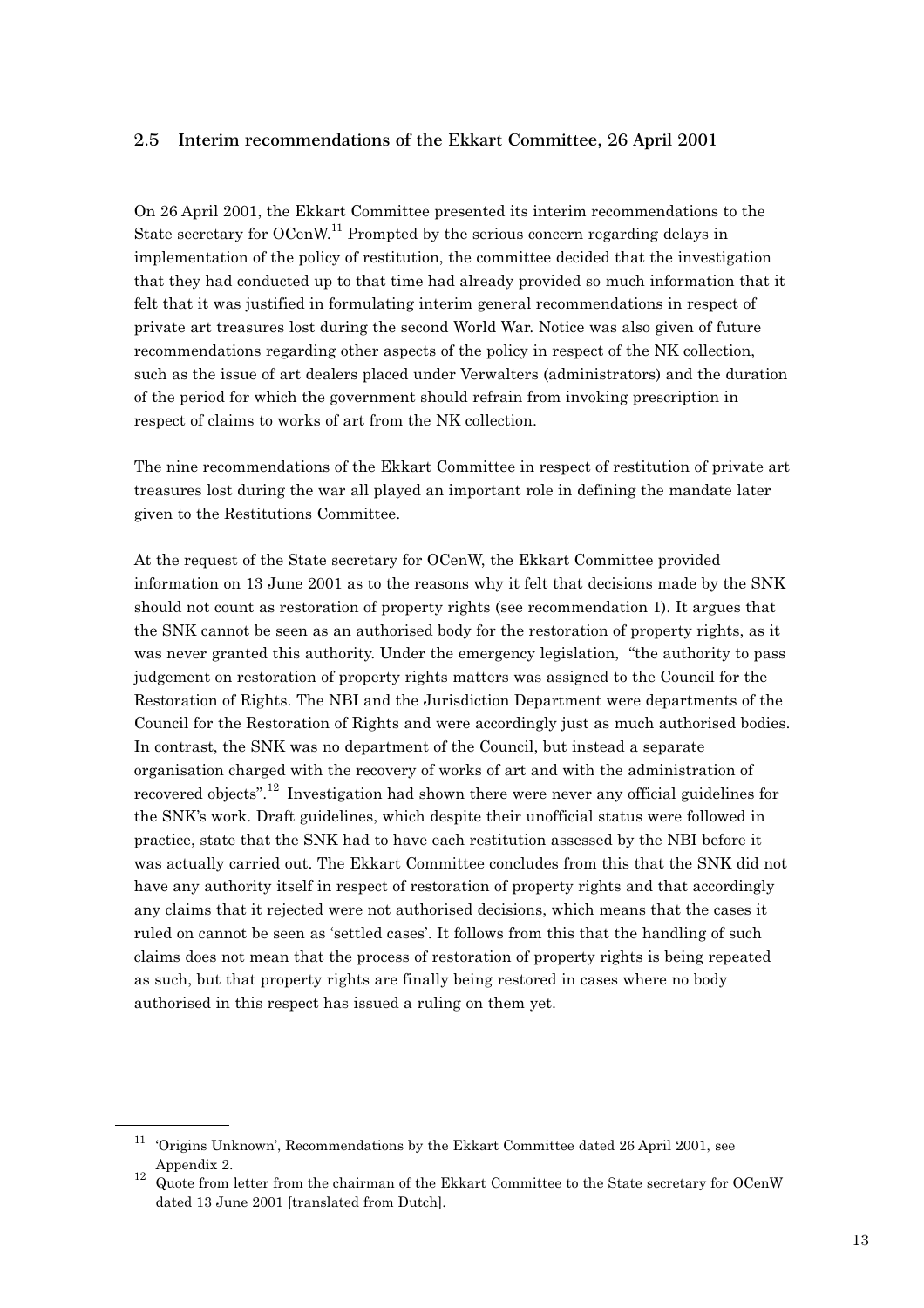**Interim recommendations by the Ekkart Committee in respect of the restitution policy to be pursued by the government with regard to private art treasures lost during the war:**

- 1. The Committee recommends that the notion of "settled cases" be restricted to those cases in which the Council for the Restoration of Property Rights or another competent court has pronounced judgment or in which a formal settlement was made between the lawful owners and the bodies which in hierarchy rank above the SNK.
- 2. The Committee recommends that the notion of new facts be given a broader interpretation than has been the usual policy so far and that the notion be extended to include any differences compared to judgments pronounced by the Council for the Restoration of Property Rights as well as the results of changed (historic) views of justice and the consequences of the policy conducted at the time.
- 3. The Committee recommends that sales of works of art by Jewish private persons in the Netherlands from 10 May 1940 onwards be treated as forced sales, unless there is express evidence to the contrary. The same principle should be applied in respect of sales by Jewish private persons in Germany and Austria from 1933 and 1938 onwards, respectively.
- 4. The Committee recommends that the sales proceeds be brought into the discussion only if and to the extent that the then seller or his heirs actually obtained the free disposal of said proceeds.
- 5. The Committee recommends that for the purposes of applying this rule the rightful claimants be given the benefit of the doubt whenever it is uncertain whether the seller actually enjoyed the proceeds.
- 6. The Committee recommends that whenever it is necessary to couple a restitution to the partial or full repayment of the sales proceeds, the amount involved be indexed in accordance with the general price-index figure.
- 7. The Committee recommends that the authorities, when restituting works of art, refrain from passing on the administration costs fixed by the SNK at the time.
- 8. The Committee recommends that a work of art be restituted if the title thereto has been proved with a high degree of probability and there are no indications of the contrary.
- 9. The Committee recommends that owners who did not use an earlier opportunity of repurchasing works of art be reafforded such opportunity, at any rate insofar as the works of art do not qualify for restitution without any financial compen-sation according to other applicable criterions.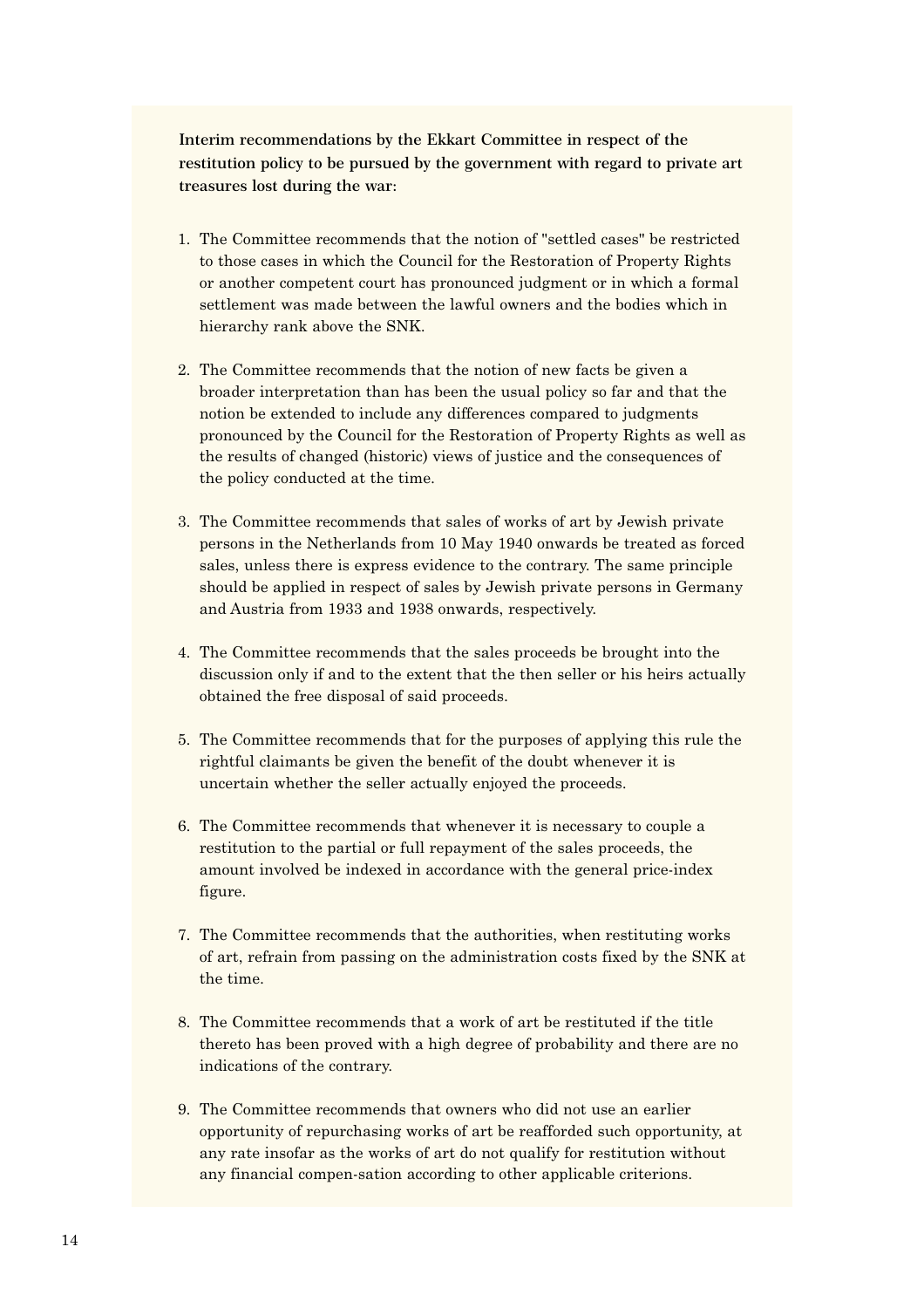### **2.6 Government responses to the interim recommendations, 29 June 2001 and 16 November 2001**

The government largely followed the recommendations made by the Ekkart Committee and turned them into policy. This can be seen from the government response dated 29 June  $2001^{13}$  in conjunction with a supplementary government response dated 16 November 2001.<sup>14</sup>

However, the government made a proviso in respect of the term "formal settlement" in Recommendation 1. They defined this term more explicitly thus: "A case is a settled case if either the claim for restitution resulted in a conscious and deliberate settlement the claimant expressly renounced his claim for restitution". And Recommendation 9, the general opening-up of the option to repurchase, was only adopted in so far as after the war indications of "manifestly negligently settled offers to repurchase" existed. Only in such cases (said the government) should the option to repurchase still be granted. The government also proposed an extension of eligibility in respect of recommendation 3. It stated that not only should sales by Jewish private individuals be seen as 'involuntary' in principle but that this principle should also be applied to such sales made by other persecuted population groups.

Regarding the Ekkart Committee's recommendations, the government argued that the decision had been made to approach the issue of restitution not purely from a legal viewpoint, but more from a policy viewpoint. In this context, it deemed it appropriate to set up an advisory committee to assess individual restitution applications. This was partly prompted by the international policy on this matter, as expressed in the Washington Principles. These also advocate such measures as the setting-up of national alternative dispute resolution mechanisms for resolving ownership issues. Countries such as France and the United Kingdom had already taken steps in this respect.

"The government has taken its inspiration from these examples and will in the near future establish an advisory committee which is to advise on individual applications for the restitution of items of cultural value forming part of the NK collection. The main reason for setting up an advisory committee has been the distance to the authorities this will create. Since the authorities, being the possessors/administrators of the State collection, are directly concerned in the matter, the existence of an advisory committee will enhance the independence of the decision process. This will certainly contribute to a greater acceptance of the Dutch policy in this field.

<sup>&</sup>lt;sup>13</sup> Letter dated 29 June 2001 from the State secretary for OCenW to the chairman of the Lower House in respect of recommendations made by the Ekkart Committee, DCE/01/25248, see Appendix 3.

<sup>&</sup>lt;sup>14</sup> Supplementary letter dated 16 November 2001 from the State secretary for OCenW to the Speaker of the Lower House in respect of recommendations made by the Ekkart Committee, DCE/01/43415, see Appendix 4.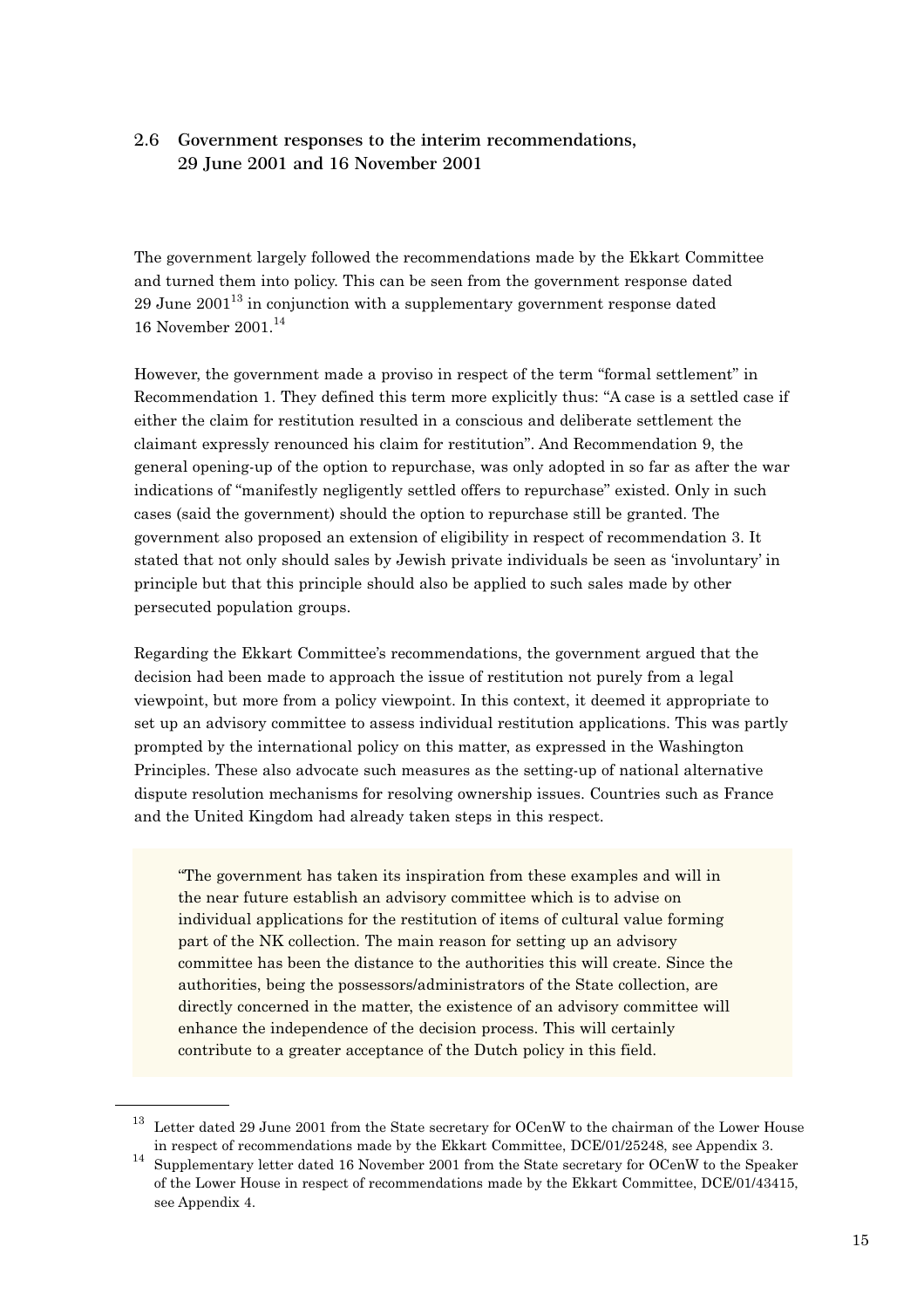The government has the following set-up in mind for such an advisory committee:

- The committee will advise the State secretary of Education, Culture and Sciences on individual applications for restitution of items of cultural value which are in the NK collection.
- The committee will give its advice within the frameworks and policy lines laid down by the government.
- The responsible cabinet member will carry out a marginal examination whether the committee has carried out its advisory role within its mandate.
- The committee will be composed of a number of leading lawyers and other experts such as historians and art historians.
- If private persons so request, the responsible cabinet member will submit their mutual disputes about goods of cultural value that were transferred during or as a result of the second World War to the committee for advice."

*From: Letter from the State secretary for OCenW to the Speaker of the Lower House, dated 29 June 2001.* 

The State secretary for OCenW used the letter in which he explained the supplementary response of the government to the recommendations of the Ekkart Committee to present the Decree on the Advisory Committee on the Assessment of Restitution Applications for Items of Cultural value and the second World War (Decree establishing the Restitutions Committee) and the Explanatory Notes on this to Parliament.<sup>15</sup> The tasks and policy framework of the Restitutions Committee are mainly defined by Article 2, which states:

#### **Article 2 Decree establishing the Restitutions Committee**

- 1. There shall be a Committee whose task is to advise the Minister, at his request, on decisions to be taken concerning applications for the restitution of items of cultural value of which the original owners involuntarily lost possession due to circumstances directly related to the Nazi regime and which are currently in the possession of the State of the Netherlands.
- 2. A further task of the Committee shall be to issue an opinion, on the Minister's request, on disputes concerning the restitution of items of cultural value between the original owner who, due to circumstances directly related to the Nazi regime, involuntarily lost possession of such an item, or the owner's heirs, and the current possessor which is not the State of the Netherlands.
- 3. The Minister shall only submit a request for an opinion as referred to in the second paragraph to the Committee if and when the original owner or his heirs and the current possessor of the item in question have jointly asked the Minister to do so.

 $15$  Decree establishing the Advisory Committee on the assessment of restitution applications, dated 16 November 2001, (WJZ/2001/45374(8123), see Appendix 1.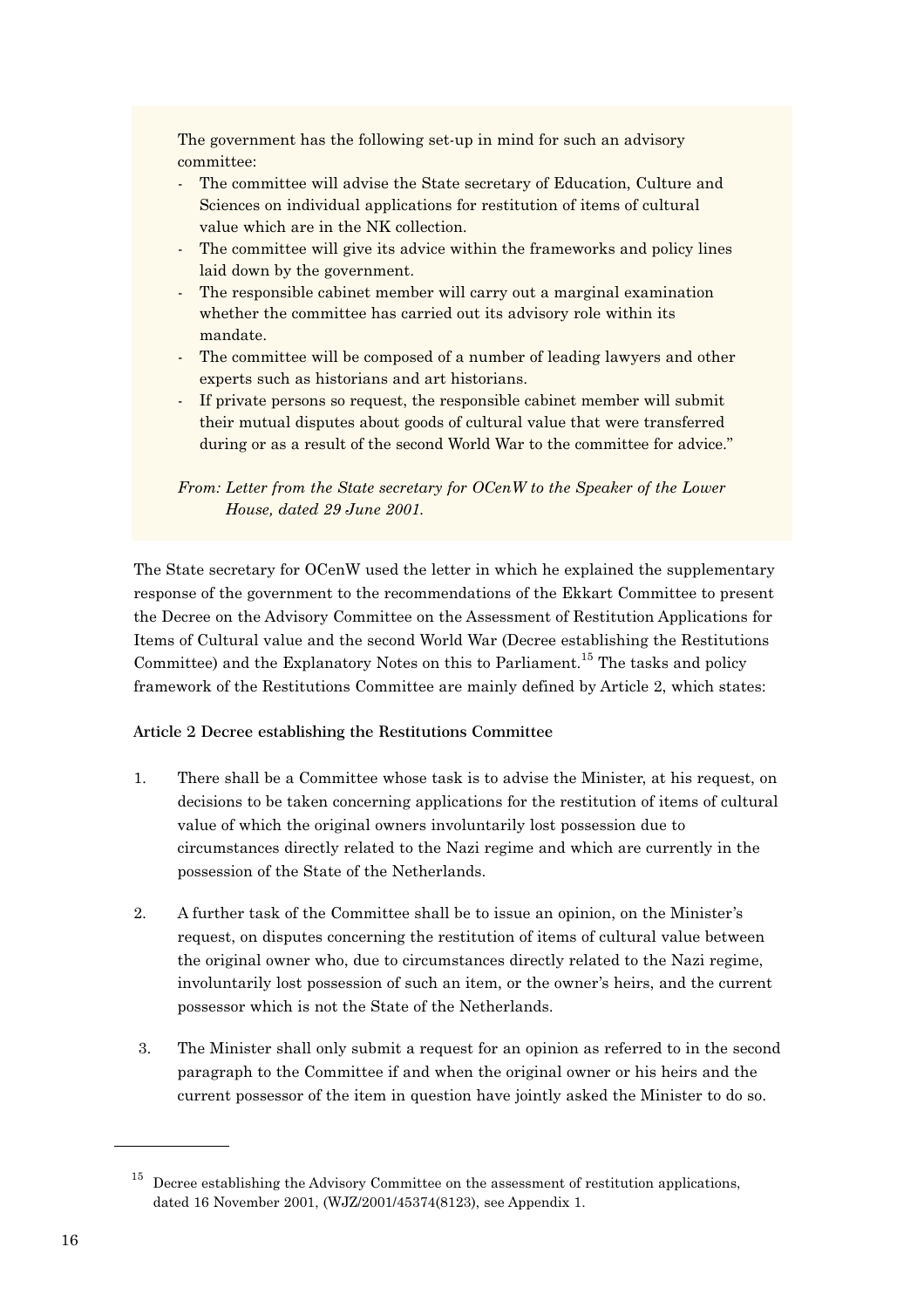- 4. The Committee shall carry out its advisory role as referred to in the first paragraph in accordance with the relevant government policy.
- 5. The Committee shall carry out its advisory role as referred to in the second paragraph in accordance with the requirements of reasonableness and fairness.

## **2.7 General Consultation with the standing committee for the Ministry for OCenW, 22 November 2001**

At the request of the Standing Committee for OCenW, on 22 November 2001 a general consultation was held with the OCenW State secretary Van der Ploeg regarding the recommendations of the Ekkart Committee, the government responses as expressed in the letters of 29 June and 16 November 2001 and the Decree establishing the Restitutions Committee.<sup>16</sup> During this consultation, representatives of the CDA, D66, Groen Links, PvdA and VVD political parties made statements that included critical comments on the delays experienced in settling restitution claims and advocated a generous restitution policy, as expressed by the Ekkart Committee in its recommendations. In doing so, they also expressed their desire that relevant adjourned cases, and in particular the Gutmann case, should also see a speedy and generous settlement.

The representatives also made critical comments regarding the co-ordinating role assigned to the Ministry for OCenW by virtue of Article 2 of the Decree establishing the Restitutions Committee. The State secretary replied in this respect that the impression must not be created that the committee is not independent. Applications for the restitution of objects from the Dutch national art collection are submitted to the State, which is deemed to be their owner. The minister would not utilise his discretionary authority to refrain from asking for advice. The fact that the applications have to go via the Minister means that the Restitutions Committee is not unnecessarily burdened with applications that are not part of its mandate and that the Minister knows which claims the committee is dealing with. The provision that it is the Minister who ultimately decides whether an object from the Dutch national art collection should be restituted is also to do with the fact that the State of the Netherlands could be deemed to be its owner. Only in those cases where the Restitutions Committee has clearly gone outside the policy framework set when giving its advice could the State secretary have grounds for deviating from the Committee's advice. In cases where the State secretary has a say, he is of the opinion that objects should be restituted immediately. With regard to the composition of the committee, he said that it should enjoy the confidence of the parties involved, without it being seen as representing the interests in the case, and that he felt the abilities and reputation of the members being petitioned were of an exceptionally high level.

<sup>&</sup>lt;sup>16</sup> Verslag van een Algemeen Overleg (Report of a General Consultation), adopted on 3 January 2002, Tweede Kamer, vergaderjaar 2001-2002, 25 839, nr. 28 [in Dutch].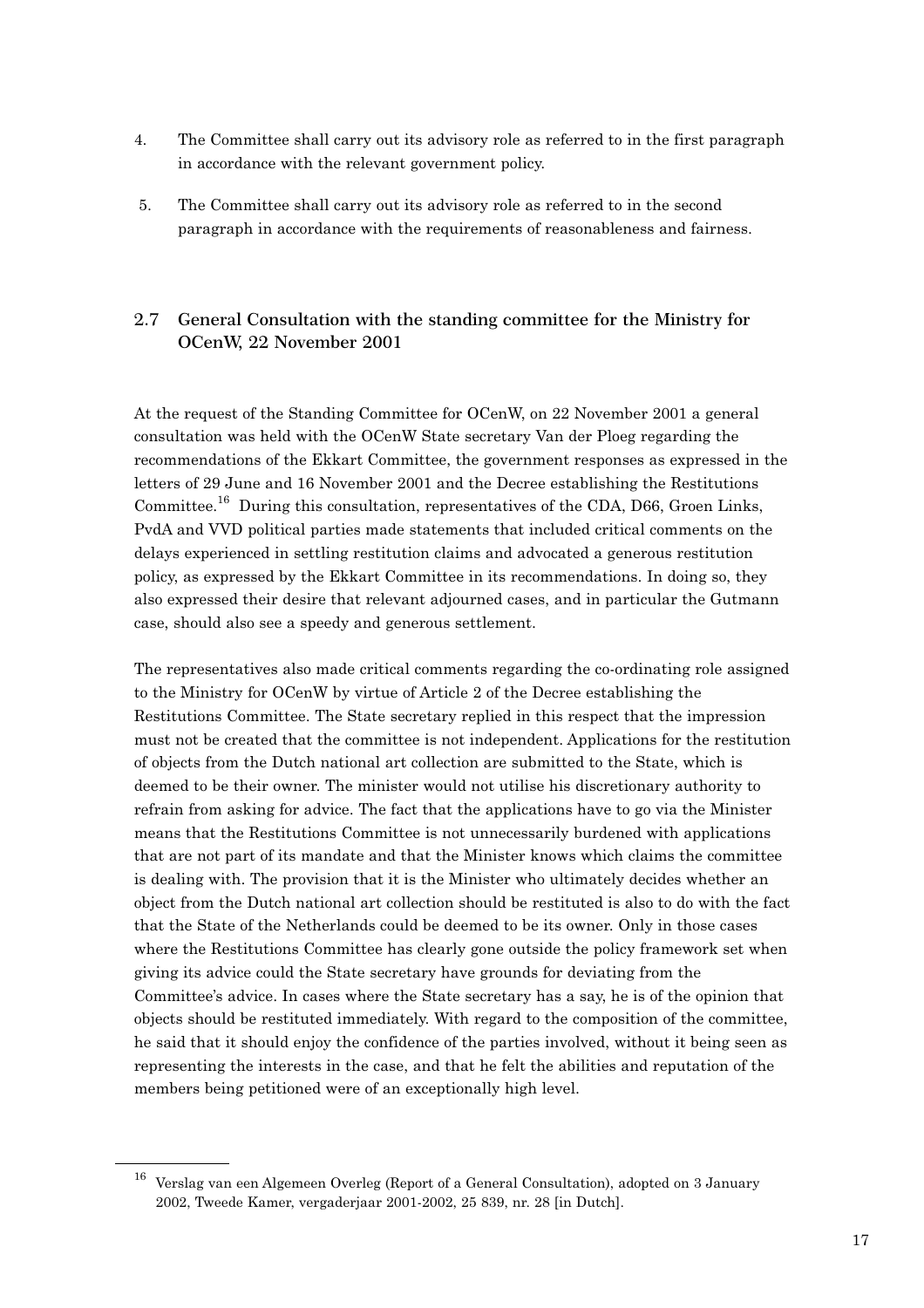During the General Consultation, a number of attendees also asked questions about the consent required of both parties in disputes where the State of the Netherlands was not the current possessor of the work of art in question (Article 2, para. 3). The State secretary's response to this was to comment that it only makes sense for the Restitutions Committee to advise on a case if both parties are willing to travel down this road together and wish to commit themselves to this process. Given that the consequences of this requirement of consent were not completely clear yet, he would consider it again and discuss it. Cases where the consent of both parties is required by virtue of the third paragraph of Article 2, will be adjourned until he has submitted a written response to the government in respect of this issue.



ill. 3 Fragment of tapestry, Gutmann collection (NK 3208).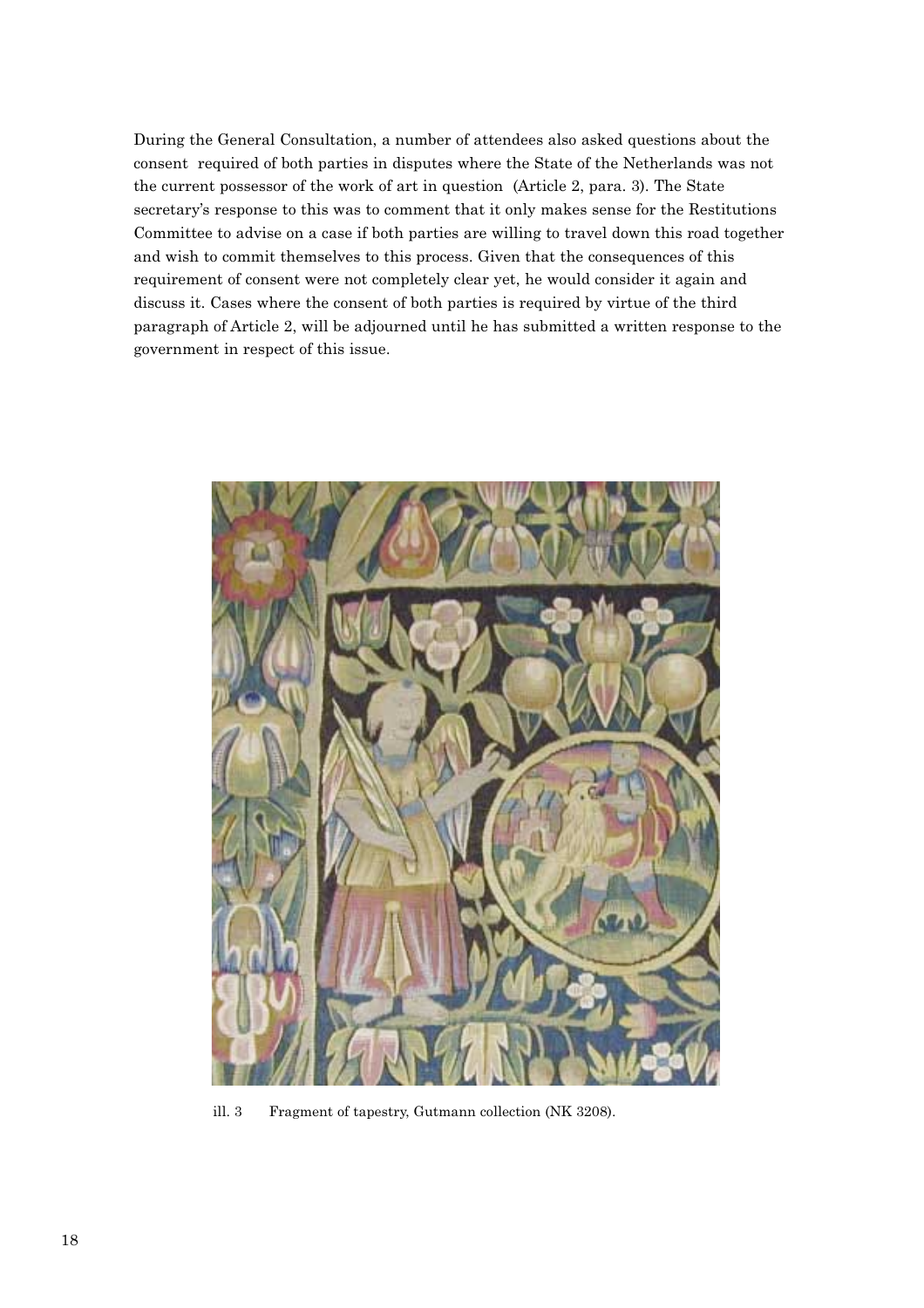## **3. The Restitutions Committee's way of working**

From the second day after placement of the Decree establishing the Restitutions Committee in the Staatscourant onwards, the Decree came into force, that is to say on 22 December 2001. The members of the Restitutions Committee were appointed for a period of three years from this date. In order to decide on the way the committee would work when carrying out its advisory task, the members felt that first of all it made sense to map out the framework within which they would have to carry out their tasks.

#### **3.1 Framework**

#### **Policies set by the government**

The Decree establishing the Restitutions Committee states in Article 2, paragraph 1, to be read in conjunction with paragraph 4, that the Restitutions Committee shall, in so far as it relates to applications for the restitution of objects in the Dutch national art collection, carry out its advisory task with due observance of the government policy in this matter. In such cases, the framework within which the committee issues advice shall be the relevant policies set by the government. This primarily refers to the general government policy in respect of Second World War Assets, which is set down in the government letter dated 21 March 2000. In addition, attention must be paid to the rules more specifically related to the restitution of items of cultural value. This refers to the policy that the government set out in its memorandum to the Lower House dated 14 July 2000 and the significant relaxing of this policy as a result of the recommendations made by the Ekkart Committee, as expressed in the government responses dated 29 June and 16 November 2001. Should a restitution application relate to a work of art that is in the possession of a party other than the State of the Netherlands, then the Decree establishing the Restitutions Committee states that the committee must pass judgement in accordance with the requirements of reasonableness and fairness (Article 2, paragraph 2, to be read in conjunction with paragraph 5).

#### **General considerations set by the Restitutions Committee**

The Restitutions Committee has itself formulated general considerations, which it has used to date as a basis for its advice and has incorporated into them. These considerations are based on the assessment framework as set for it in the statutes.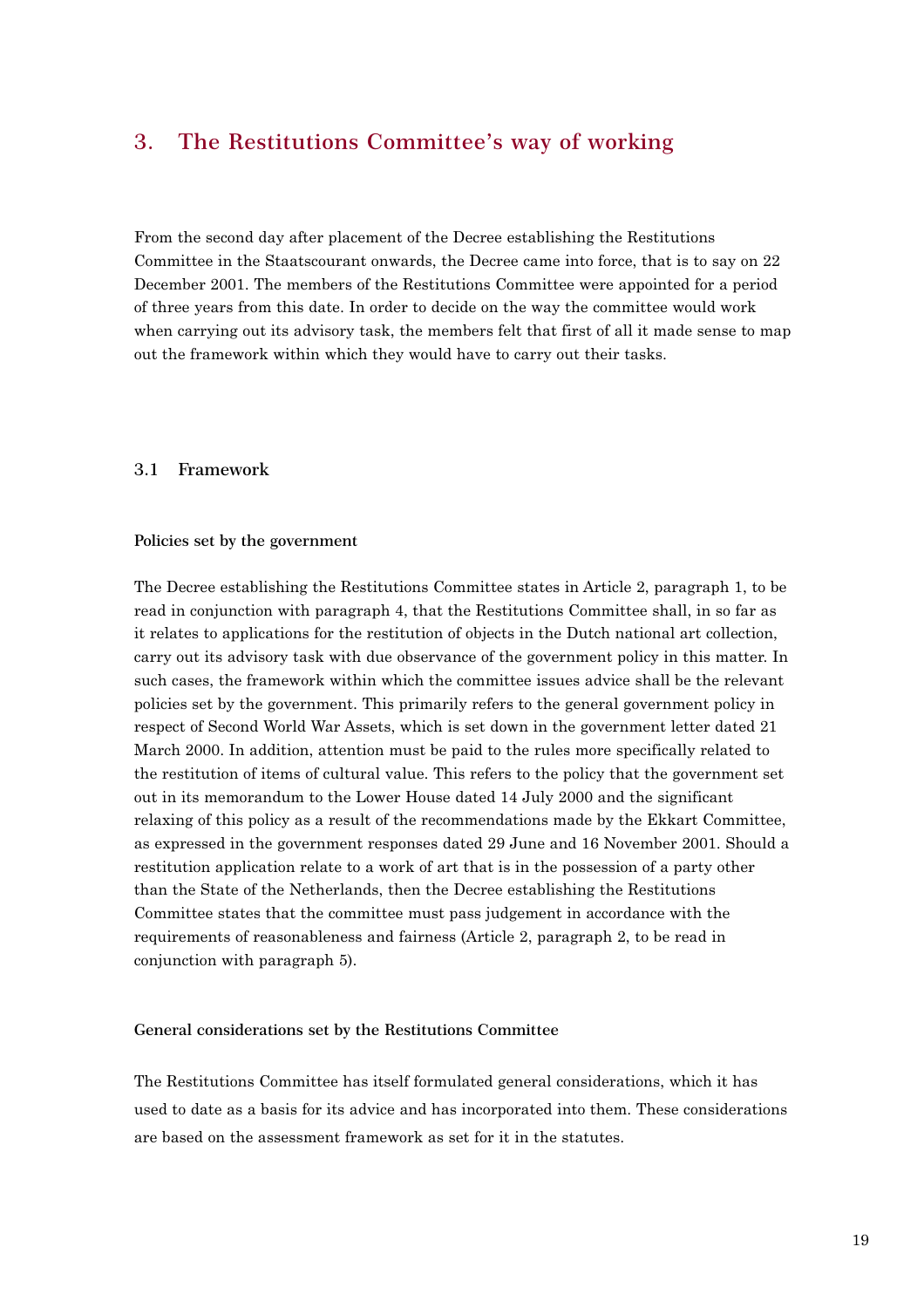General considerations, formulated by the Restitutions Committee

- The committee has drawn up its opinion with due regard for the relevant (lines of) policy issued by the Ekkart Committee and the government.
- The committee asked itself whether it is acceptable that an opinion to be issued is influenced by its potential consequences for decisions in other cases. The committee resolved that such influence cannot be accepted, save cases where special circumstances apply, since allowing such influence would be impossible to justify to the applicant concerned.
- The committee then asked itself how to deal with the circumstance that certain facts can no longer be ascertained, that certain information has been lost or has not been recovered, or that evidence can no longer be otherwise compiled. On this issue the committee believes that, if the problems that have arisen can be attributed at least in part to the lapse of time, the associated risk should be borne by the government, save cases where exceptional circumstances apply.
- Finally, the committee believes that insights and circumstances which, according to generally accepted views, have evidently changed since the second World War should be granted the status of nova (new facts).

#### **3.2 Procedure**

The procedure for handling a case by the Restitutions Committee can broadly be divided into an investigatory phase and an advisory phase.

#### **Investigatory phase**

After receiving the request for advice, the Restitutions Committee writes the applicant a letter in which it sets out the procedure it will follow. As in many cases it is not yet clear on whose behalf the applicant is acting, what his relationship is to the original owner and which documentation the applicant himself possesses to substantiate his application, a questionnaire is enclosed with the letter. The committee then investigates the original type of ownership, the nature and circumstances of loss of possession and the settlement of any application for restitution previously submitted. This investigation also looks at the legal and actual status of the work of art at the moment the application was submitted. The nature of the investigation depends on the documentary materials (if any) available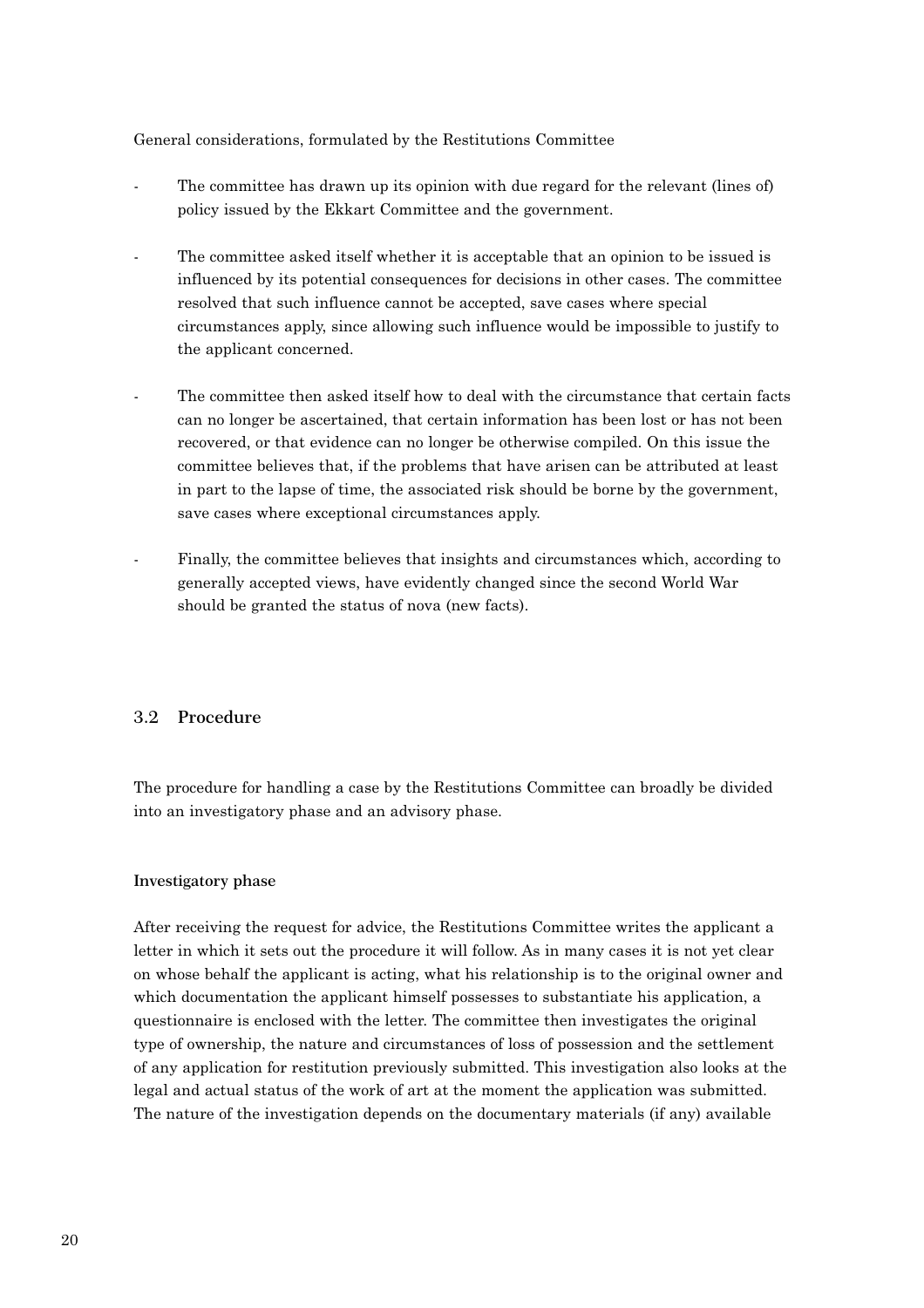when the request for advice is made, including investigatory information from BHG or information that the applicant provides. In its more extensive investigation, the Restitutions Committee utilises the expertise of its members and the secretariat and, if necessary, that of external specialists. The investigatory phase is concluded with a report, which the applicant is offered the opportunity to respond to. This may lead to further investigation. In some cases, the committee may consider it necessary to invite the applicant and/or third parties for a dicussion.

#### **Advisory phase**

The advice issued by the Restitutions Committee is arrived at after internal consultation. Once it has been signed by all members, this advice is sent to the State secretary for OCenW. The committee informs the applicant that the advice has been submitted to the State secretary. The State secretary endeavours to inform the applicant of the content of the advice and of his decision not later than four weeks after receiving the advice. The responsibility for the decision regarding a restitution application and its implementation rests with the State secretary.

#### **3.3 Deadlines**

The time it takes to process a request for advice regarding restitution depends on the information available and on the number of applications that the Restitutions Committee is handling. In many cases, the 12-week deadline that the State secretary for OCenW initially set for the issuing of advice turned out to be too short. After consultation with the Ministry, it was decided to extend the term to 16 weeks. It did prove possible in the first few cases to issue the advice within the deadline set, as in these cases the investigation into the facts had already been completed and a report from the ICB had already been received by the time the committee received the request for advice. In the subsequent cases, however, the Restitutions Committee was responsible for the actual investigation into the facts. Given that the committee for the gathering of facts is partly dependent on third parties, such as archives inside or outside the Netherlands, the duration of this investigation into the facts can vary widely.

If necessary in respect of the handling of a request for advice, it is possible to implement further 16-week extensions (previously further 12-week extensions) to the initial deadline. In all cases, the committee will inform the applicant and the State secretary for OCenW of such deadline extensions. If the applicant states that the (advanced) age of the parties involved is a reason why his restitution application should be given priority, the committee will take this into consideration.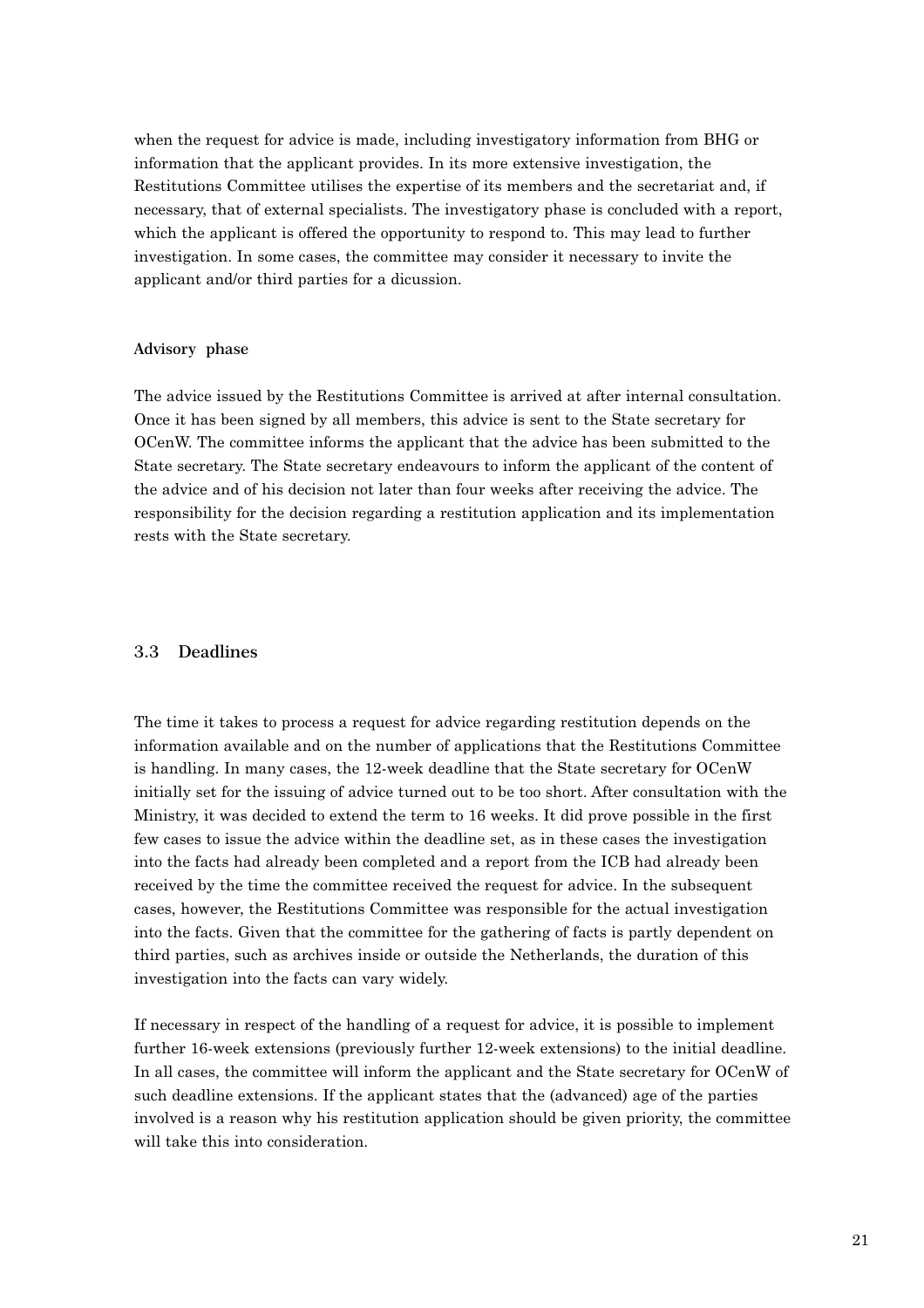#### **3.4 Confidentiality, disclosure and privacy**

The Restitutions Committee issues advice to the State secretary for OCenW, who then makes a decision in the case. This means that the disclosure of the content of advice and the decision made are the responsibility of the Ministry of OCenW. As stated above, the committee will inform the applicant that advice has been issued but will refer the applicant to the State secretary for OCenW in respect of the actual content of the advice. Only after disclosure of the advice by the State secretary would the committee be able to go public with its advice.

In connection with the sensitive nature of the material, the committee asks the applicant to consent to the investigation into personal data and their incorporation in reports or in the advice issued. The protection of the privacy of the parties involved is also guaranteed by the fact that their names are deleted from any report or advice disclosed.

The documents deemed to be relevant for the advice will be listed in the research reports. In doing so, the committee has a duty of confidentiality in respect of documents from archives that are subject to restrictions on public access and/or confidential documents. This means that it will not be able to release them independently. In its research reports, the committee will use quotes and acknowledgements of sources.



ill. 4 Gutmann collection (NK 3253).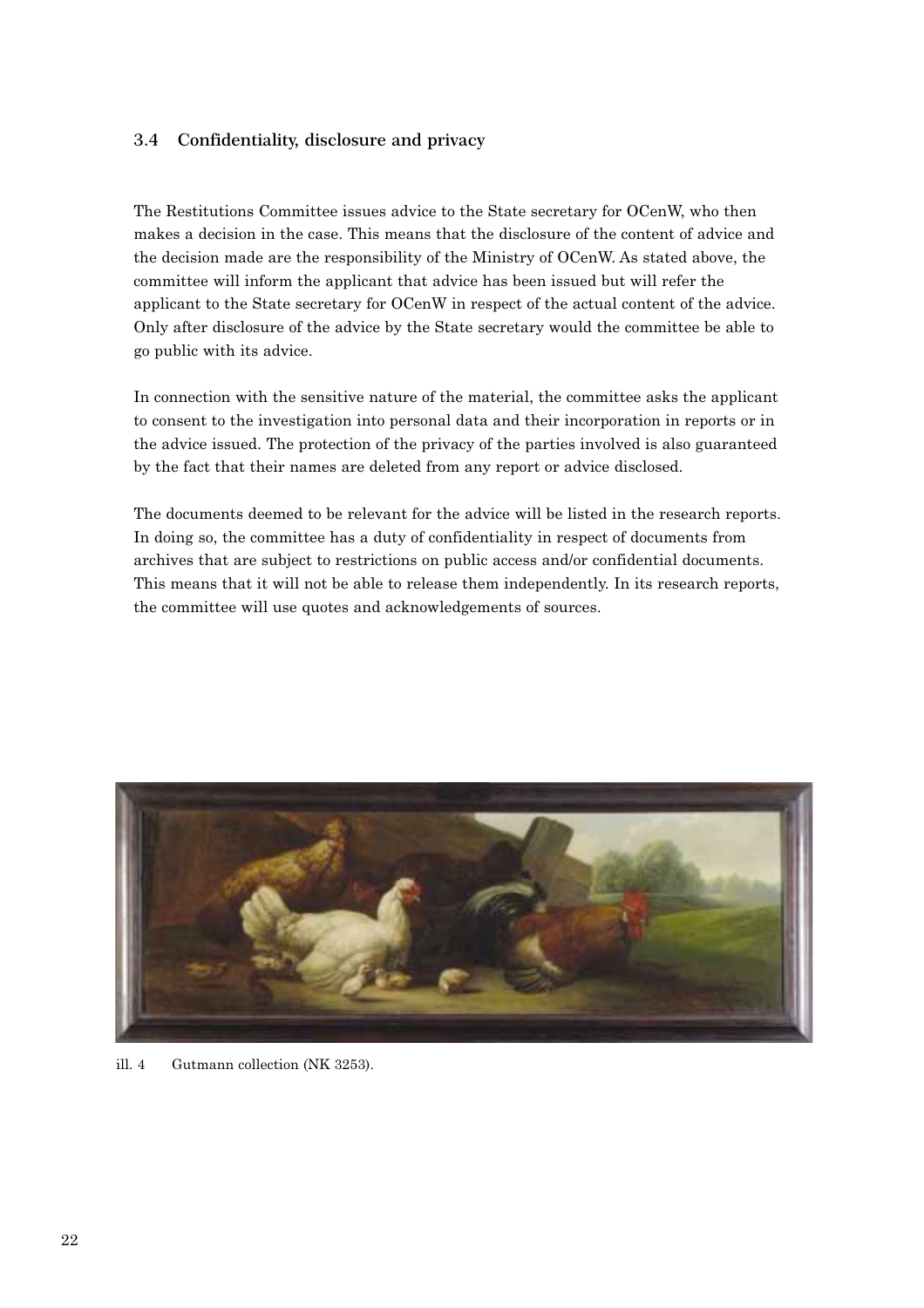## **4. Cases handled by the Restitutions Committee in 2002**

Since the Restitutions Committee started its work in January 2002, the State secretary for OCenW has submitted twelve applications for restitution to it. With one exception, these cases relate to objects from the Dutch national art collection and accordingly fall under the committee's main task as set out in Article 1 paragraph 1 of the Decree establishing the Restitutions Committee. These cases relate to objects from the NK collection, with the exception of one case that involves a painting bequeathed by private individuals to a former national museum. This painting is in the possession of the Kingdom of the Netherlands but is not part of the NK collection. No advice has yet been issued in this case.

In addition to the cases involving objects in the possession of the Kingdom of the Netherlands, a single case was submitted to the Restitutions Committee in 2002 involving a painting that is in the possession of a foreign museum. No advice has yet been issued in this case.

#### **4.1 Cases on which the Restitutions Committee has issued advice**

In 2002, the committee has issued advice in respect of five cases. These five cases relate to applications by private individuals for the restitution of works of art from the NK collection. In four of these five cases, the State secretary adopted the advice given in full. In the other case, so far the advice issued has only been adopted in part; the decision on an application for the restitution of a missing painting, where the committee recommended that compensation be paid, has been adjourned. This case will be discussed below (RC 1.5).

When the Restitutions Committee started its work, there were three applications for the restitution of works of art that were being dealt with by the Ministry of OCenW, in anticipation of a decision by the State secretary. In these cases, the investigation into the facts had already been completed by the ICB of the Ministry of OCenW and had been embodied in research reports. These cases were submitted to the Restitutions Committee for advice in the first few months of 2002. Further investigation turned out to be unnecessary. The advice given in these cases was drafted in the first half of 2002 (RC 1.1, 1.2 and 1.3). The investigation for the next two cases submitted to the committee had not yet been completed. The committee was responsible for the completion of the research reports in these cases, which led to the issuing of advice at the end of 2002 (RC 1.5 and 1.7).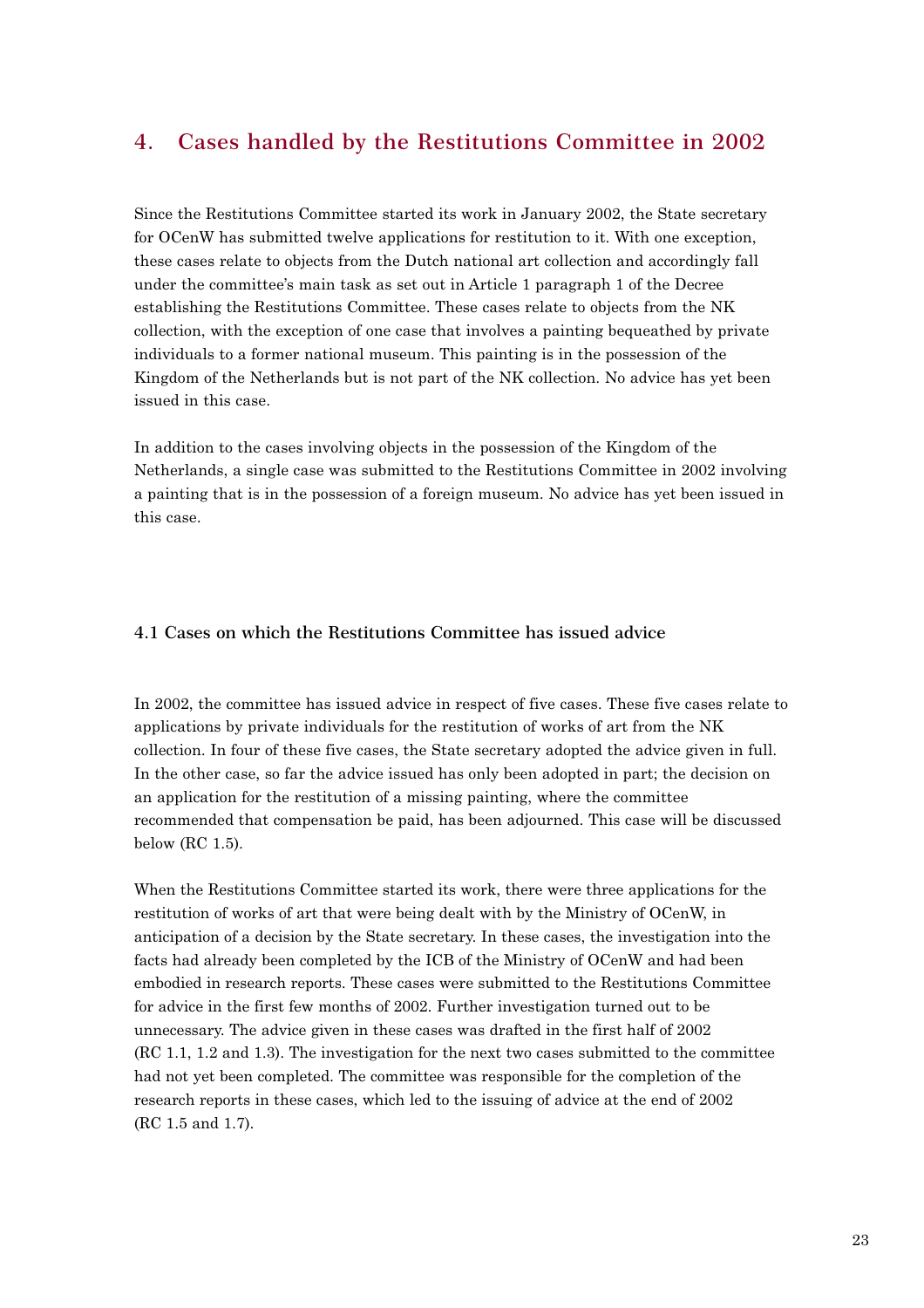#### **RC 1.2 the Gutmann collection**

The previous history of the Gutmann claim commences in May 1998. In that year, the first (test) report of the Ekkart Committee was published, which listed some objects which, it was concluded, belonged to the former Gutmann collection. This prompted the first contacts between the Gutmann family and the ICB. An application for the restitution of these objects dates from 1999. At that time it was not yet clear how many objects were involved, what the circumstances of the loss of possession were, and why these objects were part of the NK collection. The ICB started an investigation into the objects with Gutmann provenance in the NK collection, which was concluded in September 2000 with a report. This was submitted to the State secretary for OCenW and the Gutmann family. In the following weeks and months, the case attracted some public and media interest, and was discussed during the consultation between State secretary Van der Ploeg and the Standing Committee for OCenW. On 24 January 2002, the case was submitted to the Restitutions Committee. The State secretary asked the committee to provide him with its advice within 12 weeks in respect of the application for the restitution of the Gutmann collection. The advice to be issued by the Restitutions Committee was decided on in the meeting of 25 March 2002.

#### **Summary of documentary report**

The banker and art collector F.B.E. Gutmann, who was originally of German nationality, took up residence in the Netherlands in 1919, together with his wife. In 1924 he was granted Dutch nationality. Building on his father - Eugen Gutmann-'s collection, the couple amassed a large number of works of art at their country house 'Bosbeek' in Heemstede. During the years 1939 to 1942, circumstances in connection with the fact that under the German race laws they were classified as Jewish led to the couple disposing of their art collection. The most valuable objects had already been sent to Paris in 1939; these would be stolen from their depository during the occupation of Paris. Also in 1939, Mr. Gutmann brought a number of objects to the Amsterdam art dealer Rosenberg: these would be purchased by Göring in 1940. Gutmann then sold all the remaining works of art to the German art dealers Böhler and Haberstock during the years 1941 and 1942. This sale involved a large number of objects of applied art, as well as objects from his family's silver collection and a number of paintings. In 1943, before the couple could flee the country, they were arrested by the Nazis. Both Mr. and Mrs. Gutmann lost their lives in concentration camps.

After the war, it only proved possible to recover a few of the works of art brought to Paris. Those works recovered in Germany and brought back to the Netherlands were returned to the Gutmann heirs by the SNK. In contrast to the objects stored in Paris, many of the objects that Mr. Gutmann had sold to Böhler and Haberstock were recovered from Germany after the war. The Gutmanns' children, who survived the war in a foreign country, applied to the SNK for restitution of these objects. A disagreement regarding the right to restitution of these objects then arose between the SNK and the Gutmann family. The SNK took the view that the sale was voluntary, which meant that restoration of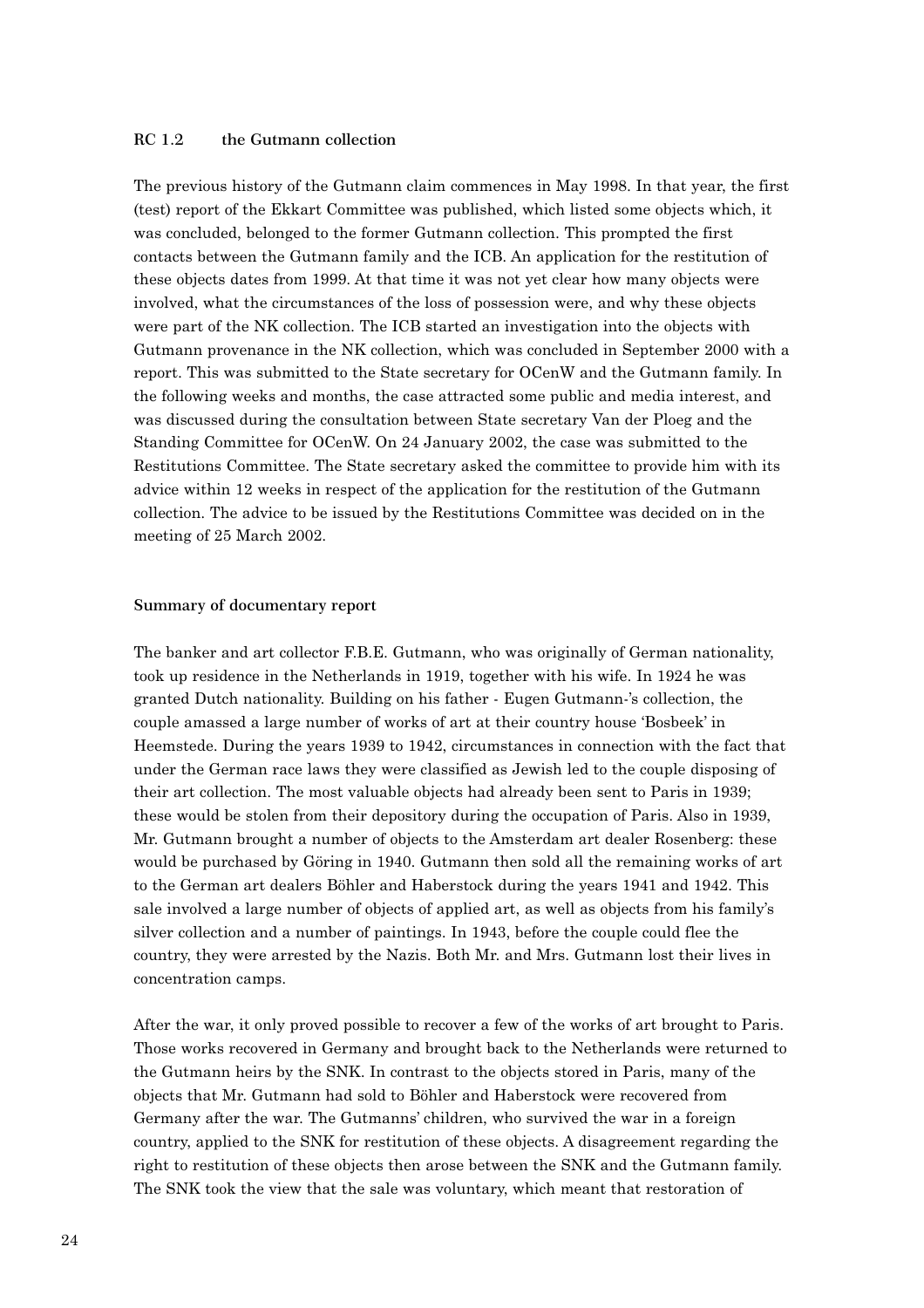property rights was not applicable. This led, in 1952, to a ruling by the restoration of rights judge. This judge ruled that the intended sale may not have been made under direct duress but, however, was made "under the influence of the special circumstances" that had arisen. On these grounds, the judge ruled that this sale could be contested. In his judgement, he restored the heirs to their legal position as owners but ruled that they had to pay to the State of the Netherlands the consideration that Mr. Gutmann received during the war. The Gutmann heirs were thus actually given the option of repurchasing the objects from the Dutch government. Although the children of the Gutmann couple argued that their father had never actually received the sales proceeds, they repurchased a number of objects during the 1950s.

In the year 2000, the NK collection still contained more than 200 works of art from the former Gutmann collection. These objects, including 9 paintings, can be classified into three separate main categories:

- 1. Three silver objects that were offered for sale to the Amsterdam art dealer Rosenberg in 1939, which in the end sold them to Göring in 1940. These objects were not the subject of any post-war application for restitution, and it may be that the heirs never knew that these objects had returned to the Netherlands.
- 2. The objects that Mr. Gutmann sold to Böhler and Haberstock and which the judge had commented on in 1952. This ruling restored the heirs to their position as owner, on condition that they repaid the sales proceeds received during the war. The heirs did not utilise this option, probably for financial reasons. Most of the works of art with provenance Gutmann that were found in the NK collection belong to this group.
- 3. Twelve works of art found in the NK collection about which little was known apart from the fact that Gutmann provenance had been proven. These were probably part of the group of works sold to Böhler and Haberstock. Since the heirs after the war obviously did not know about these objects, they were not part of their restitution application.



ill. 5 Gutmann collection (NK 3220). ill. 6 Gutmann collection.

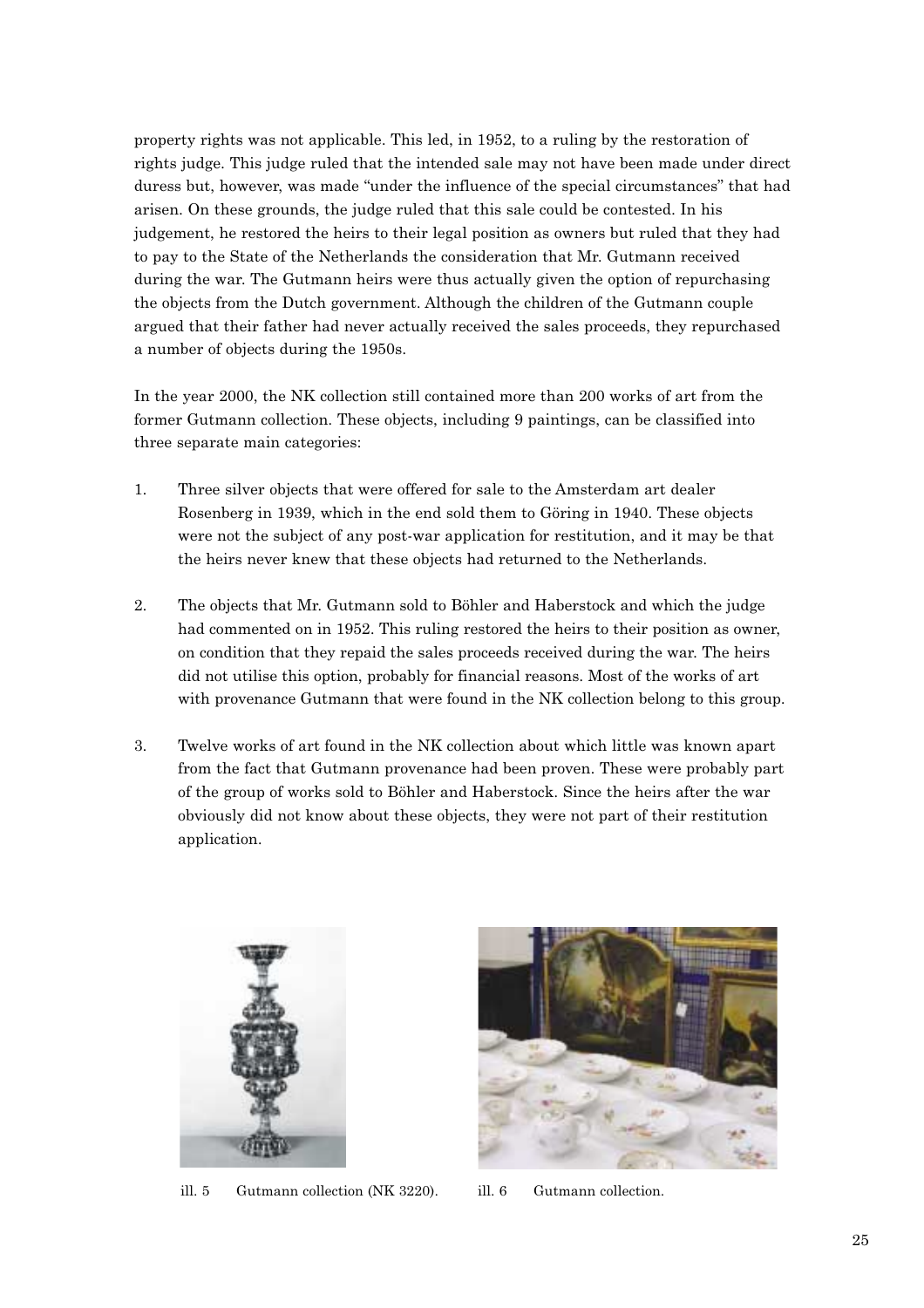#### **Advice (see appendix 5)**

The advice to be given by the committee to the State secretary for OCenW was decided on during the committee meeting on 25 March 2002. After studying the case and taking everything into consideration, the Restitutions Committee recommended, on the basis of the documentary report, the restitution of all works of art listed in the report to the heirs of F.B.E. Gutmann. The committee concluded that the loss of possession by Mr. Gutmann during the war should be deemed to have been involuntary. With regard to the post-war handling of the application for restitution, the committee felt that the changed insights into the policy pursued at that time, under which the works of art could only be recovered upon payment of a cash sum, could be deemed to be a novum within the context of the current government policy. The committee felt that no forfeiture of rights was involved, as more is required for this than just refraining from the repurchasing of objects or making a conscious choice.

The State secretary for OCenW adopted this advice and ruled in favour of restitution to the heirs of Mr. F.B.E. Gutmann.

#### **RC 1.1 ' Paschal Lamb' by De Beuckelaer (NK 2646)**

On 8 February 2002, the State secretary for OCenW asked the Restitutions Committee to issue advice on the decision pending on the application for the restitution of the painting 'Paschal Lamb' by De Beuckelaer. In June 2001, the B. heirs had submitted such an application to the Ministry.

#### **Summary of the documentary report**

The painting 'Paschal Lamb' by the 16th century Flemish painter De Beuckelaer was part of the Dutch national art collection, under inventory number NK 2646. The SNK recovered the work from Germany in 1946, under the assumption that it came from an Amsterdam art dealer who sold it voluntarily during the war. However, it was discovered fairly quickly (in 1950) that this assumption had been incorrect, but the identity of the owner was still a mystery. In 1999 BHG too concluded that the original owner of this painting (NK 2646) was unknown.

In the year 2000, the Austrian Kommission für Provenienzforschung, the equivalent of the Dutch Ekkart Committee, contacted the ICB with information indicating that 'Paschal Lamb' was not of Dutch but instead of Austrian provenance. It appeared that up to 1938 the painting had been in the possession of the Austrian Jewish couple B. The investigation established the pre-war ownership of the painting by the couple, thanks to documents from Vienna and a slide of the painting that was in the possession of the family. It proved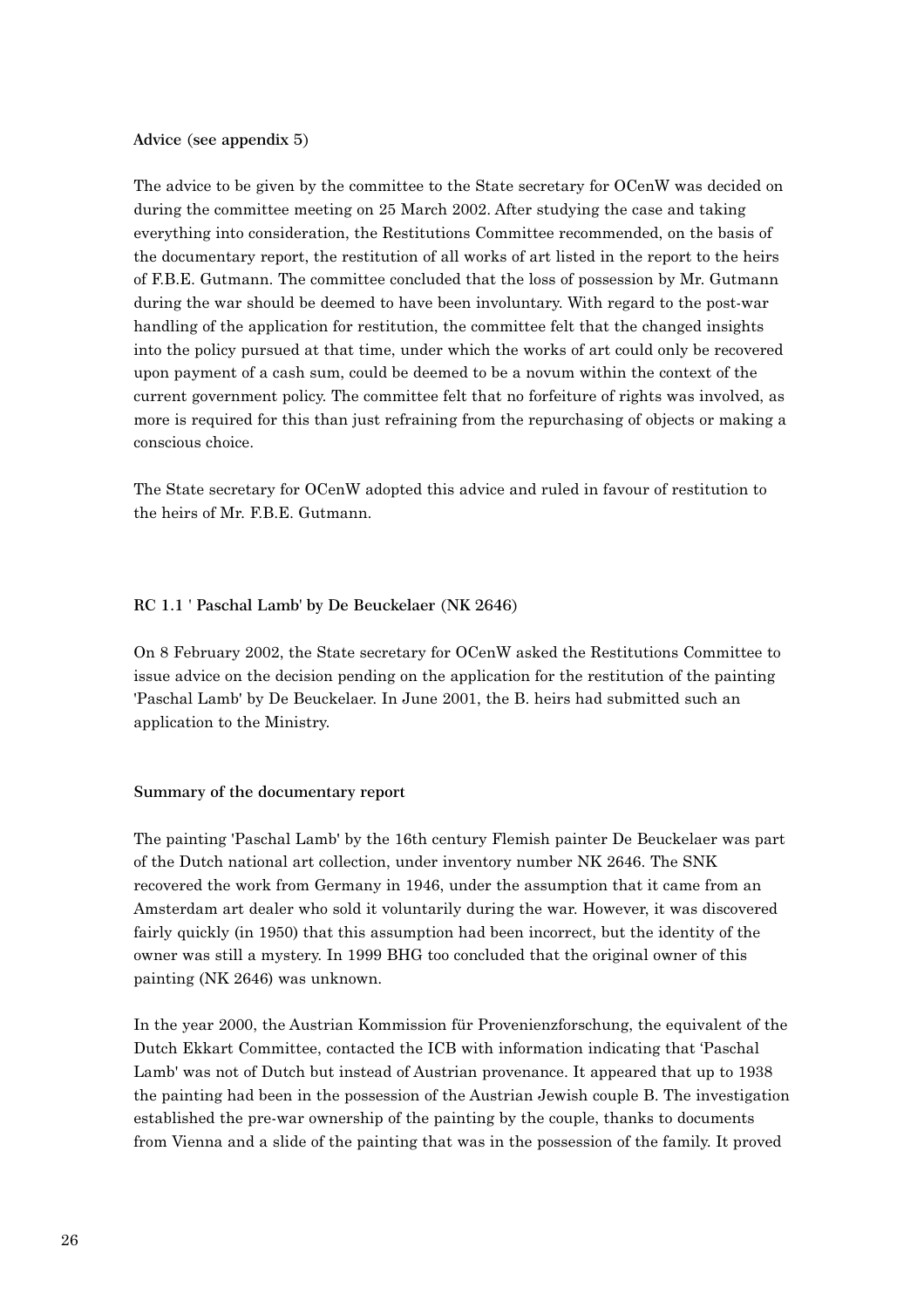more difficult to establish how the painting was lost during the war. However, the events were reconstructed step by step, with the help of the B. family.



ill. 7 'Paschal Lamb', also known as the 'The Jewish Passover' and 'The Paschal Feast'. This work is now credited to Huybrecht Beuckeleer (NK 2646).

It turned out that during the course of 1939, just before the family had managed to escape from Austria and make their way to the United States, the painting had been smuggled out of the country. A Dutch friend of the family proved to have been very helpful here. The family's works of art, including 'Paschal Lamb', were entrusted to an art dealer in Belgium, a service for which the couple apparently even paid a storage charge. Various documents were recovered showing that the Belgian art dealer sold the painting to the German Mühlmann at the end of 1941. In this way, the painting ended up in the Göring collection, from where it was seized by the Allies after the war. Based on the assumption (later shown to be false) that the painting had come from the Netherlands, it was sent to this country and thus ended up in the NK collection. The B. couple, who had by now taken up residence in the United States, were unaware of what had happened to the painting. Until recently, the painting hung in the Bonnefanten Museum in Maastricht.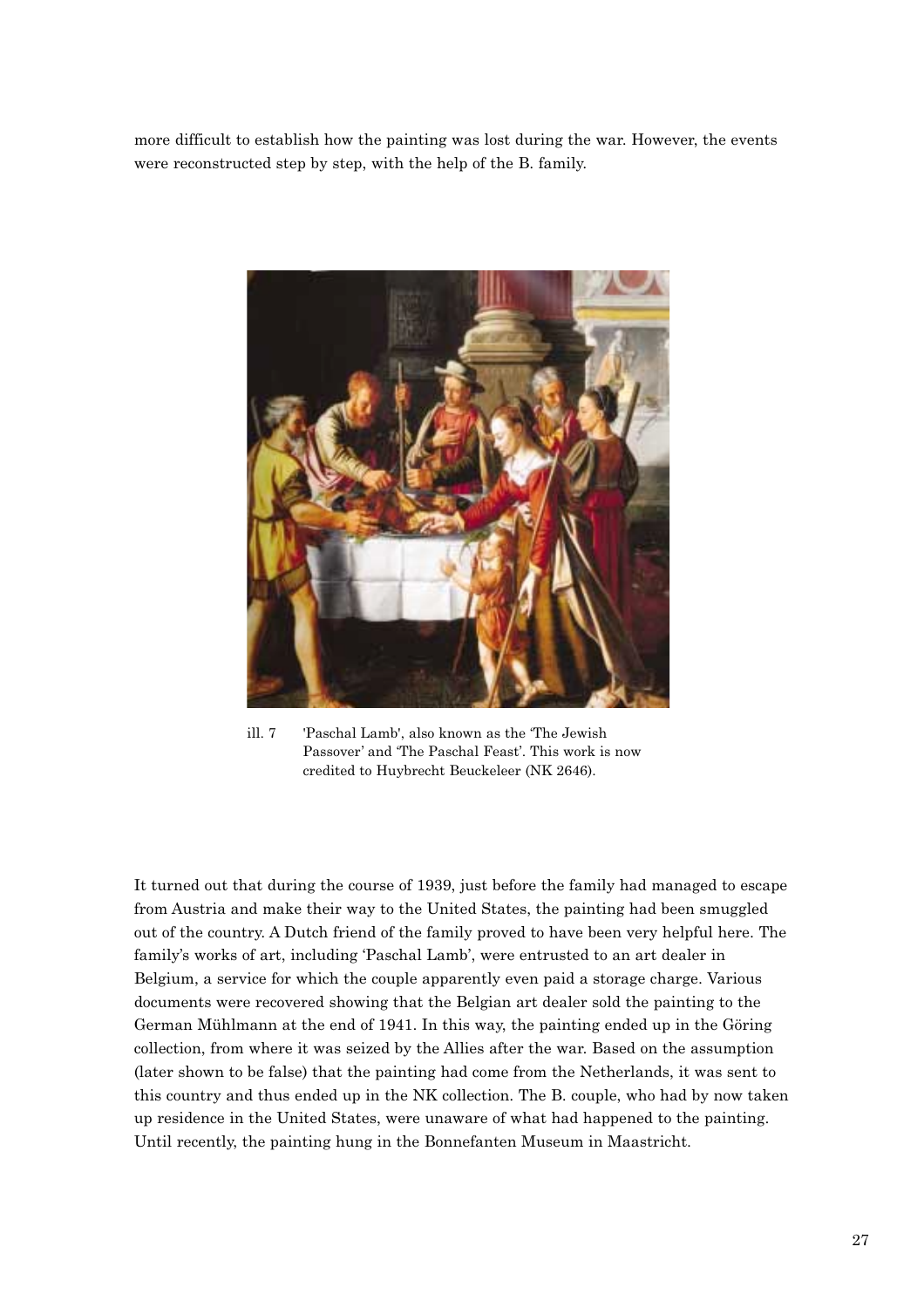#### **Advice (see appendix 6)**

In its advice, decided on in its meeting on 25 March 2002, the Restitutions Committee recommended the restitution of the painting to the B. heirs. The ownership of the painting by the B. couple had been proven and the loss of possession of the painting had to be deemed to be involuntary. In this respect, the committee referred to the recommendation by the Ekkart Committee that loss of possession in Austria from 1938 onwards should fall within the scope of the restitution policy. There could be no question of repayment of any sales proceeds, given the absence of any evidence that this had ever been received.

The State secretary for OCenW adopted this advice and ruled in favour of the restitution of the painting to the B. heirs.

#### **RC 1.3 'Venus in Vulcan's Smithy' after Boucher (NK 3298)**

On 2 April 2002, the State secretary for OCenW asked the Restitutions Committee for its advice regarding an application for the restitution of the painting 'Venus in Vulcan's Smithy' after F. Boucher (NK 3298). On 10 October 2001, Mr. M. had, also on his sister's behalf, applied to the State secretary for restitution of this painting, which originally had been owned by his Jewish grandparents.



ill. 8 'Venus in Vulcan's Smithy' after Boucher (NK 3298).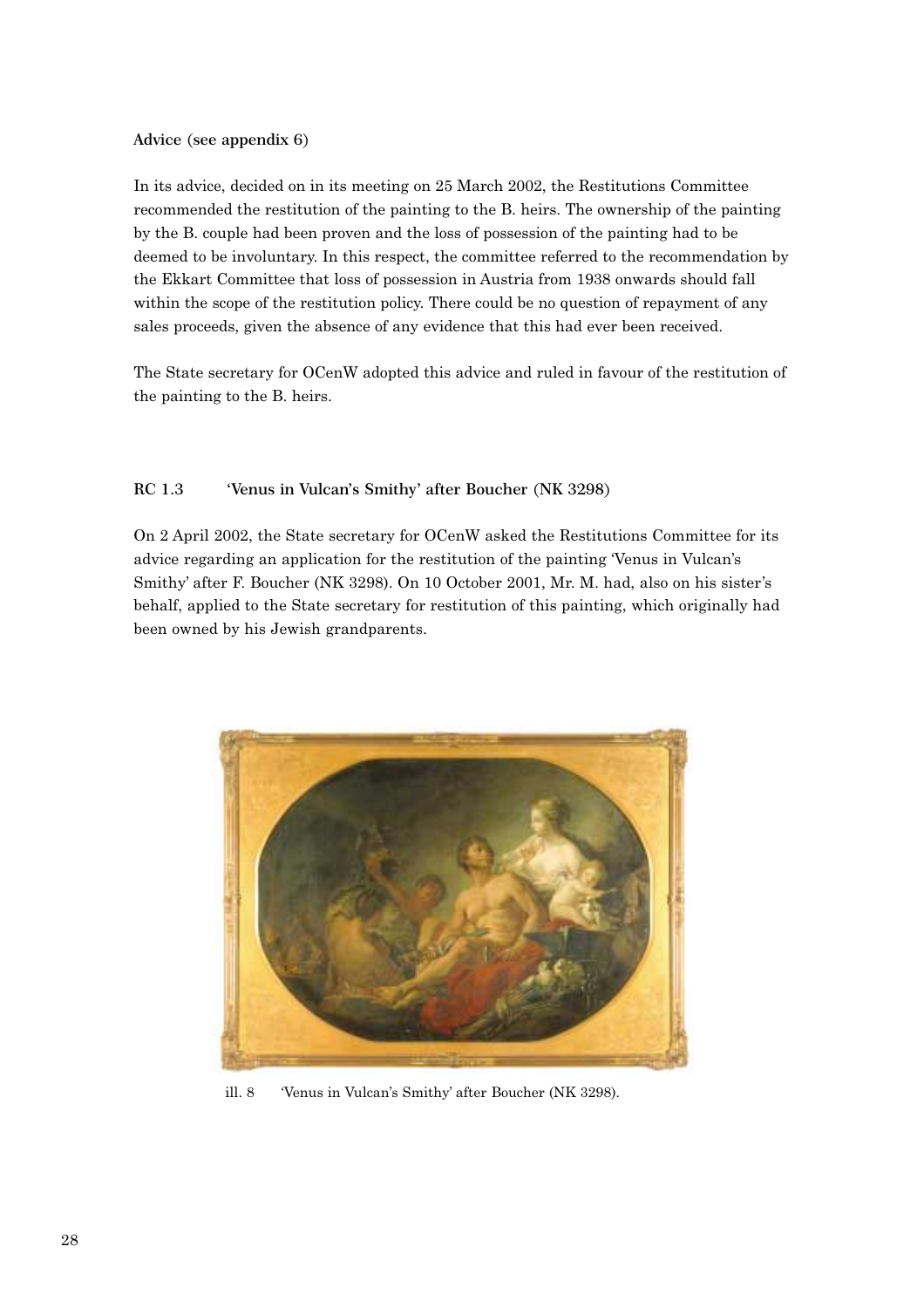#### Summary of documentary report

The painting 'Venus in Vulcan's Smithy', a copy (dated to the second half of the18th century) after a painting by F. Boucher, was part of the Dutch national art collection (inventory number NK 3298). It was discovered that before and during the war the painting had belonged to Mrs. M.-M, who originally was of Hungarian nationality. During the war, as a result of the anti-Jewish measures, she had been forced to surrender the painting to Lippmann, Rosenthal & Co., the German body specialising in looting. The records of this body, part of which had been preserved and were found after the war, provided a detailed list of the valuables that she had surrendered. As was common practice for these bodies during the war, this painting was re-sold to a German art dealer. Mrs. M.-M. did not survive the war, and neither did many of the members of her immediate family.

In 1948, the painting was recovered and initially deemed to be the former property of Mrs. M.-M. However, an application for the restitution of the painting by the son of Mrs. M.-M would prove to be a long and difficult process. In the end, at the end of the 1950s, the claim foundered on complications regarding tax debts of Mrs. M.-M.'s spouse, Mr. M., as the tax authorities tried to confiscate assets from his estate. Aside from questions that arose regarding the tax assessments imposed on Mr. M. during the war, it appeared in addition that an important aspect of property law had been overlooked at that time. The painting had been classified as part of Mr. M.'s estate whereas in fact it had belonged to Mrs. M.-M. Even though Mr. M. and Mrs. M.-M. were married, they did not have any matrimonial property and had lived apart. Therefore, the painting had never been part of Mr. M.'s assets.

#### **Advice (see appendix 7)**

In the meeting on 22 April 2002, the Restitutions Committee decided on its advice, namely that the painting should be restituted to the heirs of Mrs. M.-M. The committee considered it proven that Mrs. M.-M. was the former owner of the painting and that the loss of possession during the war had been involuntary. In the committee's opinion, the application by the grandson of Mrs. M.-M. had, within the context of the government policy, to be seen as a new claim. Now that it had been established that the earlier decision was based on the erroneous assumption that Mr. M. was the owner of the painting, a decision made on this basis could not be deemed to be valid.

The State secretary for OCenW adopted this advice and ruled in favour of the restitution of the painting.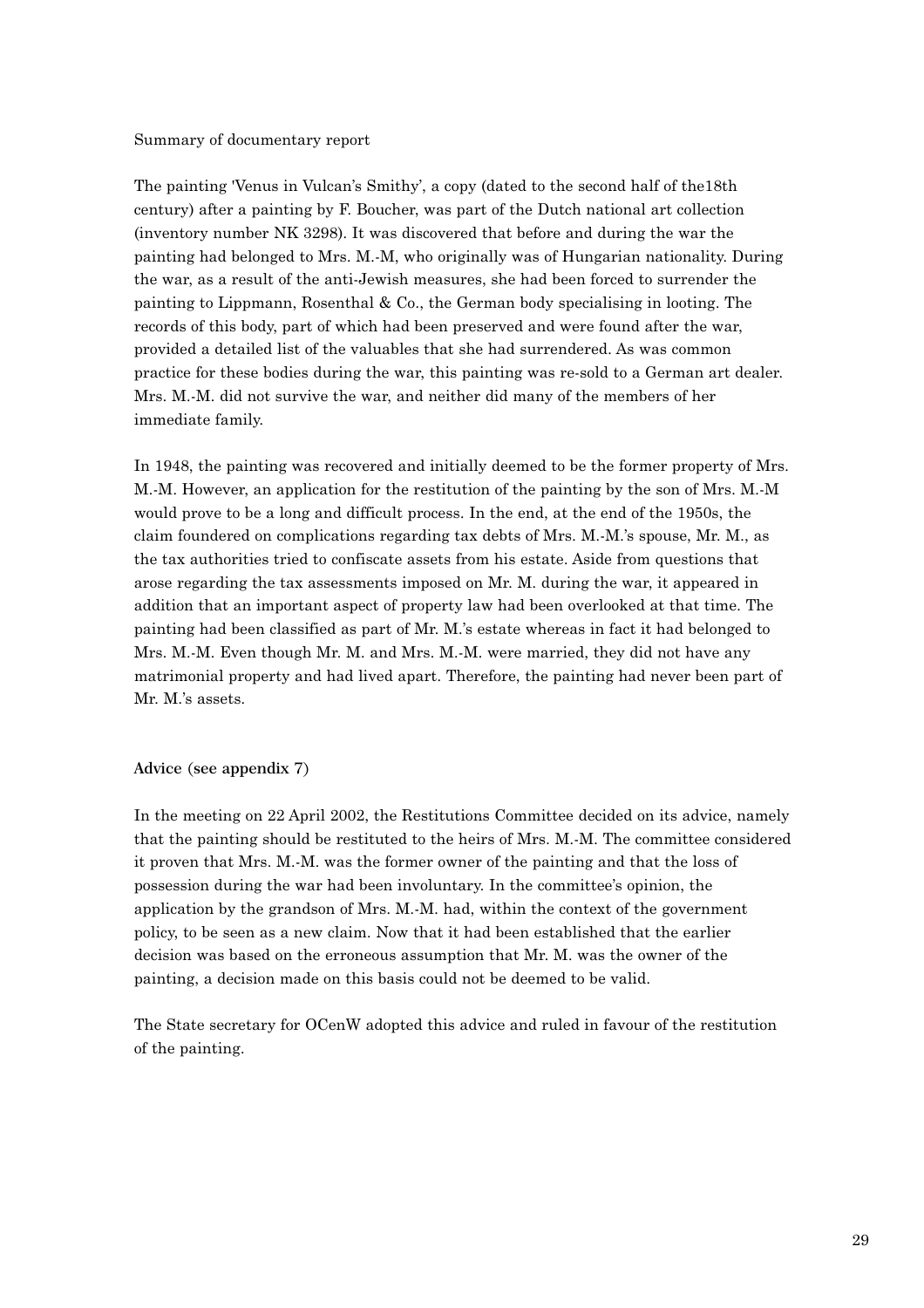## **RC 1.5: 'Portrait of a woman with a little dog' (NK 2181) and 'View of Binnen-Amstel and the Blauwbrug ' (NK 2115)**

In his letter dated 2 April 2002, the State secretary asked the committee for advice on the application for the restitution of the paintings 'Portrait of a woman with a little dog' (NK 2181) and 'View of Binnen-Amstel and the Blauwbrug' (NK 2115) that had formerly been in the possession of the H. family. This was based on an application for restitution by the H. heirs to the State secretary for OCenW dated 7 February 2002.

#### **Summary of documentary report**

Until the war, both 'Portrait of a woman with a little dog' and 'View of Binnen-Amstel and the Blauwbrug' had been part of the very extensive collection of the Jewish H. family. This ownership was evidenced by various recovered lists and documents. When war broke out, the family stored the collection in a safe before managing to flee to Switzerland. During the war, in 1943, the safe was broken open, by order of the occupying forces. The individual works of art, 126 in number, then found their way into the hands of various buyers at home and abroad. These events are documented in a protocol (and in other documents) that was drawn up when the safe was broken open during the war.



ill.9 'View of Binnen-Amstel and the Blauwbrug' (NK 2115). This painting has disappeared.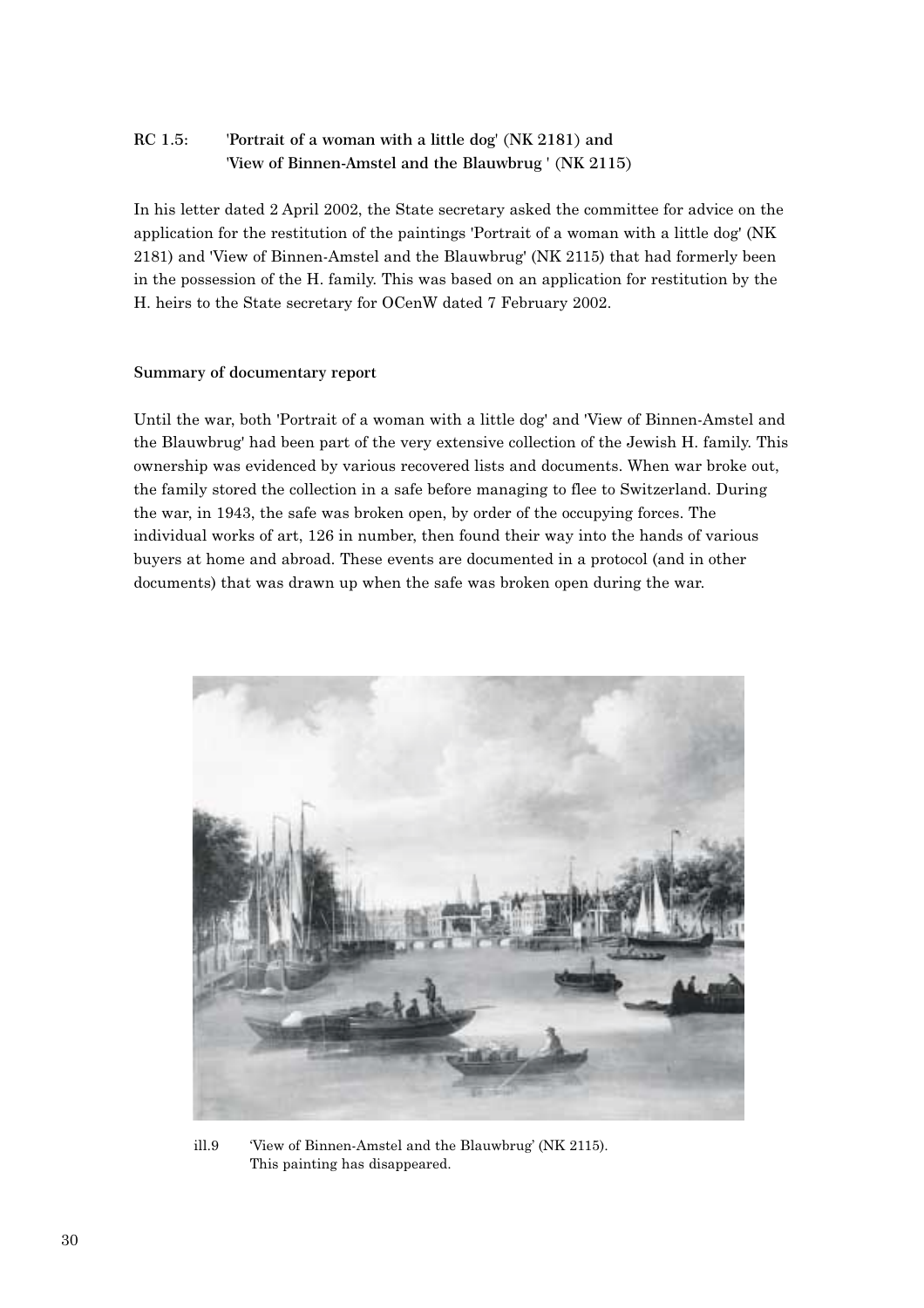After the war, both paintings, together with five other works from the H. collection, were recovered in Germany and returned to the Netherlands. After the war, the original owners of the collection, Mr. and Mrs. H., submitted an application for the restoration of property rights. However, the family felt that the conditions imposed on them for the restitution of the paintings were unacceptable. These conditions consisted of payment to the SNK of the cash sum that appeared to have been credited to an account at the Liro-bank held in the H. family's name for the resale of the paintings during the war, plus the repayment of the administration costs for the recovery.



ill. 10 'Portrait of a woman with a little dog' (NK 2181).

Of the total of seven works recovered after the war that had been owned by the H. family, five were auctioned off by the Dutch State in the 1950s. Since that time, the two paintings to which the application related had been part of the Dutch national art collection. However, during the investigation it was discovered that one of the two paintings, 'View of Binnen-Amstel and the Blauwbrug ', could not be found. According to information from the painting's borrower, the Ministry of Defence, the painting had disappeared during the period 1996-2001 under circumstances that are still unclear. The administrator of the NK collection, the ICN, believes that there is only a very small chance that this work can still be recovered.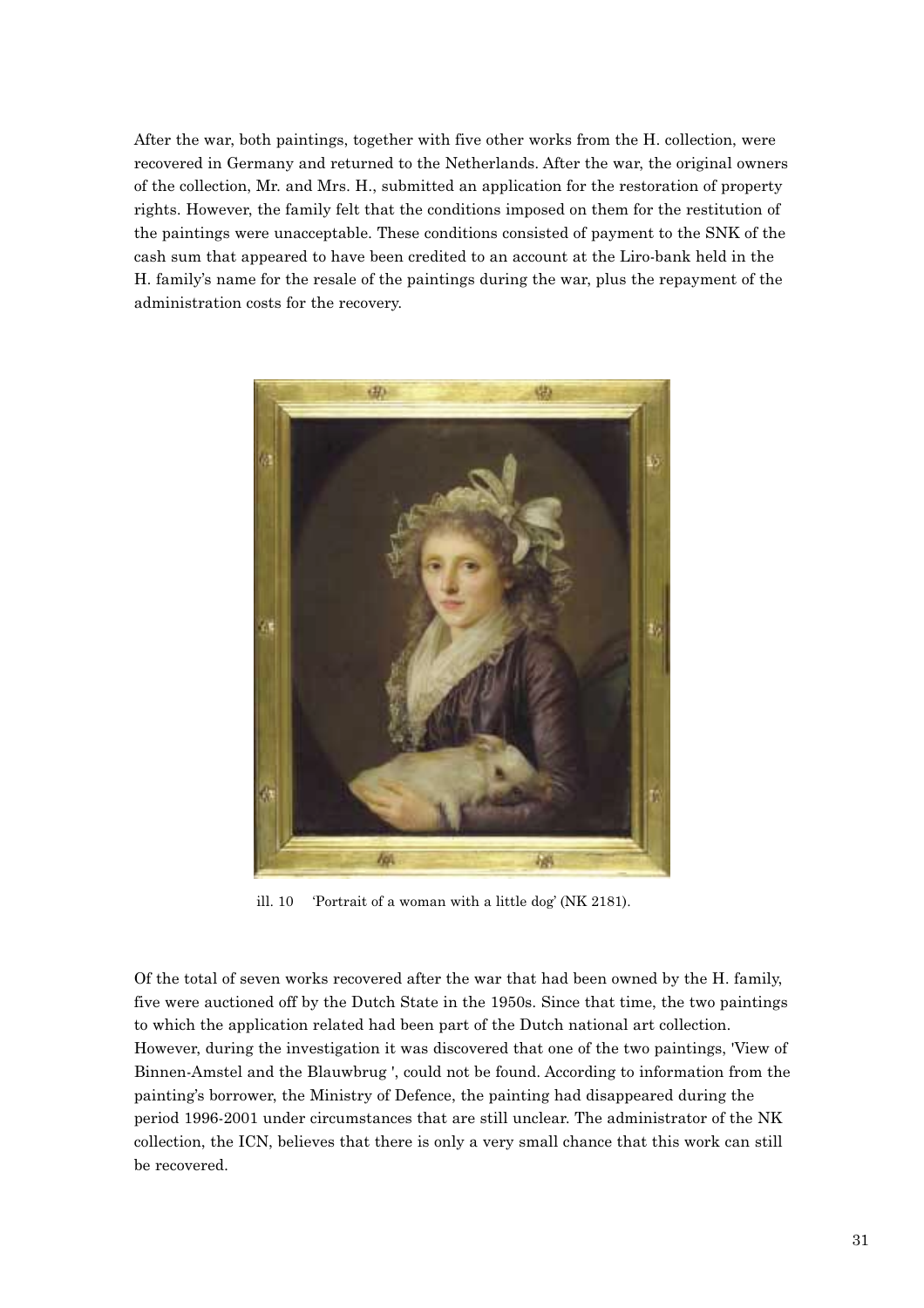#### **Advice (see appendix 8)**

In its advice, decided on during the meeting on 23 September 2002, the committee recommanded that the painting 'Portrait of a woman with a little dog' (NK 2181) should be returned to the heirs of Mr. J. H. In respect of the 'View of Binnen-Amstel and the Blauwbrug ' (NK 2115), it recommended that the heirs of Mrs. L. H.-W. be compensated.

The Restitutions Committee's first consideration in reaching the above conclusion was that the H. family could be deemed to be the owner of both paintings. The committee also deemed the loss of possession during the war to be involuntary. The changed insights regarding the financial conditions imposed on the restitution after the war should in this case be seen as new facts within the context of the current restitution policy, which meant that in principle the application for restitution could be granted. However, should the painting 'View of Binnen-Amstel and the Blauwbrug' prove untraceable, so that no actual restitution could take place, the committee felt that compensation should be paid. Since it could not be proven that the owner had at any time received the sales proceeds, in the committee's opinion there could be no question of demanding repayment of the proceeds.

By means of his letter dated 26 November 2002, the State secretary reported to the Restitutions Committee that he would adopt its advice in respect of the painting 'Portrait of a woman with a little dog' (NK 2181). In respect of 'View of Binnen-Amstel and the Blauwbrug' (NK 2115), the State secretary informed the committee that he felt further policy rules should be instated before making his decision. So far, this decision has been adjourned.

After an article on the case in the NRC Handelsblad newspaper on 2 December 2002, the committee received information on the possible location of the painting, but this did not lead to the recovery of the painting. The Restitutions Committee does not know whether the painting has now been traced or whether it must be definitively deemed to be lost.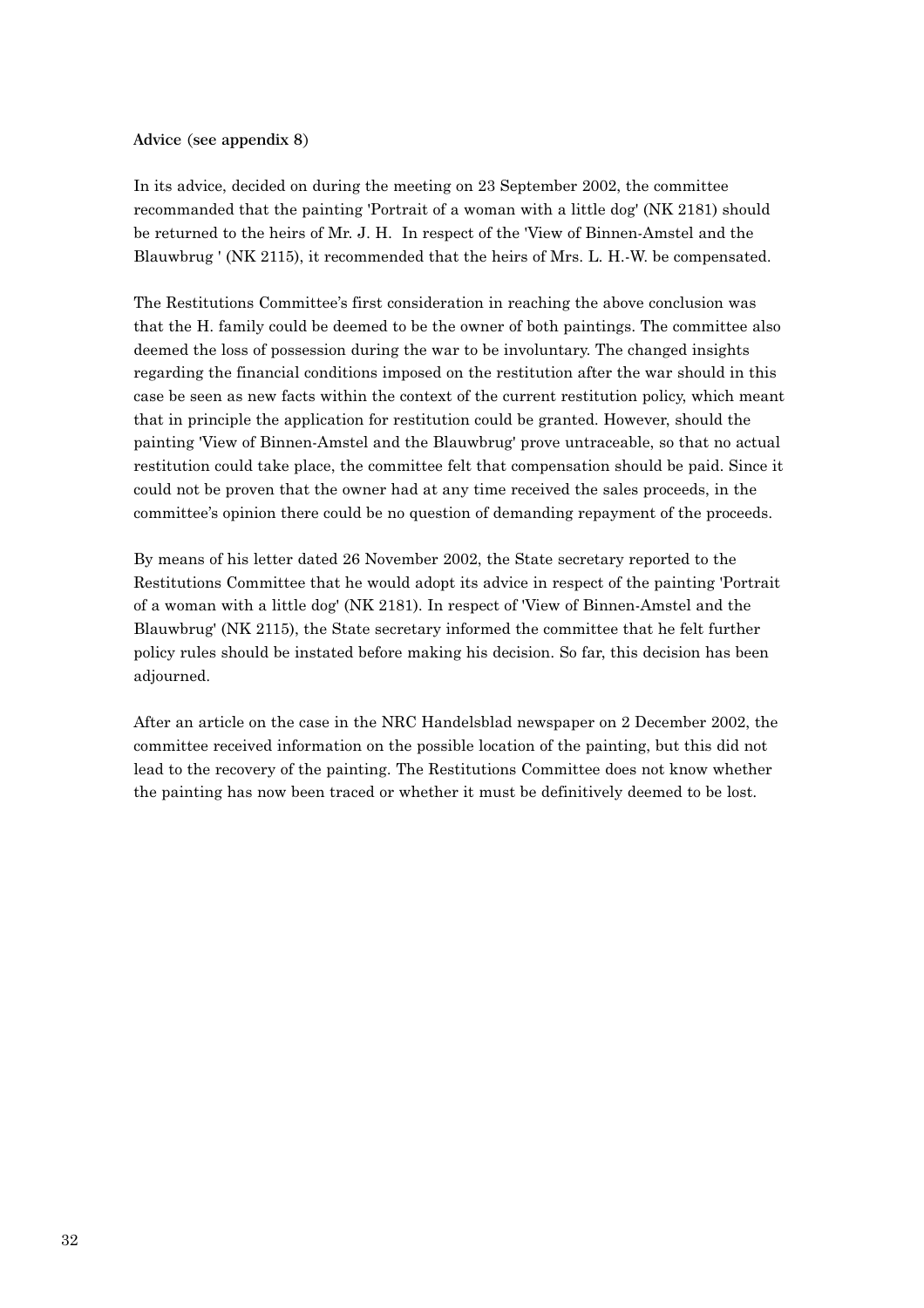#### **RC 1.7 'Portrait of Don Luis de Requessens y Zuñiga' by an anonymous artist (NK 3409)**

By means of his letter dated 22 July 2002, the State secretary for OCenW asked the Restitutions Committee for advice on the application for the restitution of the painting 'Portrait of Don Luis de Requessens y Zuñiga' by an anonymous artist (NK 3409). This application was submitted on behalf of the heirs of the original owner, the Jewish artist J.H. Gosschalk, on 21 June 2002.

On the instructions of the Restitutions Committee, BHG carried out an (art-)historical investigation. Further investigation was felt by the committee to be unnecessary.



ill. 11 'Portrait of Don Luis de Requessens y Zuñiga' (NK 3409)]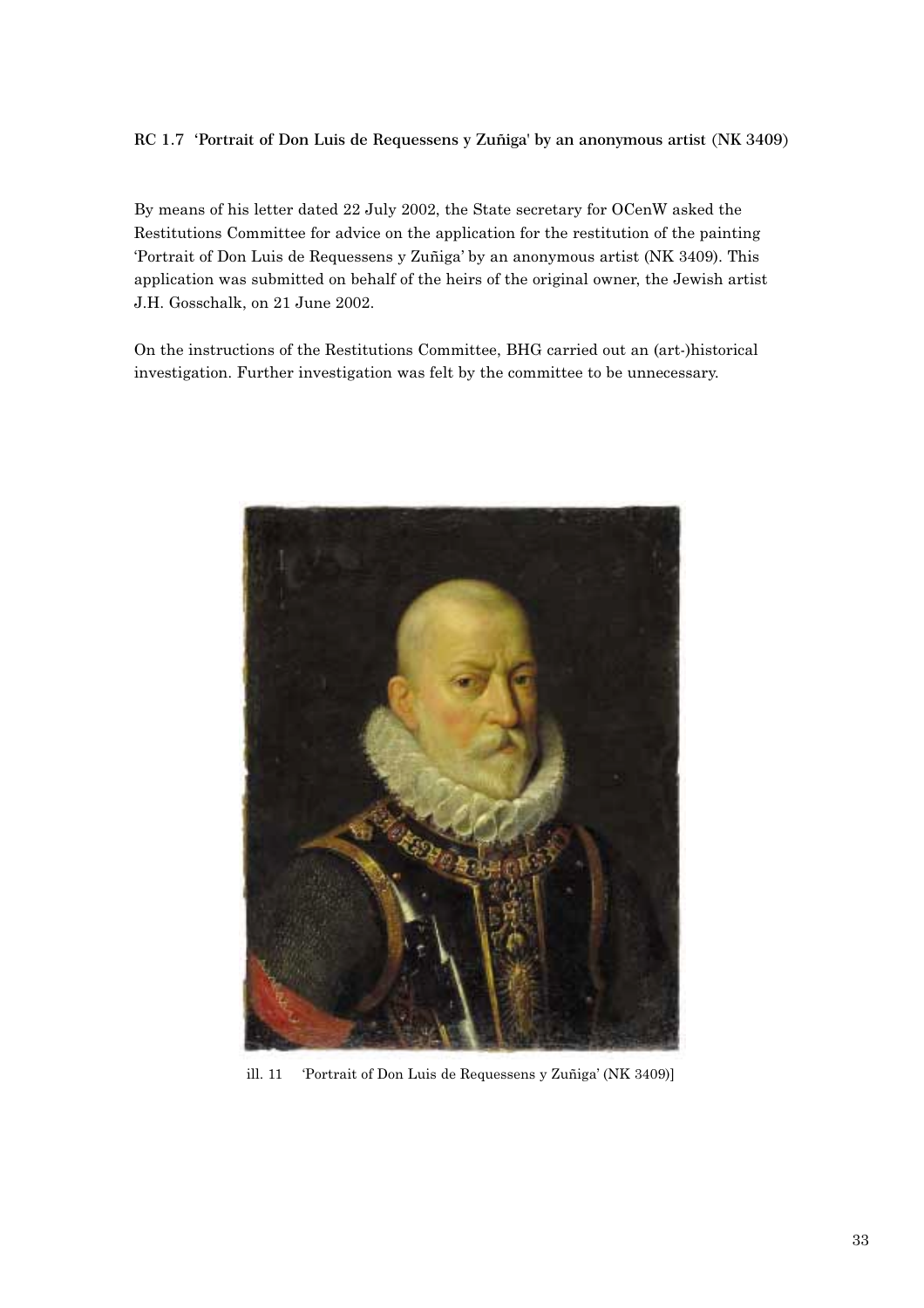#### **Summary of documentary report**

'Portrait of Don Luis de Requessens y Zuñiga', a painting from the second half of the 16th century of a Spanish noble by an anonymous artist, was owned by the Jewish artist J.H. Gosschalk when war broke out. As with so many Jewish Dutch persons, during the course of the war he was forced to surrender his valuables to Lippmann, Rosenthal & Co., the German body specialising in looting. The painting was one of the objects that he had to surrender. The Liro-bank's records show that it was then resold and thus found its way to Germany. Mr. Gosschalk probably never knew that the painting had returned from Germany after the war.

#### **Advice (see appendix 9)**

In the meeting on 28 October 2002, the Restitutions Committee decided on its advice. It advised restitution of the painting to the heirs of Mr. Gosschalk. The committee considered it proven that the painting was the former property of J.H. Gosschalk and that Mr. J.H. Gosschalk had lost possession of the painting involuntarily, as the result of persecution by the Nazi regime. Given that no previous application for the restitution of the painting had been submitted, the committee deemed that this application was allowable, in accordance with the restitution policy implemented by the Minister for OCenW.

The State secretary reported to the committee by letter dated 6 December 2002 that he had adopted this advice and would allow the application.

#### **4.2 Restitutions Committee cases pending as at 31 December 2002**

As at 31 December 2002, the Restitutions Committee has seven cases pending. As stated above, most of these cases involve NK objects. A single application for restitution relates to a work of art in the possession of the State of the Netherlands that is not part of the NK collection. Another application relates to the restitution of a work of art that is in the possession of a foreign museum. The cases vary in complexity and scope, which is why it is difficult to predict how long these cases will take to settle.

Given that these seven cases are currently being dealt with by the committee, they will not be addressed in further detail here.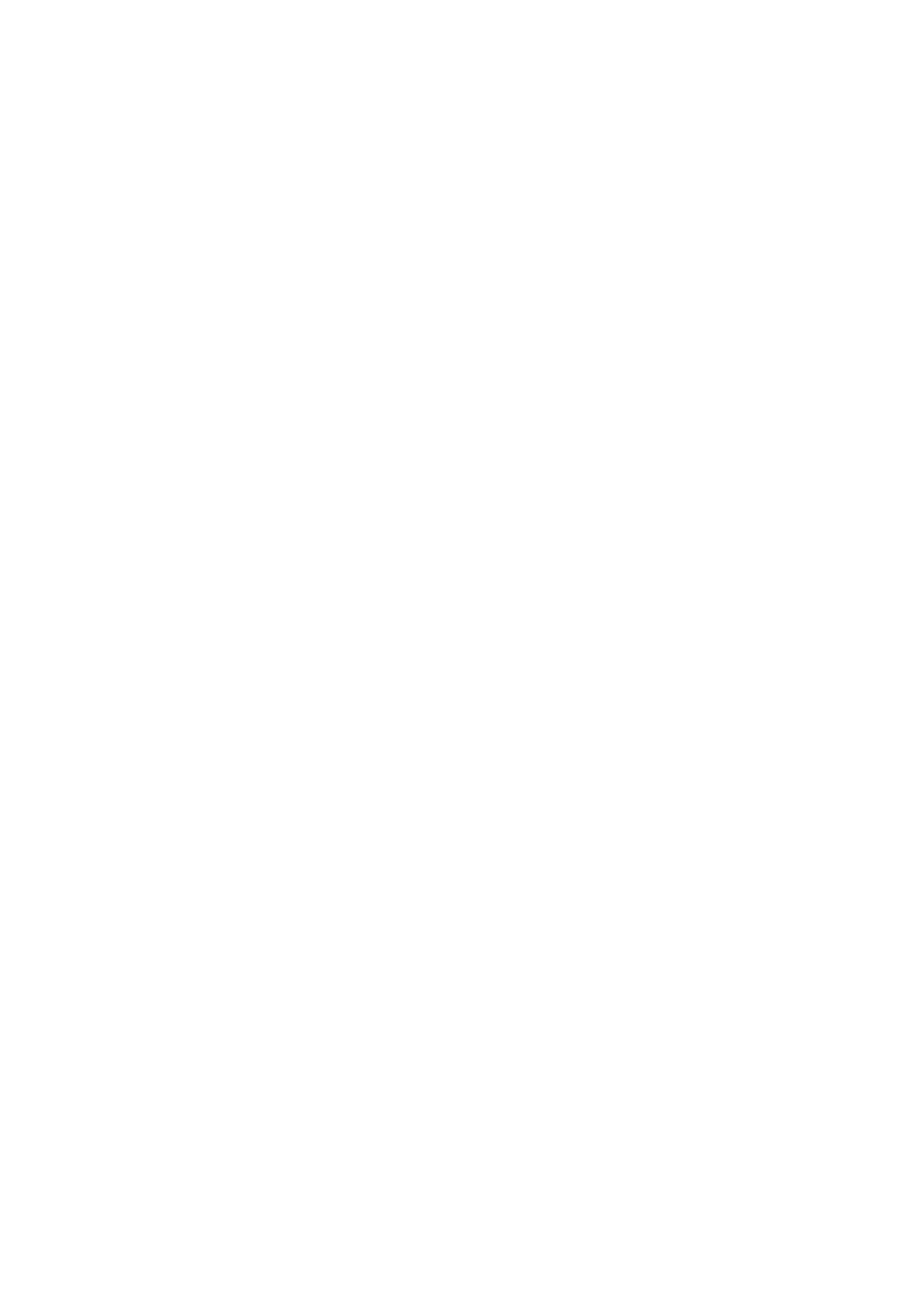# **Appendices**

- 1. Decree establishing the Advisory Committee on the assessment of restitution applications of 16 November 2001 (WJZ/2001/45374(8123)) and explanatory notes.
- 2. 'Origins Unknown', recommendations by the Ekkert Committee dated 26 April 2001.
- 3. Letter dated 29 June 2001 from the State secretary for OCenW to the chairman of the Lower House of Parliament in respect of recommendations made by the Ekkart Committee, DCE/01/25 248.
- 4. Supplementary letter dated 16 November 2001 from the State secretary for OCenW to the Speaker of the Lower House of Parliament in respect of the Ekkart Committee's recommendations, DCE/01 43 415.
- 5. Advice (with names deleted) in respect of RC 1.2
- 6. Advice (with names deleted) in respect of RC 1.1
- 7. Advice (with names deleted) in respect of RC 1.3
- 8. Advice (with names deleted) in respect of RC 1.5
- 9. Advice (with names deleted) in respect of RC 1.7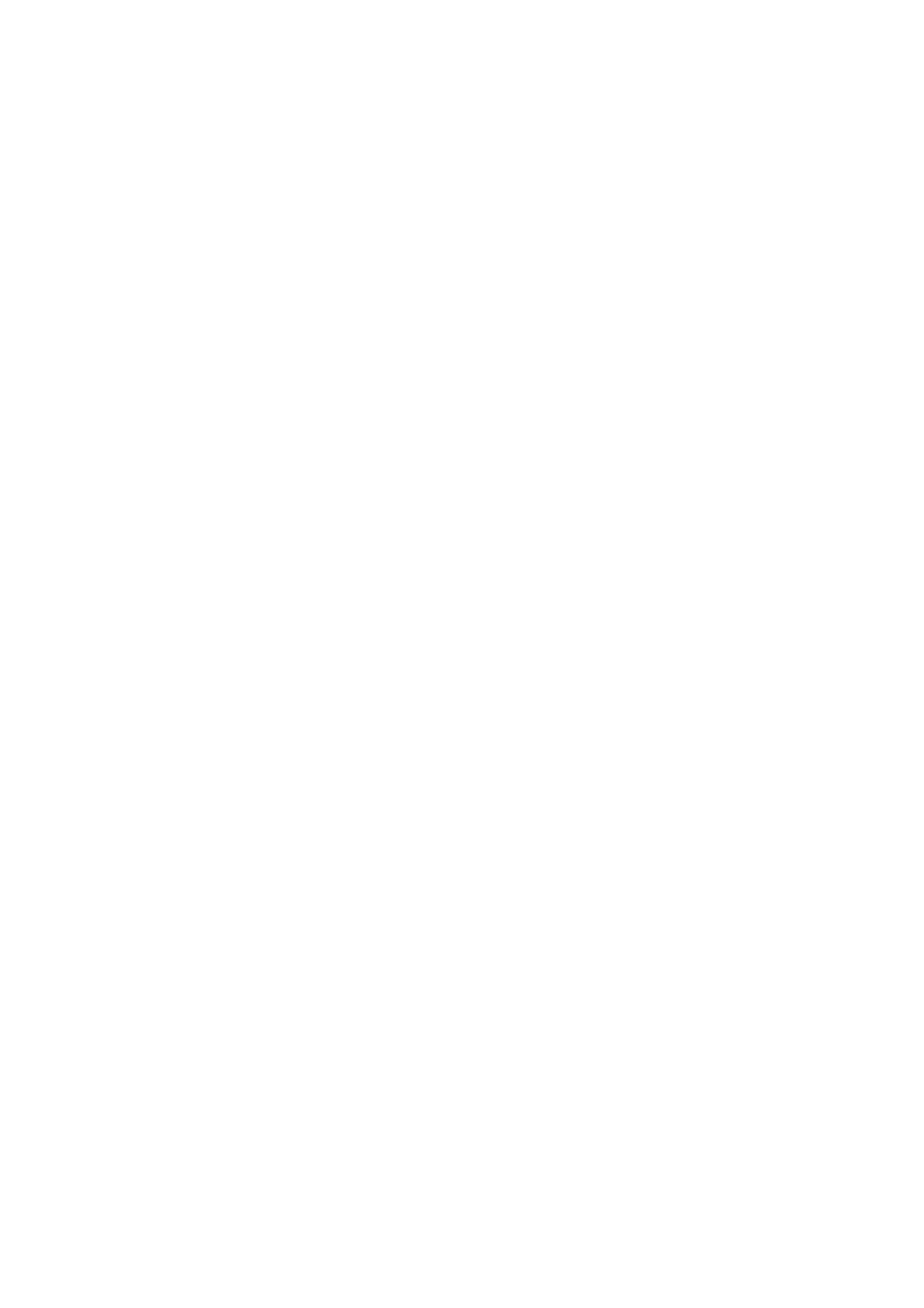**Decree issued by the State Secretary for Education, Culture and Science, F. van der Ploeg, establishing a committee to advise the government on the restitution of items of cultural value of which the original owners** Reference **involuntarily lost possession due to circumstances directly WJZ/2001/45374(8123) related to the Nazi regime and which are currently in the possession of the State of the Netherlands (Decree** Zoetermeer **establishing the Advisory Committee on the Assessment of** 16 November 2001 **Restitution Applications)**

The State Secretary for Education, Culture and Science, F. van der Ploeg,

Acting in accordance with the views of the Council of Ministers;

Having regard to Article 15, third paragraph, of the 1995 Public Records Act;

Herewith decrees as follows:

#### **Article 1**

For the purposes of this Decree, the terms below shall be defined as follows:

- a. the Minister: the Minister for Education, Culture and Science;
- b. the Ministry: the Ministry for Education, Culture and Science;
- c. the Committee: the Committee as referred to in Article 2 of this Decree.

### **Article 2**

- 1.There shall be a Committee whose task is to advise the Minister, at his request, on decisions to be taken concerning applications for the restitution of items of cultural value of which the original owners involuntarily lost possession due to circumstances directly related to the Nazi regime and which are currently in the possession of the State of the Netherlands.
- 2.A further task of the Committee shall be to issue an opinion, on the Minister's request, on disputes concerning the restitution of items of cultural value between the original owner who, due to circumstances directly related to the Nazi regime, involuntarily lost possession of such an item, or the owner's heirs, and the current possessor which is not the State of the Netherlands.
- 3.The Minister shall only submit a request for an opinion as referred to in the second paragraph to the Committee if and when the original owner or his heirs and the current possessor of the item in question have jointly asked the Minister to do so.
- 4.The Committee shall carry out its advisory role as referred to in the first paragraph in accordance with the relevant government policy.
- 5.The Committee shall carry out its advisory role as referred to in the second paragraph in accordance with the requirements of reasonableness and fairness.

### **Article 3**

- 1.The Committee shall comprise no more than 7 members, including the chairman and the deputy chairman.
- 2.Both the chairman and the deputy chairman shall be qualified lawyers (*meester in de rechten*).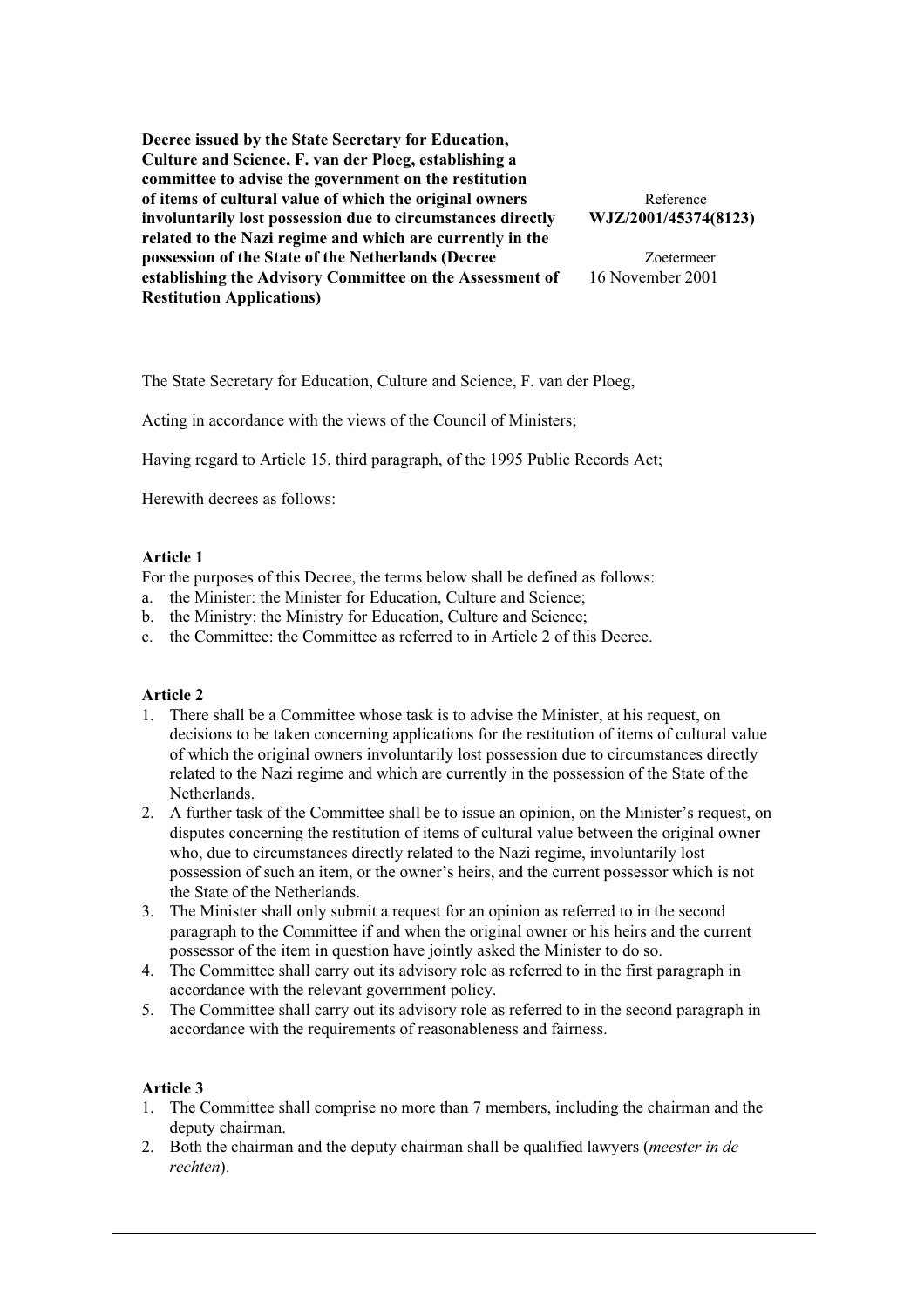- 3.The Committee shall include at least one member whose expertise on matters concerning World War II constitutes a substantial contribution to the work of the Committee.
- 4.The Committee shall include at least one member whose expertise on matters concerning art history and museology constitutes a substantial contribution to the work of the Committee.
- 5.The Minister shall appoint the chairman, the deputy chairman and the other members for a period not exceeding three years. They shall not form part of the Ministry or work in any other capacity under the responsibility of the Minister.
- 6.The chairman, the deputy chairman and the other members may be reappointed once at most.

### **Article 4**

- 1.Each request for advice shall be considered by a group of at least three Committee members, to be selected by the chairman, with the proviso that at least the chairman or the deputy chairman shall be involved in the consideration of the request.
- 2.The Committee may issue further regulations pertaining to the method to be adopted.

### **Article 5**

- 1.The Minister shall provide the Committee with a Committee Secretariat.
- 2.The Secretariat shall be headed by the Committee Secretary, who shall be a qualified lawyer (*meester in de rechten)*.
- 3.The Secretary shall be accountable only to the Committee for the work performed for the Committee.

### **Article 6**

- 1.If required for the execution of its task, the Committee may, at a meeting, hear the person that has submitted a restitution application as referred to in Article 2, first paragraph and a Ministry representative or, as the case may be, the parties whose dispute, as referred to in Article 2, second paragraph, has been submitted to the Committee for advice.
- 2. If required for the execution of its task, the Committee may directly approach any third parties in order to obtain information, and may invite such third parties to a meeting so as to learn their views.
- 3.The Minister shall ensure that all documents that the Committee needs in order to execute its task and that are in the Ministry's files are made available to the Committee in time and in full.
- 4. Each and every officer of the Ministry shall comply with a summons or a request issued by the Committee.
- 5.The restrictions relevant to the public accessibility of records as referred to in Section 1, subsection c, under 1 and 2 of the 1995 Public Records Act that the Committee needs for the execution of its task and are filed in State Archives shall not be applicable to the Committee.

### **Article 7**

- 1.Every year the Committee shall report to the Ministry of Education, Culture and Science on the current situation regarding the tasks referred to in Article 2.
- 2.The first report shall be submitted in January 2003.

### **Article 8**

The members of the Committee shall receive a fee plus reimbursement for travel and subsistence expenses in accordance with the relevant government schemes.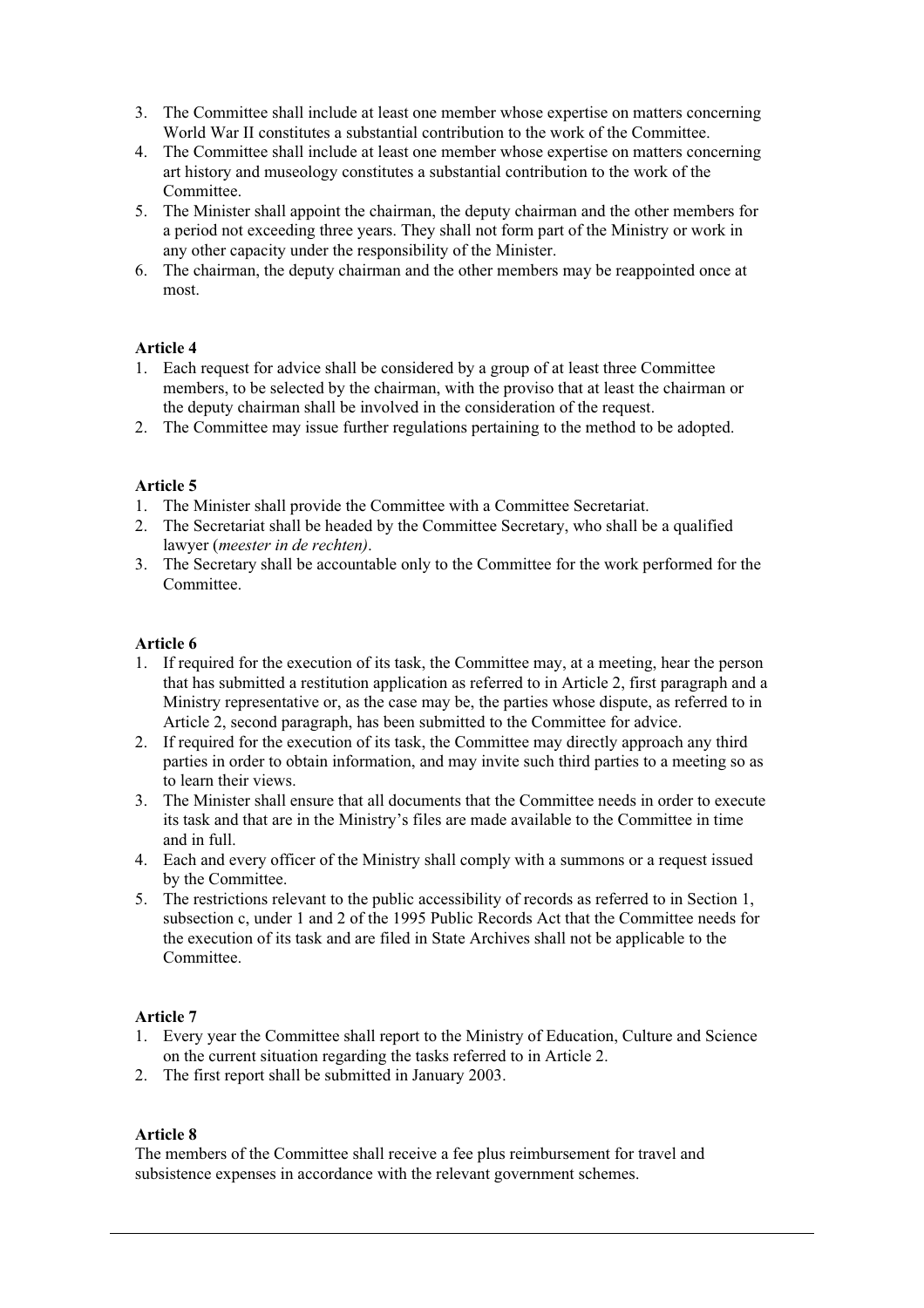### **Article 9**

The Committee's records shall be transferred to the archives of the Ministry's Cultural Heritage Department after dissolution of the Committee or at such earlier time as may be dictated by circumstances.

### **Article 10**

From the date that this Decree takes effect, the following persons shall be appointed for a period of three years:

- a. J.M. Polak of Ede, chairman
- b.B.J Asscher of Baarn, deputy chairman
- c. Prof. J. Leyten of Nijmegen
- d.E. van Straaten of Beekbergen
- e. Prof. J.Th.M. Bank of Amsterdam
- f. H.M. Verrijn-Stuart of Amsterdam

### **Article 11**

This Decree shall come into effect on the second day after the date of the Government Gazette in which it is published.

### **Article 12**

This Decree shall be cited as the Decree establishing the Advisory Committee on the Assessment of Restitution Applications.

This Decree and the associated explanatory notes will be published in the Government Gazette.

The State Secretary for Education, Culture and Science

[signed]

F. van der Ploeg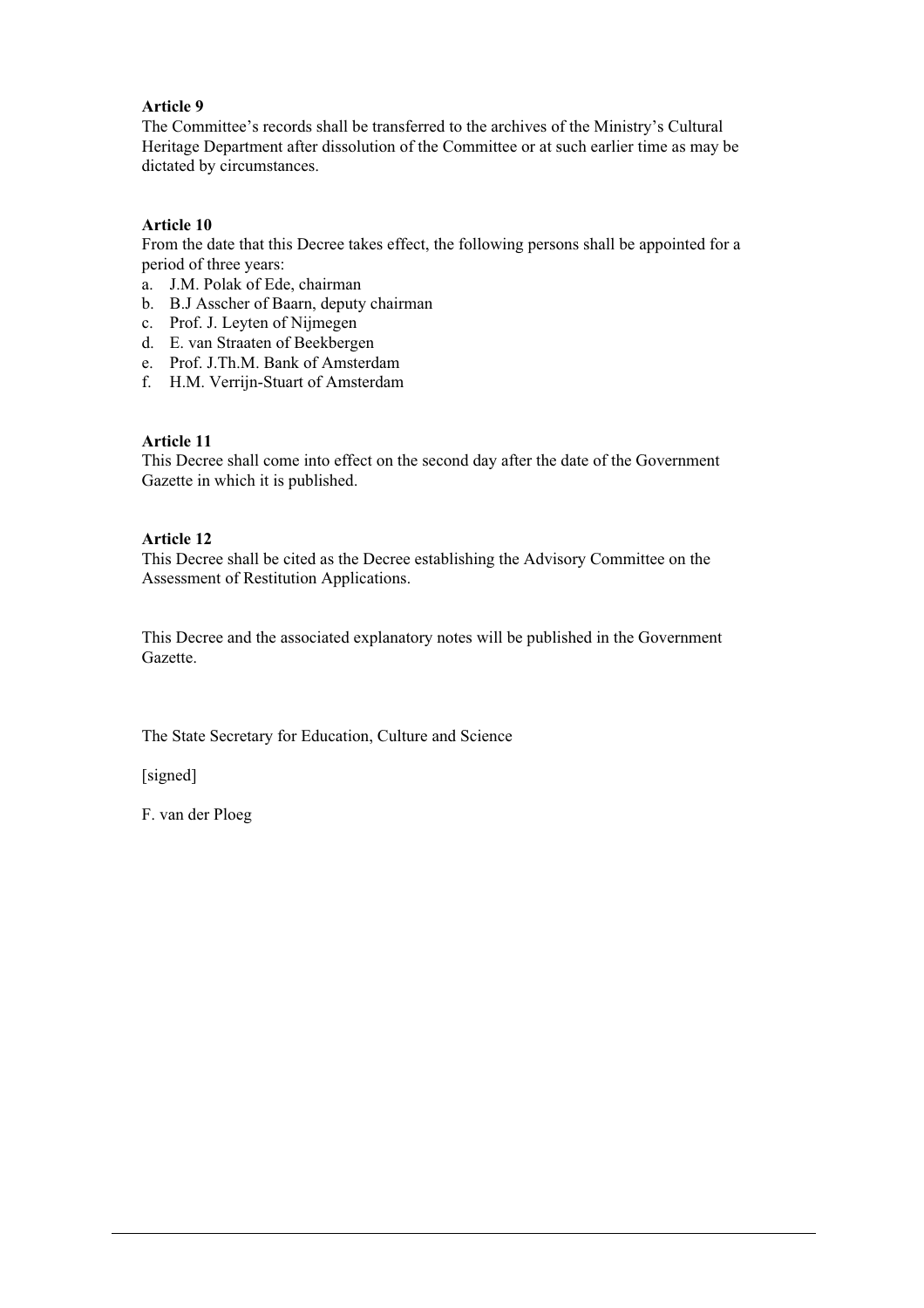#### **Explanatory notes**

## **General**

The Ekkart Committee is one of the committees established in the Netherlands since 1997 to carry out research in the extensive field of post-World War II restitutions. The Committee supervises research into the origins of the 'NK collection', i.e. the collection of art objects that were recovered from Germany after World War II and have been held by the State of the Netherlands since then. Given the size of the NK collection, which comprises some 4000 objects, and the nature of the research, which involves tracing transactions that took place more than fifty years ago and of which, in many cases, very few documents have survived, the Ekkart Committee will not be able to finalise its research until the end of 2002.

In addition to supervising the research into the origins of collection items, the Committee is charged with issuing recommendations to the Minister of Education, Culture and Science on the government's restitution policy. The Committee submitted its interim recommendations to me on 26 April 2001. As stated in the accompanying letter, the Committee decided to draw up interim recommendations because in its view the urgency of policy adaptations is such, considering, among other things, the advanced age of some of the interested parties, that they should be implemented before the overall research project has been completed. In formulating its recommendations, the Committee aims to create scope for a more generous restitution policy. In its view, the strictly legal approach as laid down in the government's policy paper of 14 July 2000 is no longer acceptable.

I sent the Cabinet's response to these recommendations to the Speaker of the Lower House of Parliament on 29 June 2001, and a supplementary reaction of the government by letter of 16 November 2001. In its reaction to the Ekkart Committee recommendations, the government has not opted for a purely legal approach to the restitution issue, but rather for a more policyoriented approach, also in the light of international developments in these matters, in which priority is given to moral rather than strictly legal arguments. This view was expressed, for example, in the outcome of the conference held in Washington in 1998 for a global discussion of World War II assets (known as the 'Washington Principles'). One of these principles is the establishment of "alternative dispute resolution mechanisms for resolving ownership issues." Countries like France and the United Kingdom have implemented this principle and have established committees charged with judging individual applications for restitution.

The establishment of an Advisory Committee in the Netherlands to consider individual applications for restitution is consistent both with the Ekkart Committee recommendations and with the international developments outlined above. The main reason for setting up an Advisory Committee was the need for the Ministry of Education, Culture and Science to decide on applications for restitution in as objective a manner as possible. Since the Minister of Education, Culture and Science, being the possessor/administrator of the NK collection, is directly concerned in the matter, the existence of an advisory committee will enhance the independence of the decision process. By letter of 7 June 2001 the parliamentary Education, Culture and Science Committee expressed its preference for an independent committee.

Based on its own experience, the Ekkart Committee currently expects that the Advisory Committee will be asked to consider 30 to 50 cases relating to objects currently held by the State. There are no indications as yet about the number of applications that might be submitted to the Advisory Committee by private individuals, nor is it clear how many years the Committee is going to need to fulfil its tasks. The figures mentioned seem to point to a term of 3 to 5 years.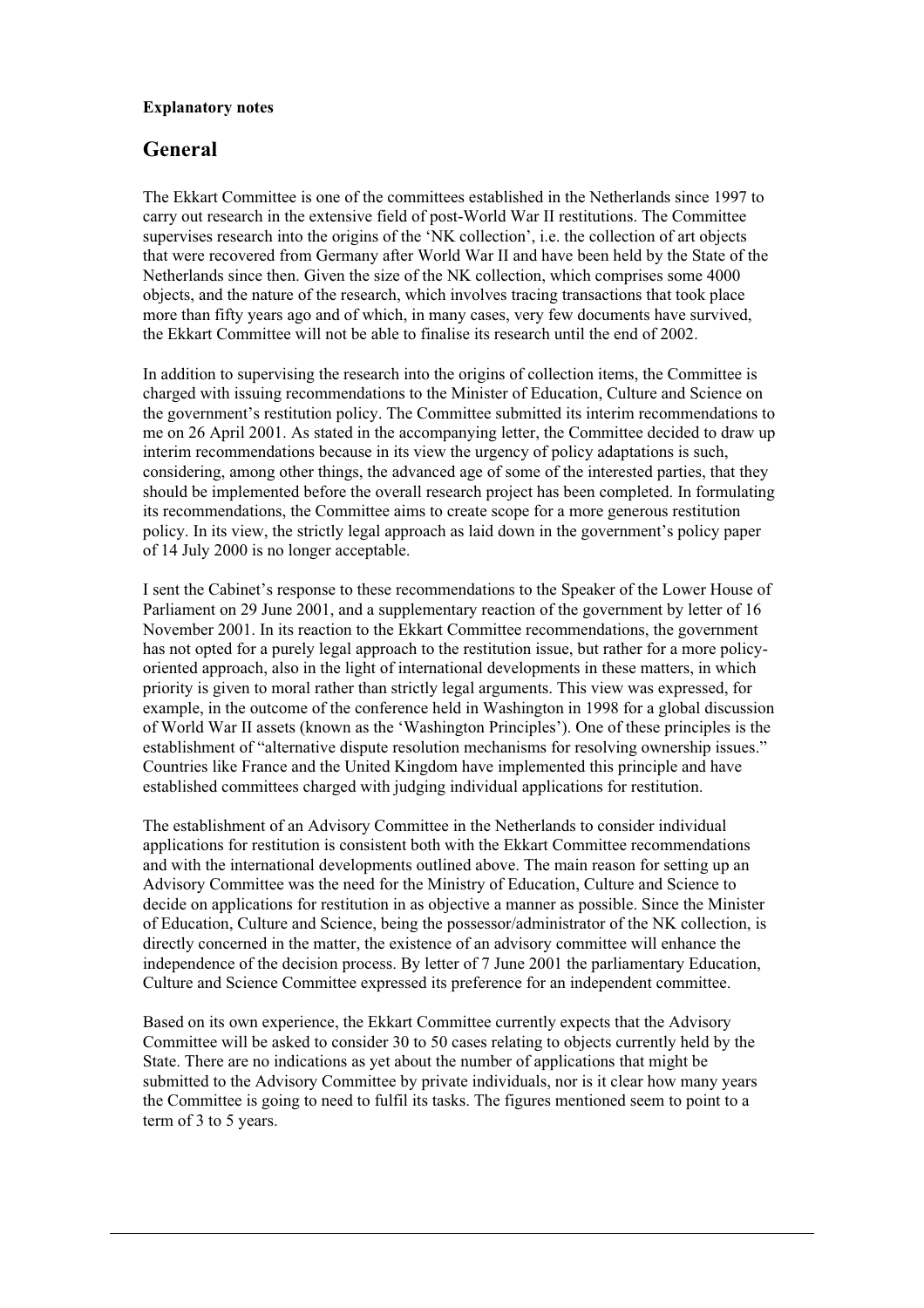# **Explanatory notes on each article**

### **Article 2**

The main task of the Committee is to advise the Minister of Education, Culture and Science, at his request, on individual applications for restitution of items that form part of the NK collection. In addition, the Minister may also ask for advice on restitution applications that relate to items in the state collection that do not form part of the NK collection but nevertheless came into the possession of the State due to circumstances directly related to the Nazi regime.

Following the example of similar committees abroad and at the express request of the Lower House of Parliament, the Minister may also refer to the Committee disputes between private individuals, provided that the parties involved have made a request to that effect and provided that the dispute concerns an object of which the original owner lost possession involuntarily due to circumstances directly related to the Nazi regime.

The Minister will ask the Committee to give an opinion if and when he receives an application for restitution that complies with the relevant framework conditions. The Minister himself will only directly deal with applications that evidently fall outside the Committee's remit, for example because they do not relate to the restitution of items of cultural value that were transferred within the context of World War II. It has been decided to present the applications to the Committee via the Minister so as to avoid overburdening the Committee with requests that fall outside its mandate.

The Committee's advisory framework corresponds with the relevant outlines of government policy; first and foremost, the general government policy on World War II assets as laid down in the letter issued by the government on 21 March 2000. In addition, the government has issued rules that more specifically concern the restitution of items of cultural value. These rules form part of the policy the government announced to the Lower House of Parliament in its policy paper of 14 July 2000. However, the Ekkart Committee recommendations and the government's response to them have led to major amendments to that policy. The government's letters continue to be effective and, together with the Ekkart Committee recommendations and the government's response to these recommendations, constitute the policy framework within which the Advisory Committee is to operate. It goes without saying that any further recommendations from the Ekkart Committee in the future may cause the government to make adaptations to this policy framework.

The Advisory Committee will judge any application for restitution in the light of this policy framework. It may then conclude that:

- the application, while being covered by the regular legal rules, falls beyond the Advisory Committee's mandate. If so, the Advisory Committee will incorporate this in its opinion to the Minister.

- the application falls within the Advisory Committee's mandate and therefore qualifies for an opinion.

The government also wishes to make available a facility for the settlement of disputes *between* private individuals concerning an object of which the original owner lost possession involuntarily due to circumstances directly related to the Nazi regime. In its assessment of such applications from private individuals the Advisory Committee will be guided by the principles of reasonableness and fairness.

The intervention by the Minister – since it is the Minister who refers disputes between private individuals to the Advisory Committee – is the result of pragmatic considerations. As it is the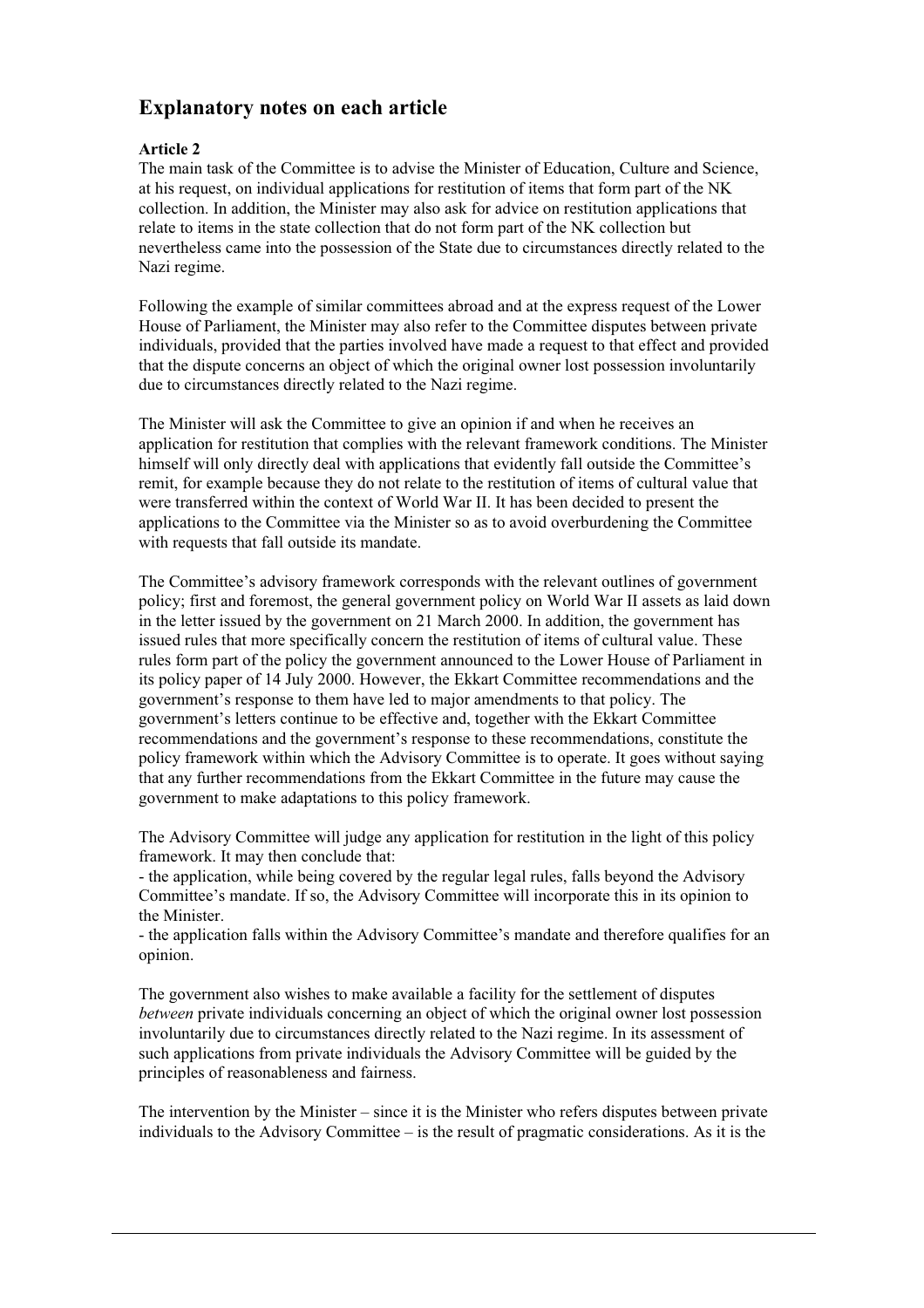Minister who is responsible for ensuring that the Advisory Committee receives the support it needs, the Minister must be aware of the number of opinions the Advisory Committee is expected to issue.

#### **Articles 3 and 4**

The decisions about the Advisory Committee's size, composition and working method were taken with due regard to the need to balance the requirement of expertise against the requirement of efficiency in the formulation of Committee opinions.

The Advisory Committee is composed in such a way that at least the legal, historical and art history expertise required for the assessment of a restitution application is represented. The requirement that the chairman and deputy chairman be legal experts stems from the fact that in spite of the choice for a moral policy-oriented approach, legal expertise obviously remains indispensable in the assessment of the laws and regulations involved in applications for restitution. The availability of legal expertise is ensured in all cases, given that no opinion is formulated without he involvement of either the chairman or the deputy chairman.

The intention is for the Advisory Committee to comprise seven members from the time of its inception. It is up to the chairman to decide which particular members, in a specific case, should contribute to the formulation of an opinion. The involvement of a member in a particular application for restitution may influence this decision. The number of members to be involved in the opinion on a particular application will depend on the complexity of the case. As a minimum requirement, each application must be considered by the chairman or the deputy chairman and at least two other committee members.

### **Article 5**

The Minister will provide a Committee Secretariat that is able to give the advisory committee the required level of support. The Committee Secretary must be a qualified lawyer (*meester in de rechten*). In addition, the Secretariat should be able to offer research capacity as well as the required level of administrative and organisational support. The size of the Secretariat will be variable and geared to the Advisory Committee's workload.

### **Article 6**

It is of the utmost importance that the Advisory Committee has access to all the relevant information in drawing up its recommendations: both information from claimants and information provided by the Ministry or third parties.

I have lifted the restrictions on the public accessibility of records filed in State Archives by virtue of Article 15, fifth paragraph of the 1995 Public Archives Act so as to enable the Advisory Committee to gather all the information it needs in the shortest possible time. This obviously only concerns those records that are relevant to the execution of the Advisory Committee's task. The fact that the Committee is allowed to inspect restricted documents does not automatically open up those documents to others as well, given that the members of the Advisory Committee themselves are bound to observe secrecy under Article 2:5 of the General Administrative Law Act regarding information that comes to their knowledge and the confidential nature of which is evident.

#### **Article 10**

By the time this Decree establishing the Advisory Committee was signed, the six persons referred to in this Article had already expressed their willingness to become members of the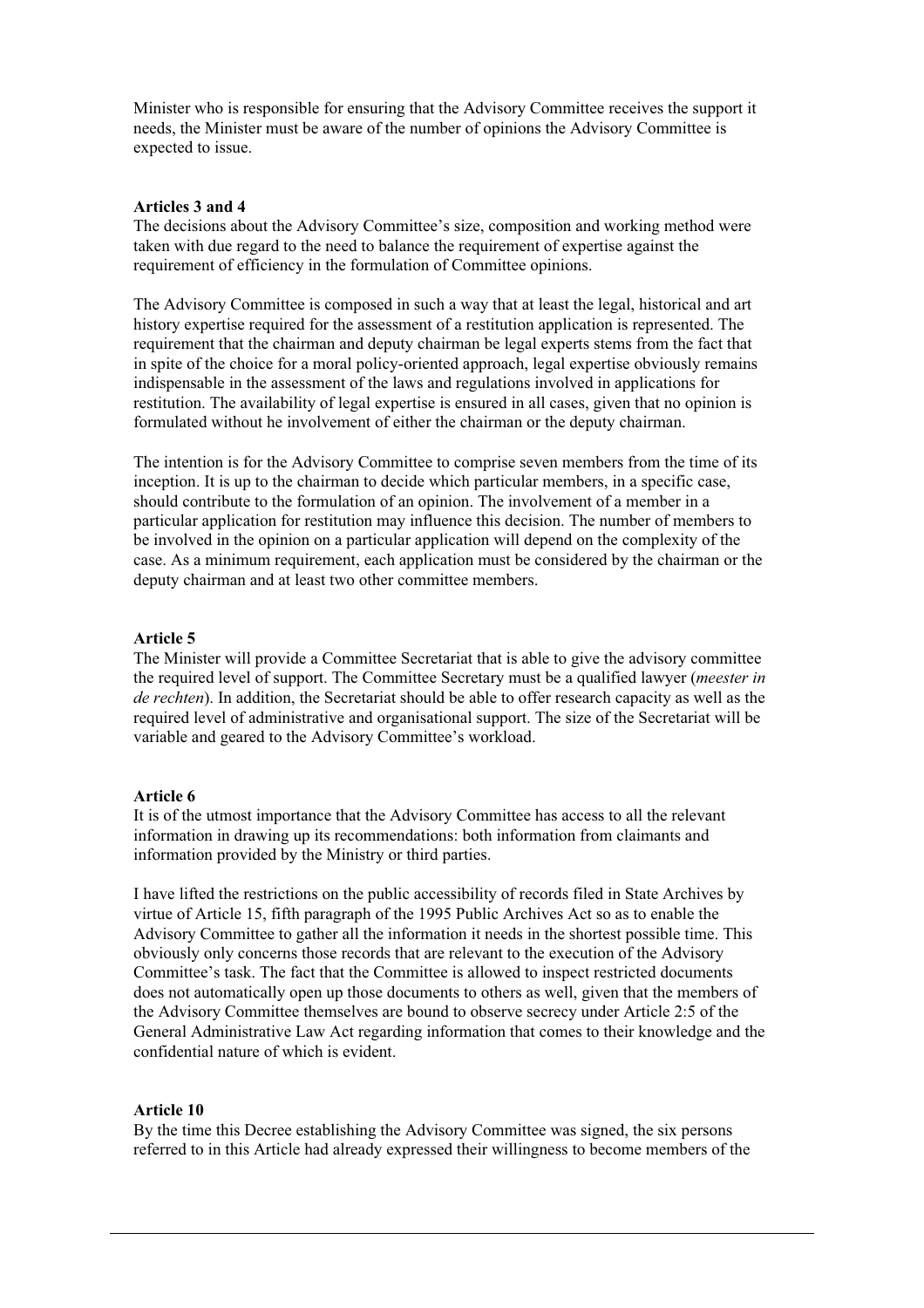committee. This is why I have provided for their appointment in this Decree. One more member will be appointed (separately) as soon as possible.

The State Secretary for Education, Culture and Science,

[signed]

(F. van der Ploeg)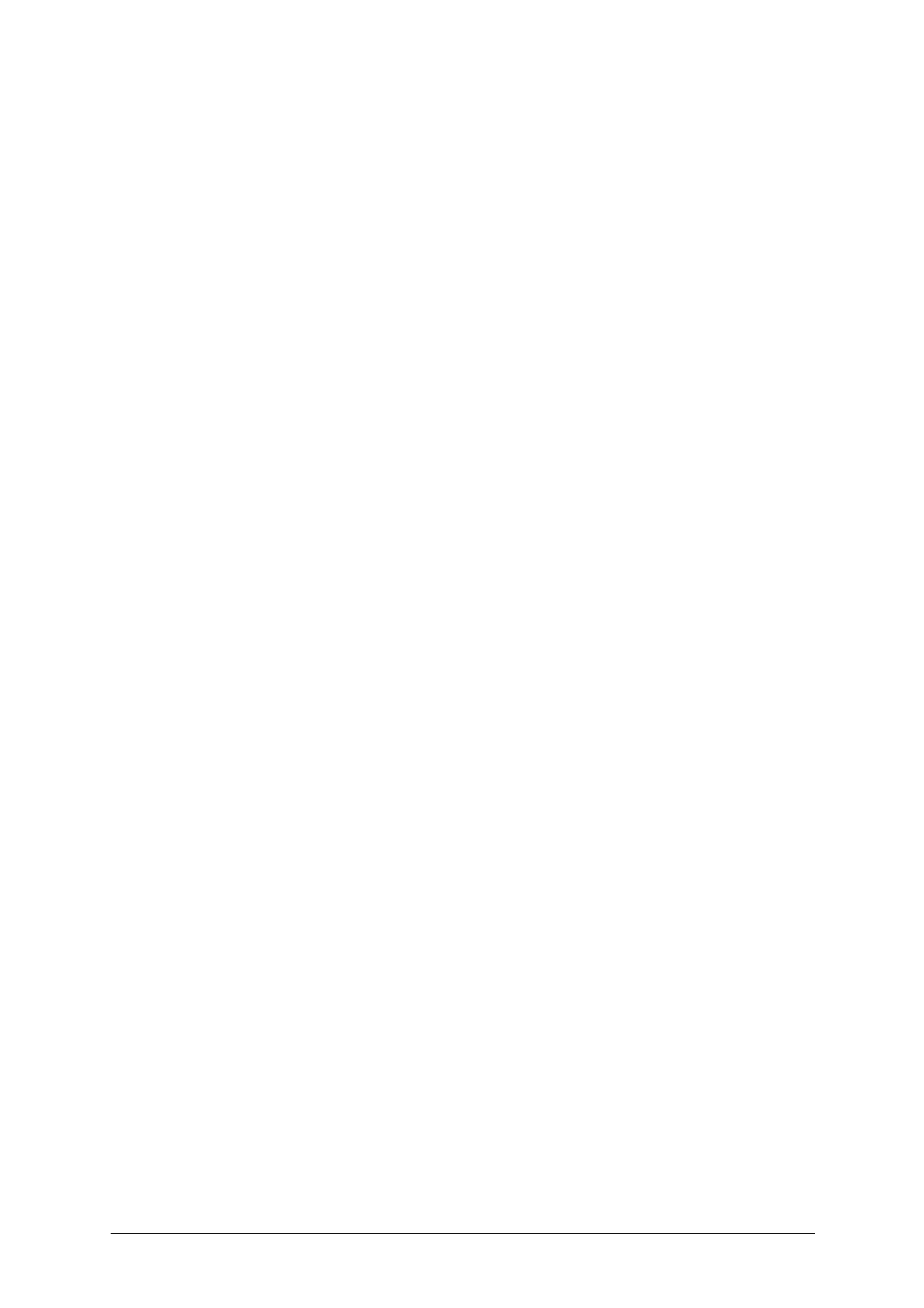# Origins Unknown

# Recommendations Ekkart Committee

# April 2001

Supervisory committee Origins Unknown/Herkomst Gezocht Prins Willem Alexanderhof 20 NL - 2595 BE 's Gravenhage 00 31 (0)70 - 3717200 00 31 (0)70 - 3852958

www.herkomstgezocht.nl www.originsunknown.org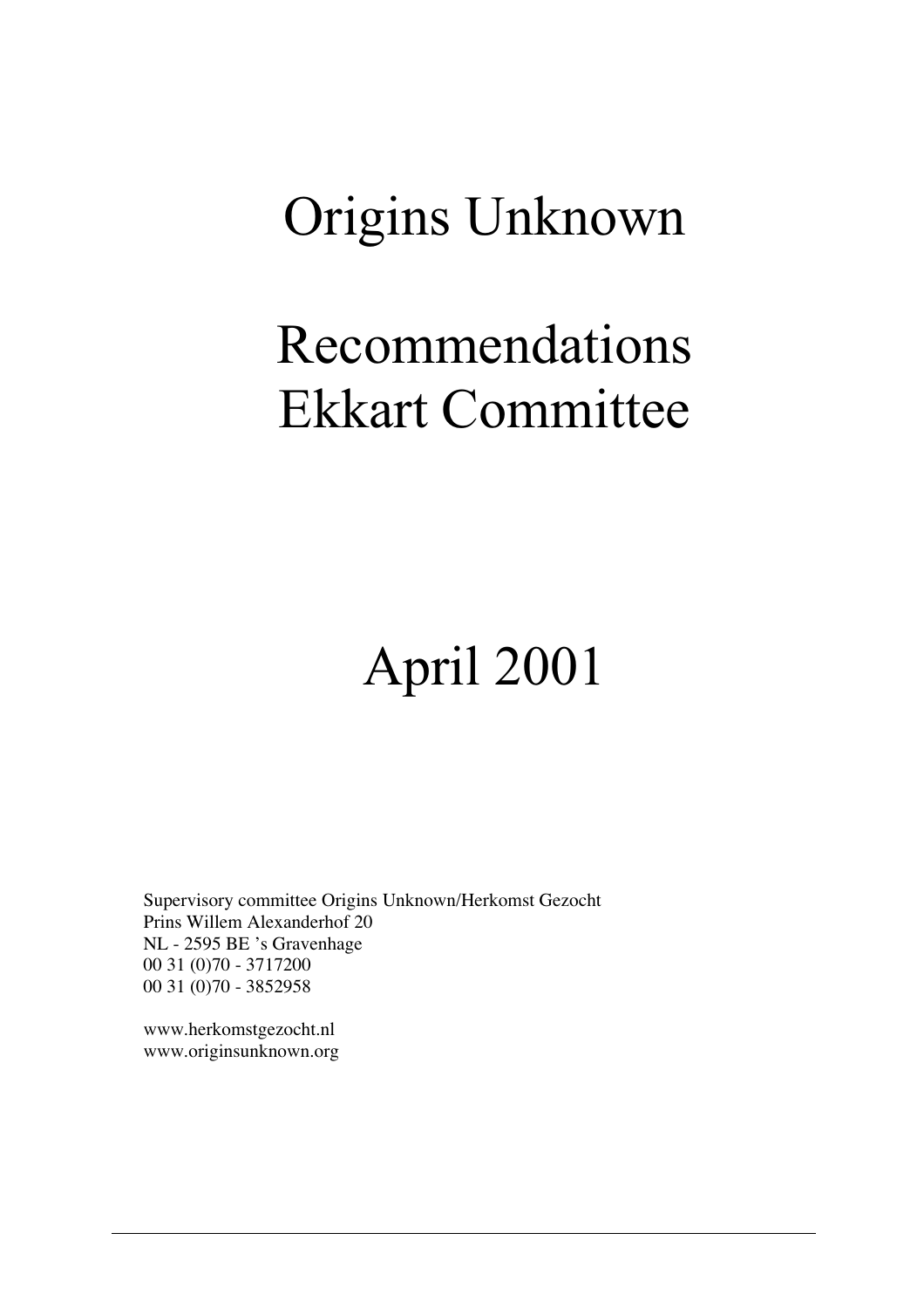# **RECOMMENDATIONS REGARDING THE RESTITUTION OF WORKS OF ART**

# Recommendations:

- 1.The committee recommends that the notion of "settled cases" be restricted to those cases in which the Council for the Restoration of Property Rights or another competent court has pronounced judgment or in which a formal settlement was made between the lawful owners and the bodies which in hierarchy rank above the SNK.
- 2.The committee recommends that the notion of *new facts* be given a broader interpretation than has been the usual policy so far and that the notion be extended to include any differences compared to judgments pronounced by the Council for the Restoration of Property Rights as well as the results of changed (historic) views of justice and the consequences of the policy conducted at the time.
- 3.The Committee recommends that sales of works of art by Jewish private persons in the Netherlands from 10 May 1940 onwards be treated as forced sales, unless there is express evidence to the contrary. The same principle should be applied in respect of sales by Jewish private persons in Germany and Austria from 1933 and 1938 onwards, respectively.
- 4.The Committee recommends that the sales proceeds be brought into the discussion only if and to the extent that the then seller or his heirs actually obtained the free disposal of said proceeds.
- 5.The Committee recommends that for the purposes of applying this rule the rightful claimants be given the benefit of the doubt whenever it is uncertain whether the seller actually enjoyed the proceeds.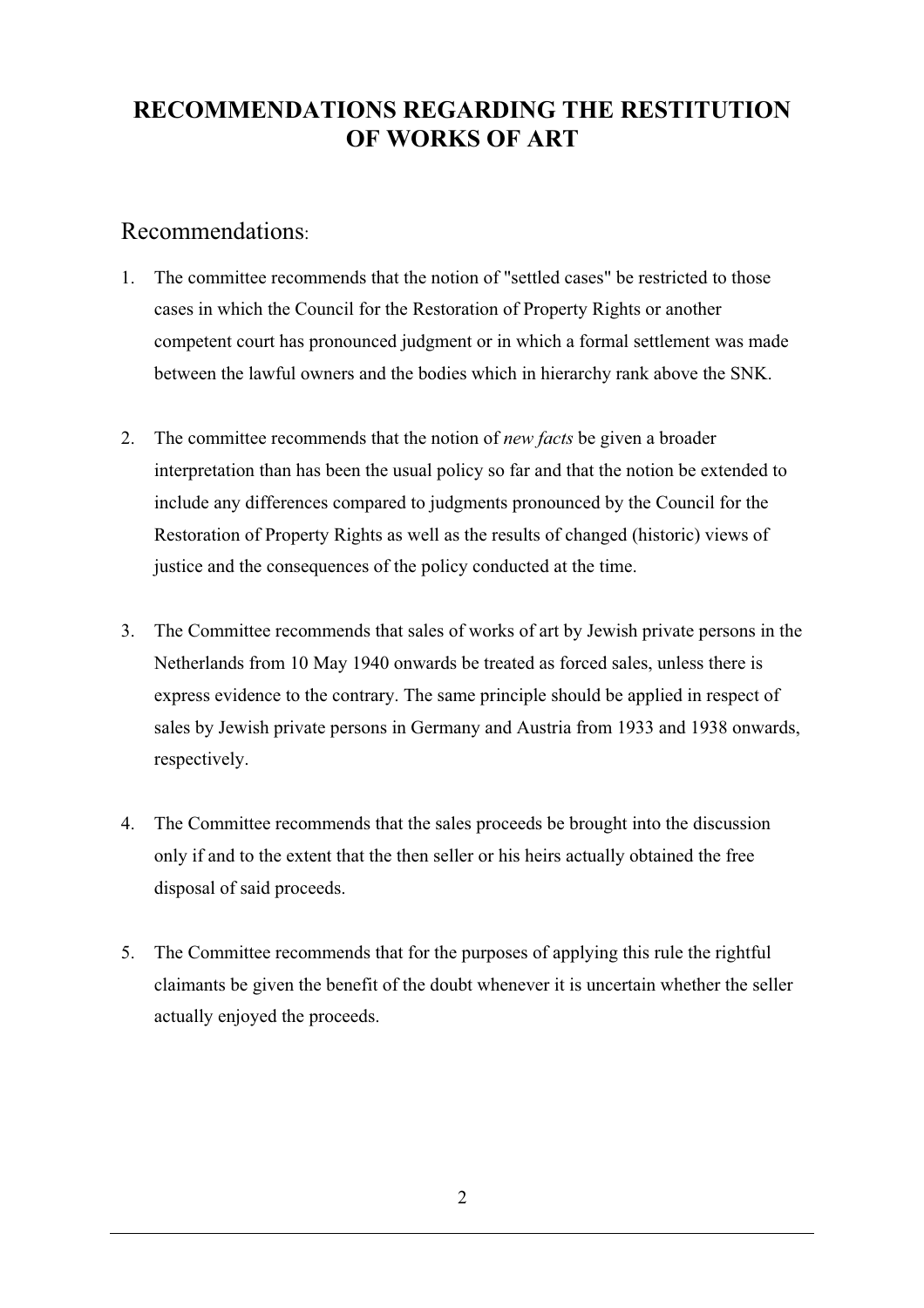- 6. The Committee recommends that whenever it is necessary to couple a restitution to the partial or full repayment of the sales proceeds, the amount involved be indexed in accordance with the general price-index figure.
- 7. The Committee recommends that the authorities, when restituting works of art, refrain from passing on the administration costs fixed by the SNK at the time.
- 8. The Committee recommends that a work of art be restituted if the title thereto has been proved with a high degree of probability and there are no indications of the contrary.
- 9. The Committee recommends that owners who did not use an earlier opportunity of repurchasing works of art be reafforded such opportunity, at any rate insofar as the works of art do not qualify for restitution without any financial compensation according to other applicable criterions.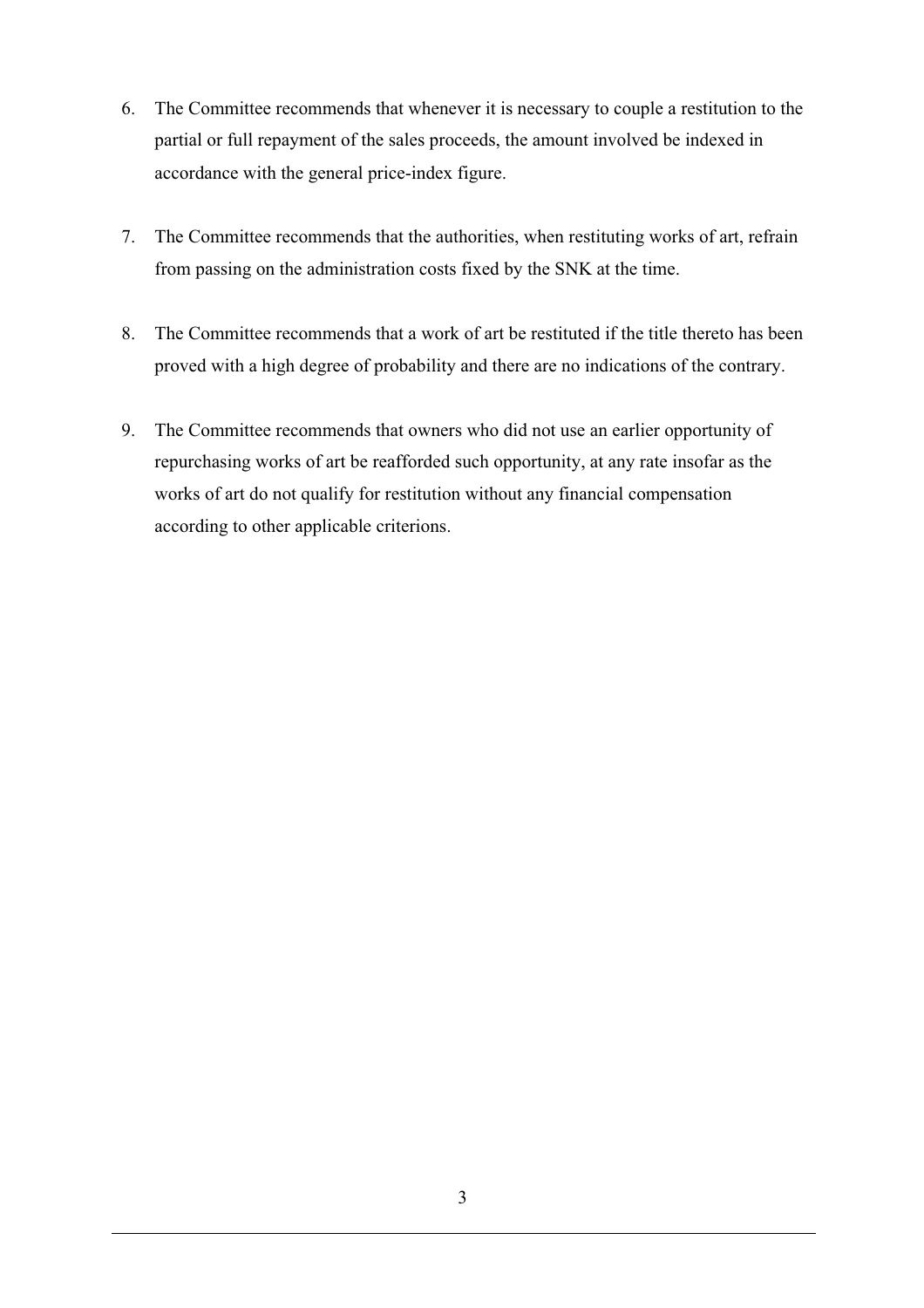# **RECOMMENDATIONS REGARDING THE RESTITUTION OF WORKS OF ART**

# **CONTENTS**

page

| § 6. Proof of title. |  |
|----------------------|--|
|                      |  |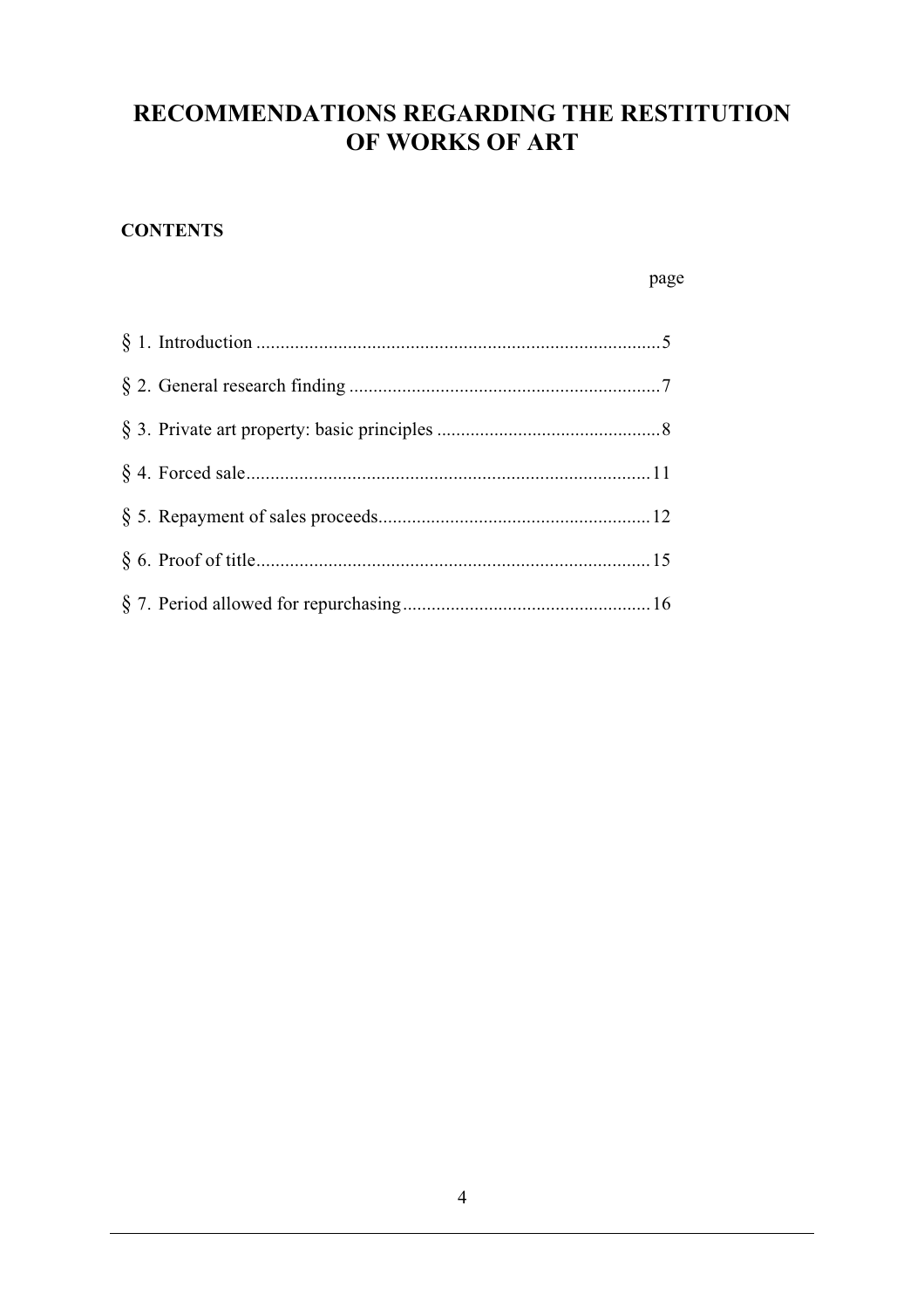# **RECOMMENDATIONS FOR THE RESTITUTION RECOMMENDATIONS FOR THE RESTITUTION OF WORKS OF ART OF WORKS OF ART**

# **1. Introduction 1. Introduction**

The primary task of the supervisory committee*: Origins Unknown,* usually designated as The primary task of the supervisory committee*: Origins Unknown,* usually designated as the Ekkart Committee, is to instigate investigations into the provenance of what is known the Ekkart Committee, is to instigate investigations into the provenance of what is known as the NK collection, which consists of the works of art repatriated from Germany after as the NK collection, which consists of the works of art repatriated from Germany after World War II that are still in the custody of the State. In addition, the committee has been World War II that are still in the custody of the State. In addition, the committee has been assigned the task of investigating the working methods of the Netherlands Art Property assigned the task of investigating the working methods of the Netherlands Art Property Foundation ( abbreviated as "SNK") which in the years 1945-1952 was responsible for the Foundation ( abbreviated as "SNK") which in the years 1945-1952 was responsible for the recovery and restitution of works of art; and the task of making recommendations to the recovery and restitution of works of art; and the task of making recommendations to the Dutch government, based on the insights gained by the research, for the policy to be Dutch government, based on the insights gained by the research, for the policy to be pursued on the restitution of works of art of the NK collection. pursued on the restitution of works of art of the NK collection.

The investigations into the provenance of the individual works of art were initiated in The investigations into the provenance of the individual works of art were initiated in September 1998. Research is carried out under the substantive responsibility of the September 1998. Research is carried out under the substantive responsibility of the Committee by the project bureau *Origins Unknown*, which comes under the jurisdiction of Committee by the project bureau *Origins Unknown*, which comes under the jurisdiction of Cultural Heritage Inspectorate. In the mean time two subreports (dated October 1999 and Cultural Heritage Inspectorate. In the mean time two subreports (dated October 1999 and October 2000) have been published, recording the traced provenance information of October 2000) have been published, recording the traced provenance information of approximately 1000 items. As from the end of April 2001 the information contained in the approximately 1000 items. As from the end of April 2001 the information contained in the subreports will also be available on the Internet in two languages. The provenance research subreports will also be available on the Internet in two languages. The provenance research will be completed in the autumn of 2002. The historical inquiry into the SNK, carried out by two researchers of the same project bureau, has also been taken in hand and will be by two researchers of the same project bureau, has also been taken in hand and will be completed in the autumn of 2001. completed in the autumn of 2001.

Initially, the intention was to include the restitution policy recommendations to the Initially, the intention was to include the restitution policy recommendations to the government in the Committee's final report, which is expected in the fourth quarter of 2002 government in the Committee's final report, which is expected in the fourth quarter of 2002 after the completion of the provenance investigations. The Committee believes, however, after the completion of the provenance investigations. The Committee believes, however, that it is extremely desirable to speed up the restitution policy advisory process, provided that it is extremely desirable to speed up the restitution policy advisory process, provided that this does not harm the carefulness with which the process is carried out. The that this does not harm the carefulness with which the process is carried out. The Committee is confirmed in its view by the concern, appearing from the questions asked by Committee is confirmed in its view by the concern, appearing from the questions asked by several parliamentary parties in February of this year, that the restitution process will be several parliamentary parties in February of this year, that the restitution process will be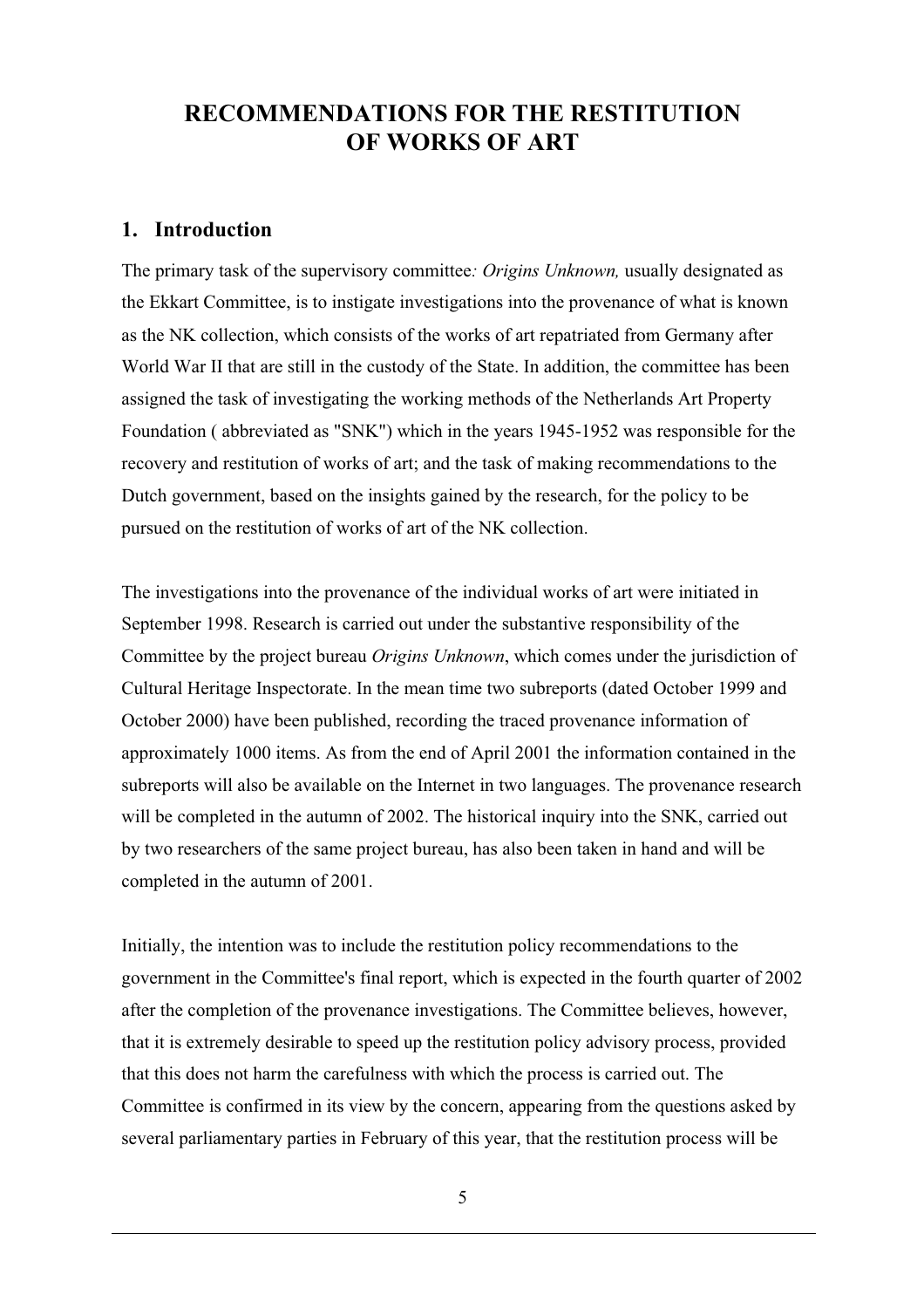seriously hampered if a revised restitution policy is too long in forthcoming. In spite of the fact that the investigations into the provenance of the works of art of the NK collection are still in full progress, as is the historical inquiry into the working method of the SNK that is partially based on these investigations, the Committee has decided to submit part of its recommendations ahead of its final report and to bring forward its report on those interrelated aspects of the restitution policy that have already been sufficiently clarified by the research done so far. This phased presentation of recommendations is aimed at giving the government the opportunity to adopt a new policy for immediate implementation, allowing at least part of the restitution cases to be settled in the near future based on the wider criterions which are considered advisable.

It is true that at the present stage of the investigations it is not yet feasible to present balanced and unambiguous policy recommendations regarding certain elements of the restitution policy, for instance with respect to the Jewish art shops that were placed under the supervision of Verwalters; yet thanks to the work done so far we now do have a clear picture of the policies to be followed with respect to private Jewish art property which got out of the owners' possession during the war years. Since the Ekkart Committee holds the opinion that precisely this aspect is a matter of the greatest urgency, this first set of its recommendations is devoted to this aspect. The designation private art property is used here to include all art works owned for non-commercial purposes, whether held as purely private property or with legal title vested in the collector's family business.

We state emphatically that the fact that we are not yet making any recommendations about other aspects must not have the effect of postponing decisions on cases which already qualify for restitution under the policy that has been followed so far by the government, as set forth in the letter dated 14 July 2000 from the State Secretary of Education, Culture and Science to the Speaker of the Lower Chamber of Parliament. It is only in the case of claims belonging to a category on which the Committee has not yet made any recommendations and falling outside the scope of the restitution policy currently followed by the government, that it may be advisable for the State Secretary to defer his decision until a revised policy has been adopted in respect of the category in question as well. This applies in particular, therefore, to claims concerning works of art sold in the war years by Jewish art dealers.

6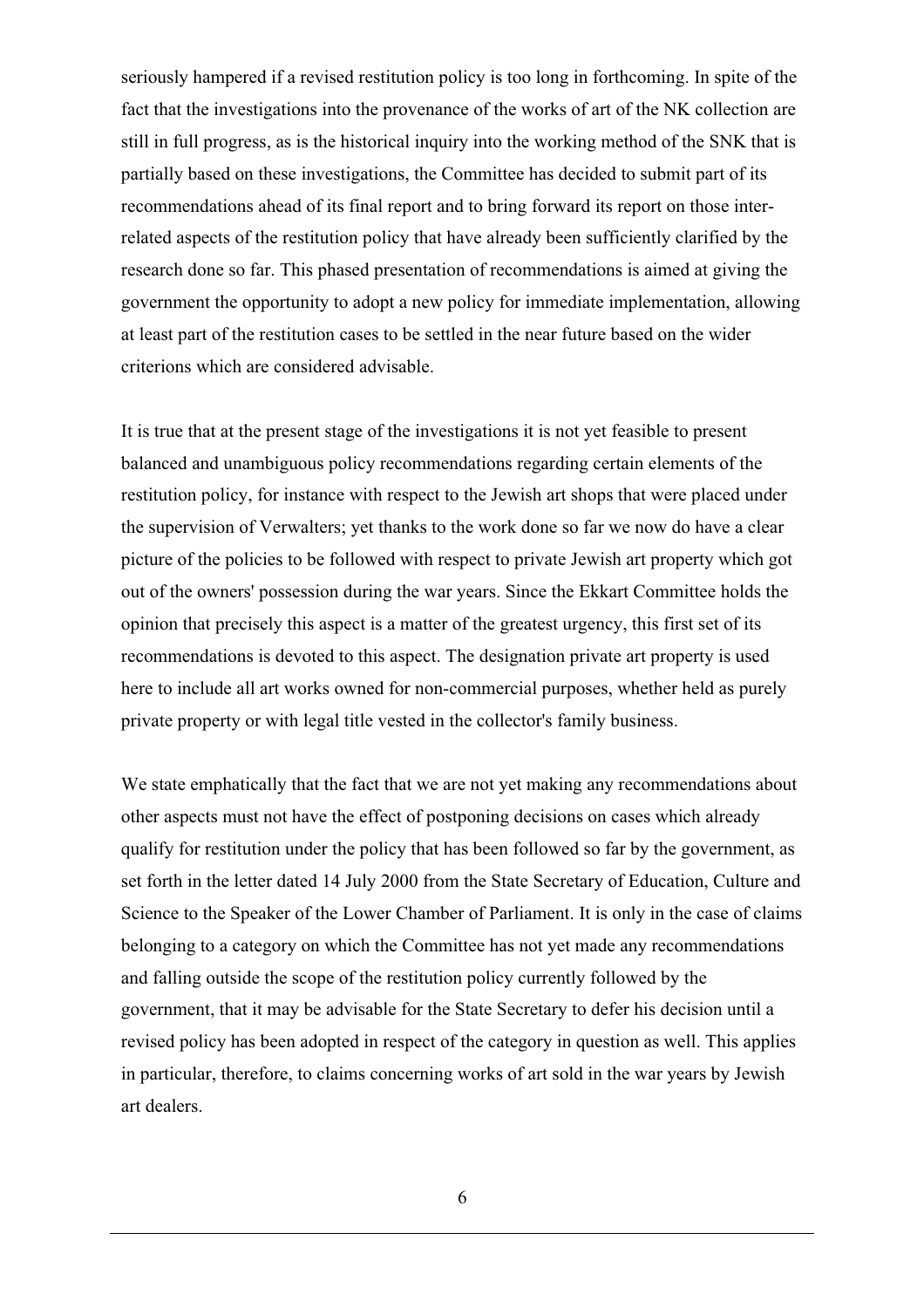## **2. General research findings**

In general, the research work done since September 1998 in implementation of the project *Origins Unknown* confirms the conclusions laid down in the pilot study report of April 1998. Meticulous provenance research often makes it possible to recover information concerning the history of works of art that was unknown to the SNK and in some cases such new information will produce evidence of property having been lost involuntarily while the rightful owners did not submit a claim for such loss after the war. In some cases it also turns out to be possible after all to establish a link between objects still present and objects whose involuntarily loss was reported by the original owners but which were not recognised at the time. In such cases the concepts of *new claim* and *new facts* used in the current government restitution policy may serve to initiate a restitution procedure.

As was already observed in the pilot study report, apart from the items referred to above there are many items whose origin can be traced with certainty and which came into German hands for instance because they were sold voluntarily by Dutch persons not belonging to the persecuted population groups and which therefore came and remained in the custody of the Dutch State quite lawfully after their recuperation. The investigations also confirm the finding that there is a large number of works of art from the NK collection for which it is impossible to reconstruct a full provenance history, so that only reactions to the publication of the information that is now available may cause evidence of the possible involuntary loss of the property to emerge. For this reason the full publication of the research that has been done so far in reports including publication via the Internet must still be considered an important instrument for discovering cases of looting, confiscation and forced sale. The fact that the investigations occasionally make it possible to unearth unknown and/or unidentified information which may lead to restitutions makes it clear that these investigations must be continued and completed in conformity with the project plan. At the same time, moreover, the investigations are producing a lot of information about the methods used for the restitution of works of art in the years 1945-1952 and thus provide material for formulating recommendations to the government on the policy to be conducted henceforth.

The findings are entirely in agreement with those of other government committees that have tackled the issues of war losses and restoration of property rights. In general, the

7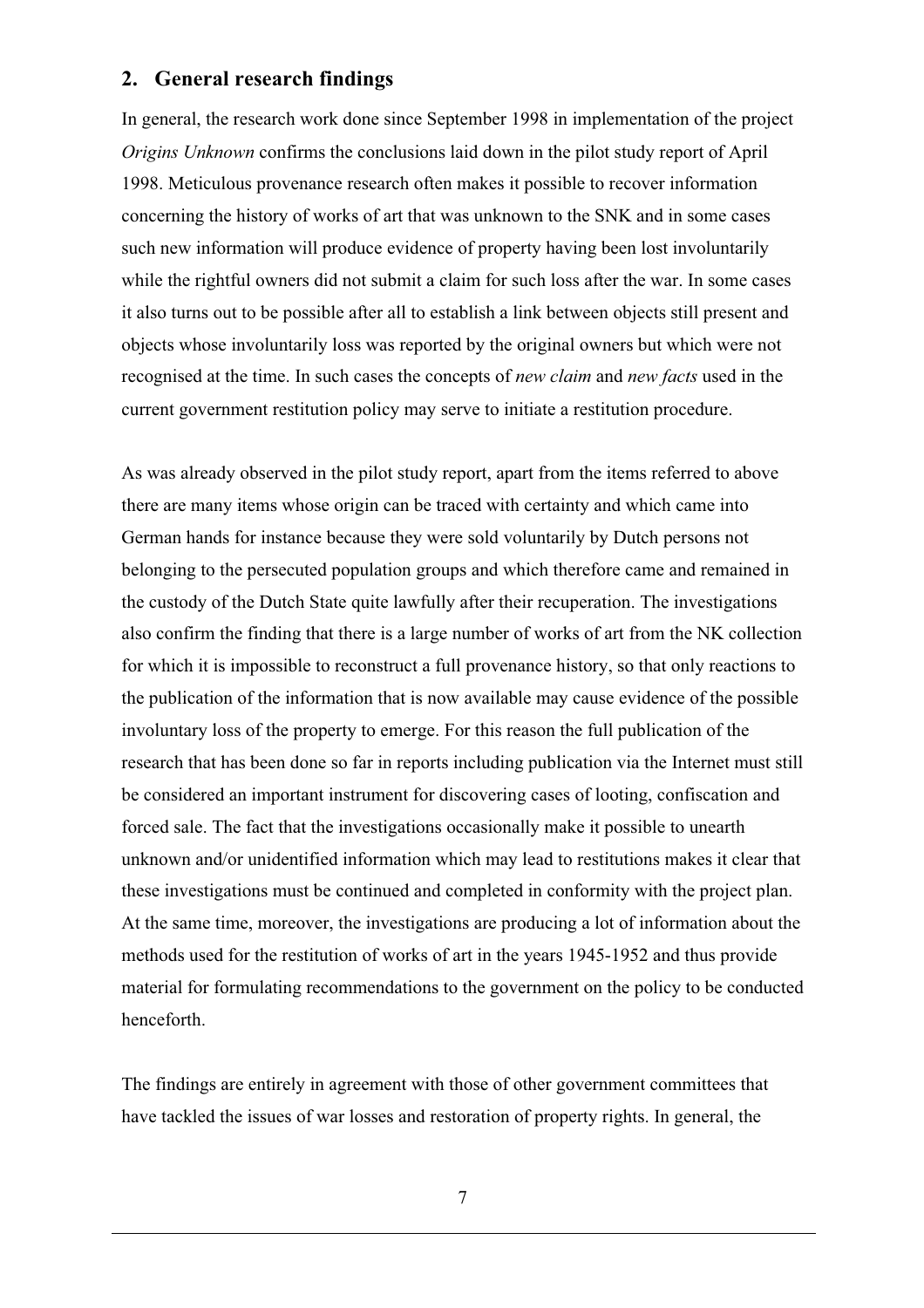finding of the Scholten Committee that in several respects the system of legal restitution was characterised by a strictly bureaucratic approach without any flexibility and turning a blind eye on the exceptional position and interests of the victims, is very much applicable to the conduct of the Netherlands Art Property Foundation (hereinafter referred to as the SNK). The remarks of the Kordes Committee about the formal and businesslike approach taken by the authorities and others are fully applicable to the SNK, while the critical comments of the same committee about the fact that the administration costs of the system for the restoration of property rights were charged to Jewish estates are directly applicable to the guidelines adopted by the SNK for charging the costs of the art restitution process to the rightful owners when restituting works of art.

Based on our examination of the documents relating to a great number of post-war claims we must describe the way in which the Netherlands Art Property Foundation generally dealt with the problems of restitution as legalistic, bureaucratic, cold and often even callous.

## **3. Private art property: basic principles**

The current restitution policy of the Dutch government in respect of items from the NK collection is based on the principle that a claim may be submitted only if it is a *new claim* or if *new facts* have become available in respect of a claim already dealt with before. Another condition is that the rightful owner must have lost the property *involuntarily*. Of these requirements only the notion of *new claim* is capable of unambiguous and systematic application. Different views may be held of the concept of *new facts*, while different interpretations of the concept of *involuntary loss of the property* were already used as early as in the period 1945-1952.

The general government position on World War II Assets dated 21 March 2000 is based on the principle that the process of restoring property rights will not as such be repeated. It follows that *settled cases* will not be reopened. Since there may be serious uncertainty about the question what must be considered to fall within the category of settled cases, the committee, having examined a large number of files, recommends that the term "settled case" be restricted to the two categories regarding which a general consensus does exist, namely judicial decisions and formal settlements made between the bodies which in hierarchy rank above the SNK (Council for the Restoration of Property Rights and the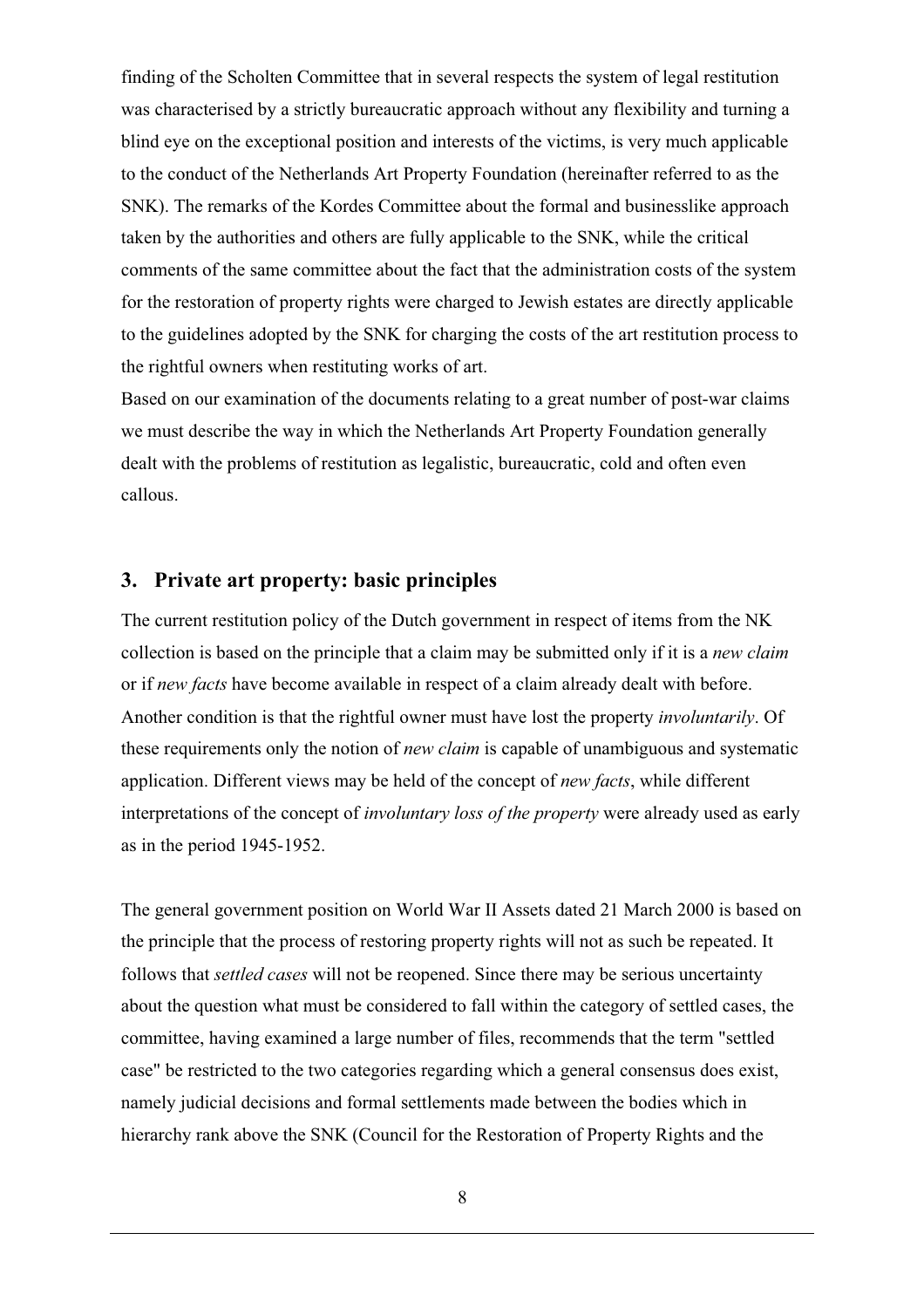Netherlands Custodian Office) and claimants and signed by both parties. Formal settlements made at a later date with the Kingdom of the Netherlands likewise belong to the category of settled cases. According to this view a decision taken by the SNK does not make a case a settled case, and even less does an unsigned note made by an SNK official on a document stating that the case has been (officially) settled. On the same principle decisions of the SNK followed by a letter from the claimants communicating that under the conditions stipulated by the SNK they have decided not to accept restitution, likewise do not fall within the category of formal settlements.

It has been found that in only a few cases claims refused by the SNK were eventually submitted to the court, in this case the Judicial Division of the Council for the Restoration of Property. This happened mainly in a period in which the SNK already considered most cases as closed. It is the opinion of the committee that the judgments given in these cases must be viewed as containing criterions for reviewing the assessments by the SNK that were never submitted to the court by the claimants concerned. The resulting differences between judicial judgments and SNK decisions must be considered to constitute *new facts* in any claims that may be submitted. A judgment like the one given in the Gutmann case (1952), for instance, expresses a clearly broader interpretation of the notion of involuntary loss of the property than was usually given to the notion by the SNK. This is expressed in the finding that a sale "under the influence of the special circumstances of the war" also qualifies for annulment. Although the other judicial judgments may operate less directly as precedents, they do make it clear that the courts took a more lenient view of the matter than the SNK (see e.g. the judgment in the case of Rebholtz, 1953, which annulled the decisions of the SNK and the Netherlands Custodian Office). Whenever a claim is submitted by a claimant who invokes such a judgment and makes a reasonable case for the view that the application of the norms used in that judgment might have resulted in a different decision than the one taken by the SNK, such claim should qualify for consideration on these grounds.

The concept of *new facts* must likewise be given a broader interpretation than has been customary so far, since at present only new, hard facts about the history of the work of art, i.e. new information obtained from the provenance research, are considered to be *new facts*.

9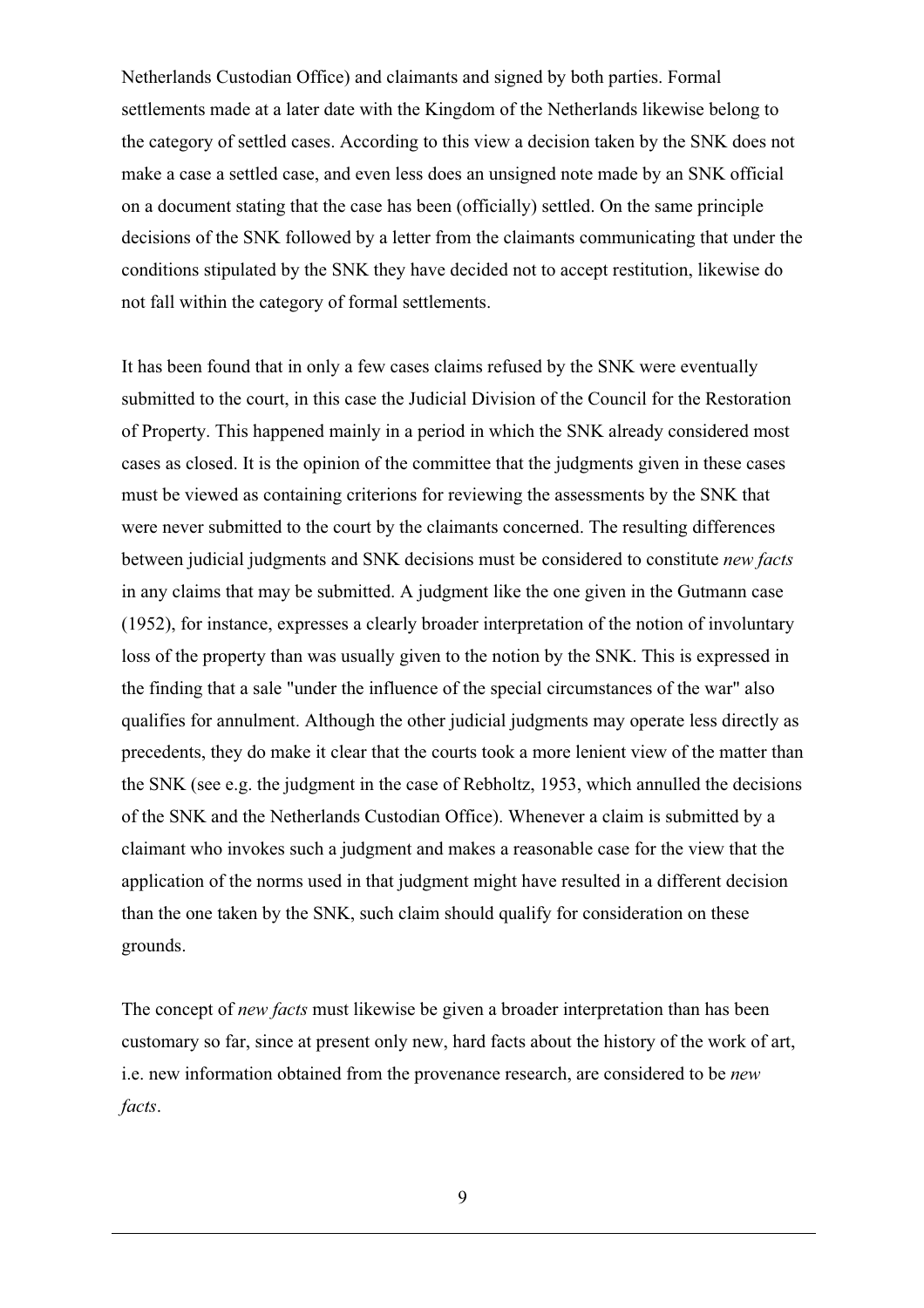Although we must take great care that the application of new norms does not result in legal inequality in comparison to cases fully disposed of at the time, it must also be examined whether according to our present-day sense of justice the methods used by the SNK at the time are sufficiently in agreement with the then existing legal principles as laid down in Royal Decree E 100. There is no need to call into question these basic principles of the restitution policy, but we should examine their implementation by the SNK. In this connection it is important to point out that the ministries involved never gave the draft guidelines set up in late 1946 by the SNK based on the informal 1945 guidelines to help establish the foundation's actual procedure, the official status of instructions to the SNK. It is clear, moreover, that these draft guidelines, which the SNK by all appearances used in practice as rules of conduct, also left much room for different interpretations.

Summarising, it may be stated that the criterions used by the government for not pleading the statute of limitation in respect of claims are practicable, but that the notions of *settled case* and *new facts* need to be given a broader interpretation.

In addition the committee would like to make recommendations for the following points: - the interpretation of the term forced sale  $(\S 4)$ 

- the need to repay the sales price (§ 5)

- the use of the concept of proof  $(\S 6)$ .

Furthermore, a recommendation will be made in respect of a rule which is not laid down anywhere but which the investigations show the SNK to have applied in practice, viz. that where the SNK was willing to restitute an object, the right to "repurchase" the object was valid only for a short period  $(\S 7)$ .

### **Recommendations:**

**- The committee recommends that the notion of "settled cases" be restricted to those cases in which the Council for the Restoration of Property Rights or another competent court has pronounced judgement or in which a formal settlement was made between the lawful owners and the bodies which in hierarchy rank above the SNK.**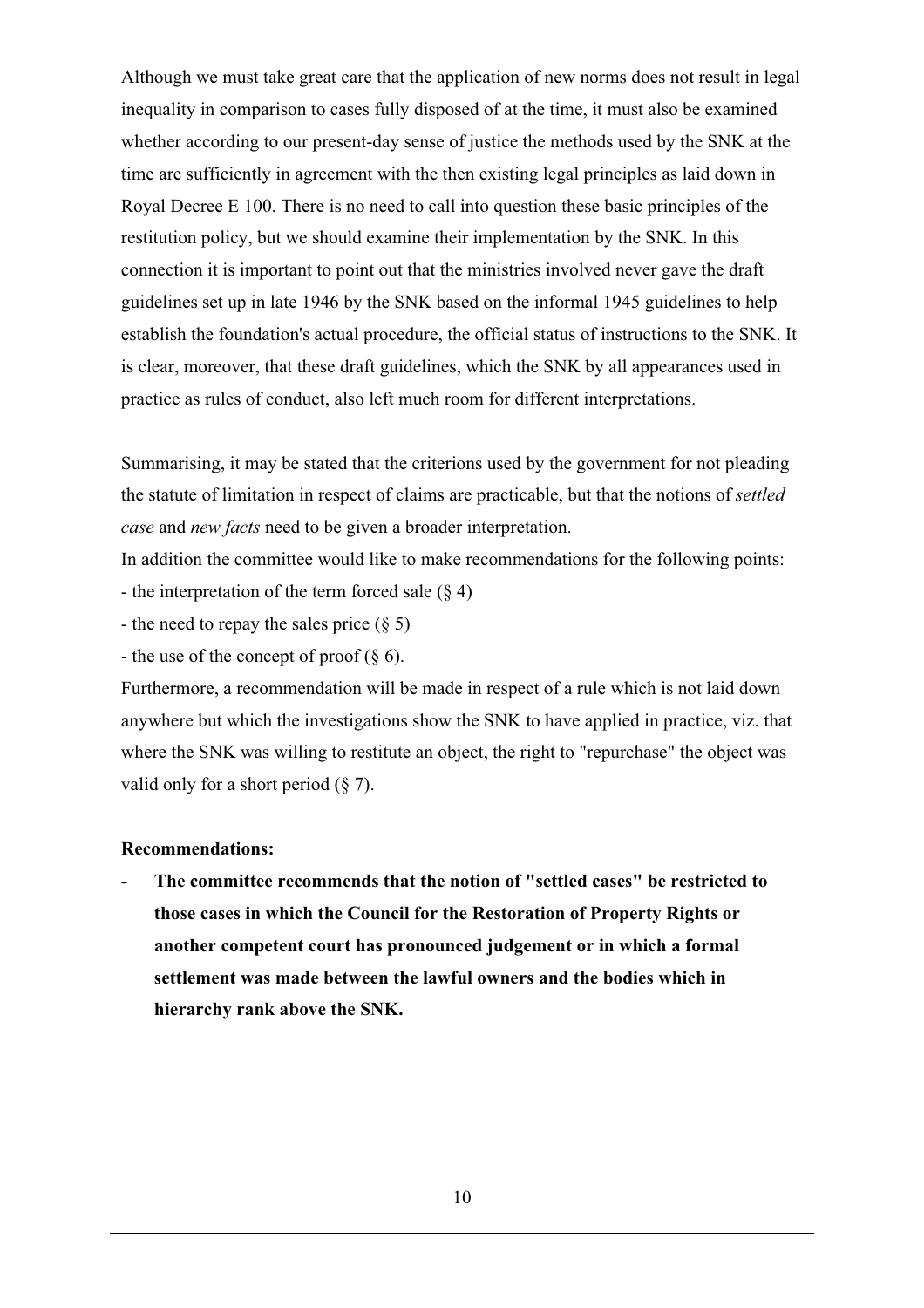**- The committee recommends that the notion of** *new facts* **be given a broader interpretation than has been the usual policy so far and that the notion be extended to include any differences compared to judgements pronounced by the Council for the Restoration of Property Rights as well as the results of changed (historic) views of justice and the consequences of the policy adopted at the time.**

### **4. Forced sale**

Article 11 of the last draft of the *General Policy Guidelines for the Netherlands Art Property Foundation* of 1946 formulates as a condition for restitution that "there must be no doubt as to the involuntary nature of the loss of the property". In explanation hereof the same article 11 adds:

"Involuntary loss of the property will be basically defined as cases in which the original owners did not lend their co-operation to the loss of the work or works of art belonging to them. Cases will also be included in which such co-operation was given, but where it can be demonstrated to the satisfaction of the Foundation that this took place under force, duress or improper influence, direct or indirect, of the enemy. If in the opinion of the Foundation the conditions stated here have not been satisfied, no restitution shall be made for as long as the claims of the applicants have not been recognised by the competent court."

In carrying out its activities the SNK seems to have acted in accordance with this rather narrow definition of the term "involuntary loss of the property".

It must also be recalled, moreover, that a very high number of registration forms about war-time sales of works of art were filled out by the SNK itself by way of "internal registration forms" and that consequently the only significance that may be attached to the designation *free sale* on such forms is that this was the view taken by the SNK.

It was already pointed out before that only very few cases were eventually submitted to the courts, but there is at least one judgement which makes it clear that the courts took a broader position in this matter than the SNK. This is the judgement given on 1 July 1952 by the Council for the Restoration of Property Rights in the Gutmann case. In this judgement the Council reversed the judgement of the SNK that sales made in 1941 and in the first quarter of 1942 could not have been forced sales. In reaching its decision the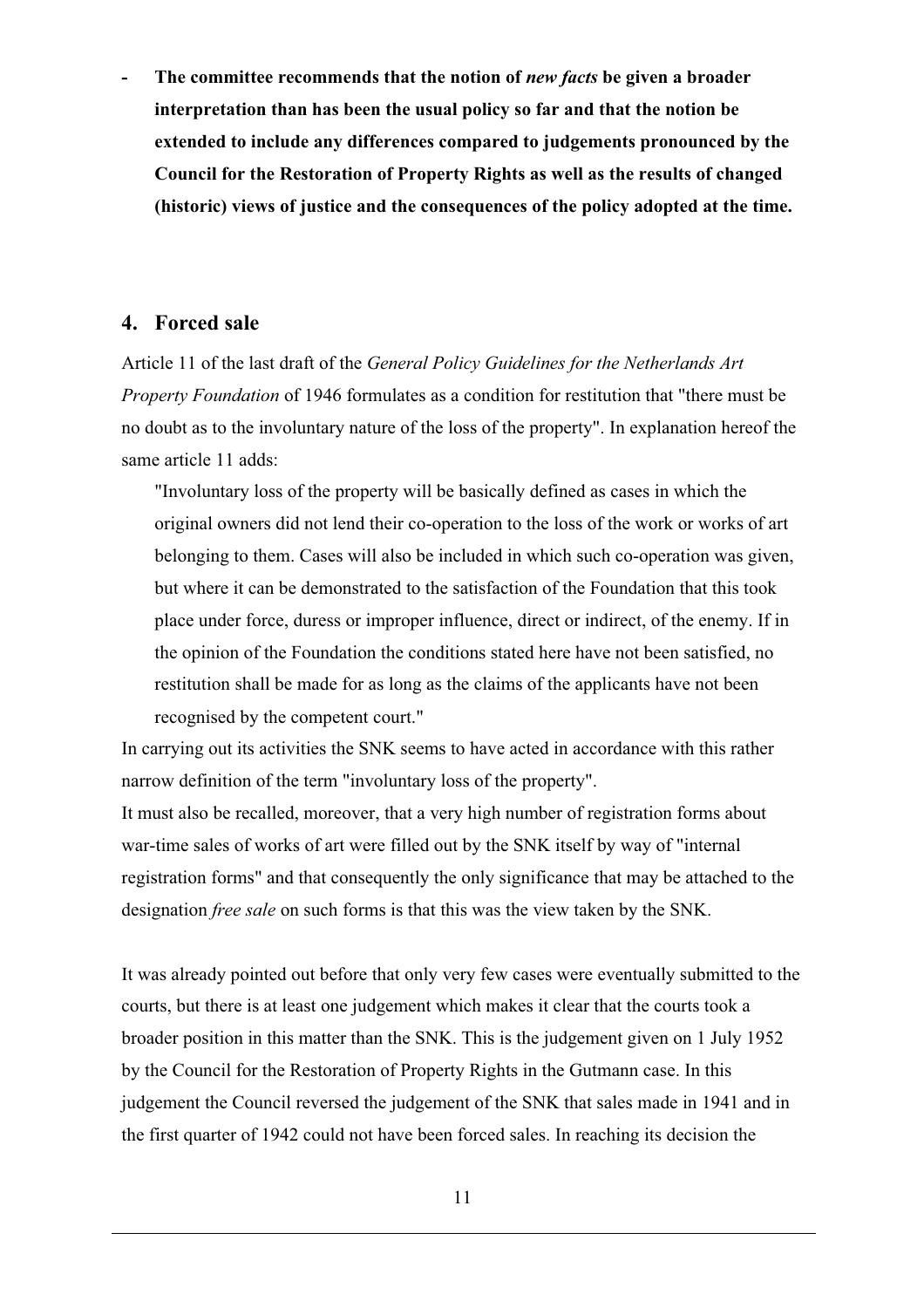Council took the ground that even though the buyers of the works of art may not have used any direct coercion, the special circumstances might nevertheless warrant the plea of forced sale.

This judgement provides an unambiguous basis for a policy principle to the effect that the characterisation of forced sale may be applied to all sales of works of art by Dutch Jews from 10 May 1940 onwards, unless there is express evidence to the contrary. For the fact is that often the driving motives for selling off works of art consisted of existing or imminent measures of the occupying forces ordering the surrender of works of art to an occupation agency and the fact that possessions left behind be a person fleeing to save his life would be confiscated. So in this respect it is immaterial whether the initiative for the sale came from the buyer or from the seller and likewise immaterial whether the buyer must be deemed to have been acting in good faith or in bad faith. Sales by Jewish owners in Germany and Austria from 1933 and 1938 onwards, respectively, can also be deemed to have been forced sales except for proof to the contrary.

In the case of other private persons the current principle, viz. that it must be proved that a sale was definitely or in all probability made involuntarily, will continue to apply.

### **Recommendation:**

**- The Committee recommends that sales of works of art by Jewish private persons in the Netherlands from 10 May 1940 onwards be treated as forced sales, unless there is express evidence to the contrary. The same principle should be applied in respect of sales by Jewish private persons in Germany and Austria from 1933 and 1938 onwards, respectively.**

### **5. Repayment of sales proceeds**

As already stated, one of the features of the SNK policy was that in the case of works of art that had been sold, the owner had to refund the price paid therefor if he wanted to repossess the works of art sold involuntarily. The Committee holds that the strict application of this principle can only be described as extremely cold and unjust, in particular because many Jewish owners used the proceeds exclusively to try and flee the country and because in many cases the proceeds did not actually benefit the owners of the works of art.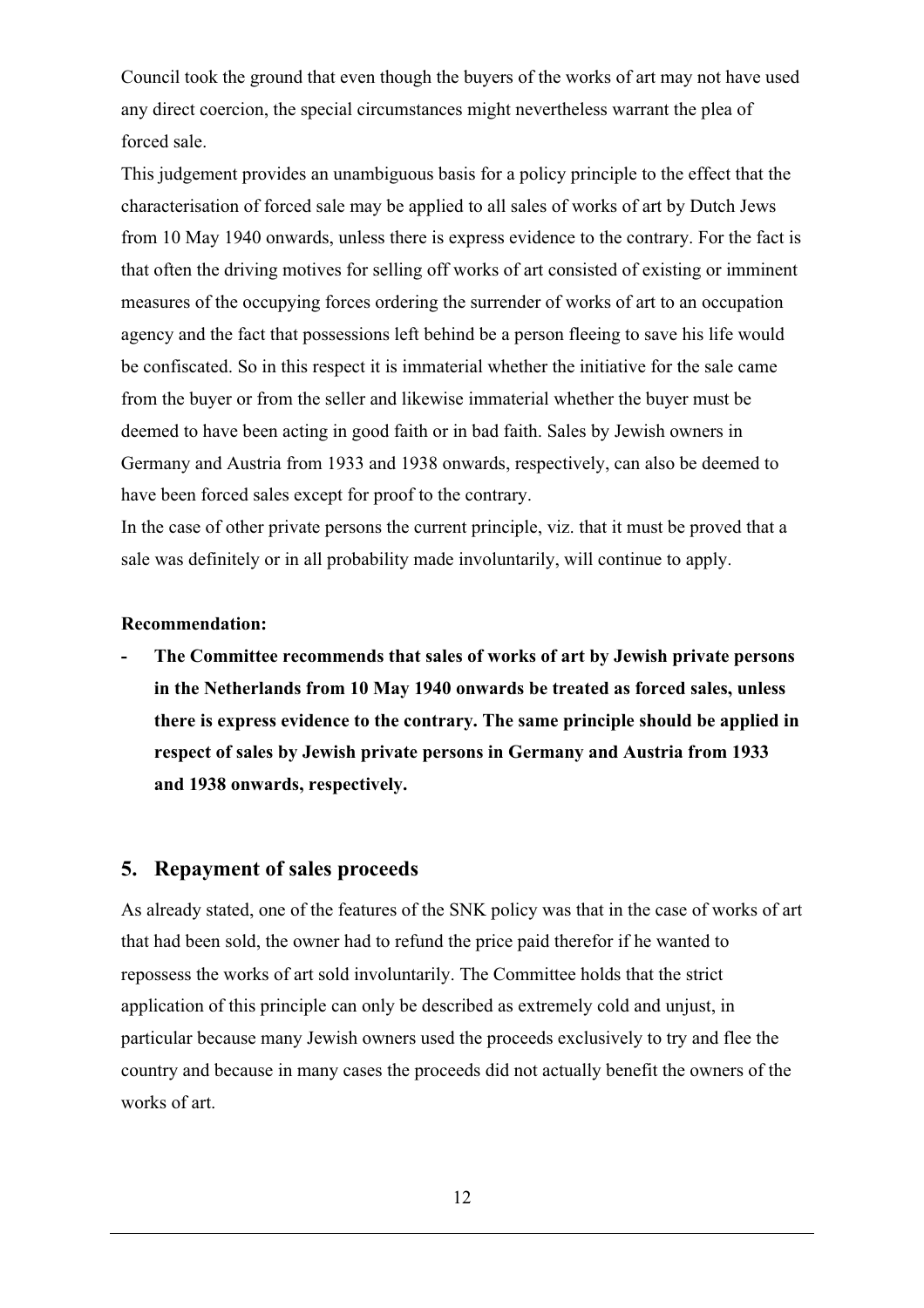Although it would seem to be a simple solution just to refrain from demanding any repayment, in the opinion of the Committee this would conflict with the principles of equality before the law, since in the years after 1945 some owners of works of art did in fact repay the asked price and since it was precisely the requirement of repayment which in many cases presented an obstacle that frustrated the actual restitution of works of art. Entirely declining all repayments would therefore be diametrically opposed to the principles of the restoration of property rights applying at the time and would stamp with pointlessness the efforts of rightful claimants who in those days scraped together money, often clearly at very great pains, to buy back works of art. It is however necessary to relax the implementation of the repayment rule considerably. The basic principle governing this point should be that repayment of the sales proceeds is required only if it can be proved that the then owners or their heirs received money which they were free to spend, including any sums used in repayment of prior, normal debts or loans. There are no grounds for requiring any repayment in all cases in which the money received was probably spent solely on attempts, whether or not successful, to leave the country or to go into hiding. Likewise, no repayment should be demanded if the sales proceeds never directly reached the persons entitled (payment into an inaccessible account).

Such a relaxation of the rules is entirely within the policy lines established after the war, since article 27(5) of Royal Decree E 100 (Restitution of Legal Rights Decree) provides expressly that the Council for the Restoration of Property Rights "*may* direct that the sales price must be transferred in part or in full to the State (…)", contrary to an earlier wording of this article which provided for the compulsory reclamation of the sales price.

Under the rules of such a policy, only sums received in connection with forced sales that actually accrued to the seller's capital as well as sums received after the war by the entitled parties by way of payment of blocked accounts would have to be repaid, at any rate to the extent that there is any certainty on these points. In deciding whether there are grounds for demanding repayment, the rightful claimants should, where necessary, always be given the benefit of the doubt: if there are sufficient grounds to doubt whether the party concerned actually made some money out of a sale at the time, no repayment should be required.

If the inquiry results in the conclusion that it is justified to require partial or full repayment of the sales price, such repayment should be indexed in conformity with the general price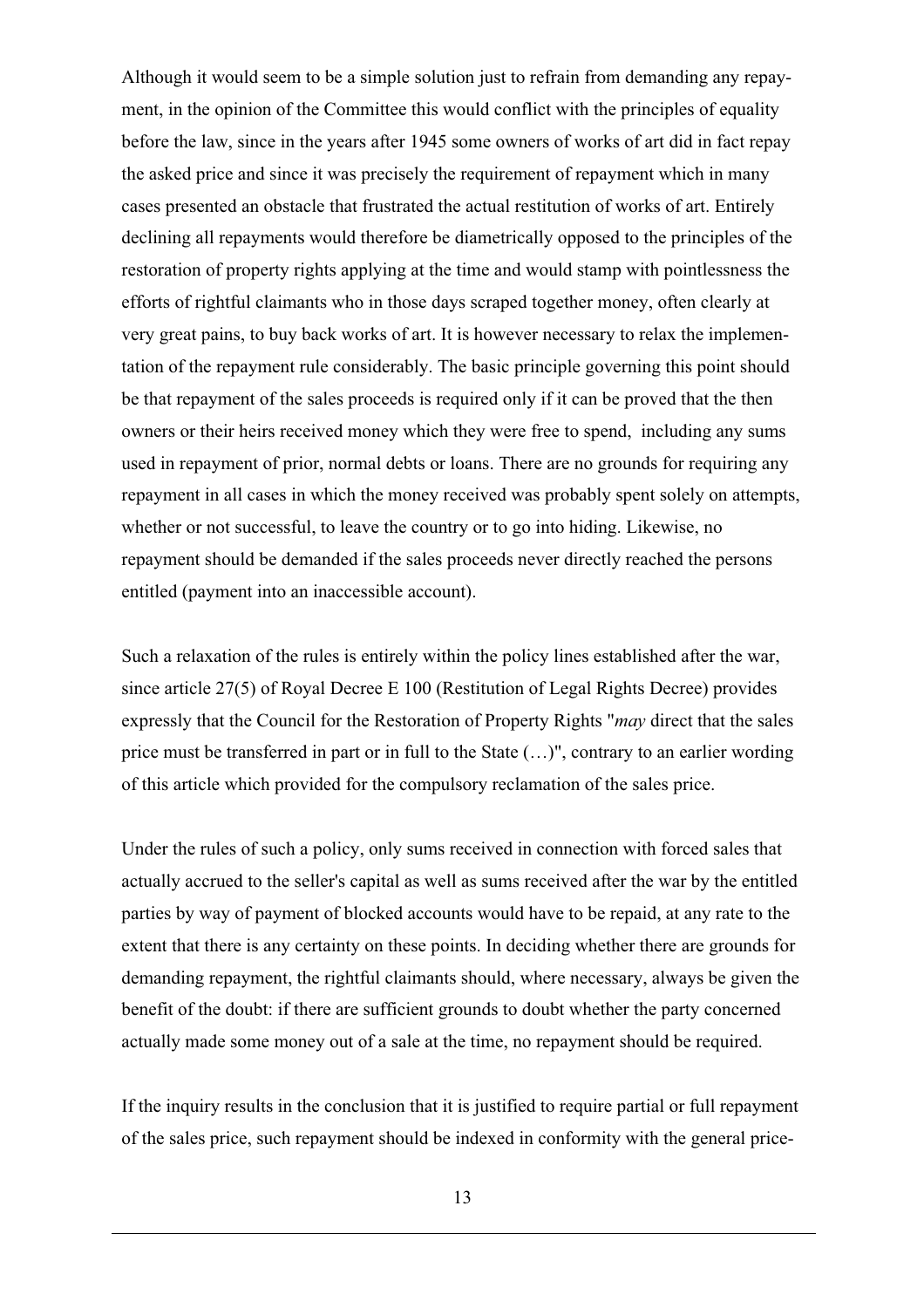index figure. Such indexation is necessary for the sake of equality before the law compared to those who did buy back their property in the after-war years and will moreover prevent extra profits being gained now by those who at the time very consciously opted for money instead of restitution of works of art. The Committee is aware that for some rightful claimants changes in the market value of the individual works of art concerned may bring either a profit or a loss, but it sees no possible way of also incorporating this factor, which varies from one object to the next, in a general policy,

Any sums still to be paid should be appropriated to a specific cause, which may be identified at a later stage. In the opinion of the Committee these sums must not be added to the general public fund in order to avoid even the semblance of any profit coming to the State from the sufferings of war.

The Ekkart Committee, like the Kordes Committee, takes an extremely critical attitude toward passing on the costs of the restitution machinery to the rightful claimants, as the SNK did in the years 1945-1952 because the Dutch government expected the foundation to be self-supporting in the matter of costs. Whenever a restitution is made, whether or not coupled to repayment of the sales price, the authorities should always refrain from charging any such costs.

### **Recommendations:**

- **The Committee recommends that the sales proceeds be brought into the discussion only if and to the extent that the then seller or his heirs actually obtained the free disposal of said proceeds.**
- **The Committee recommends that for the purposes of applying this rule the rightful claimants be given the benefit of the doubt whenever it is uncertain whether the seller actually enjoyed the proceeds.**
- **The Committee recommends that whenever it is necessary to couple a restitution to the partial or full repayment of the sales proceeds, the amount involved be indexed in accordance with the general price-index figure.**
- **The Committee recommends that the authorities, when restituting works of art, refrain from passing on the administration costs fixed by the SNK at the time.**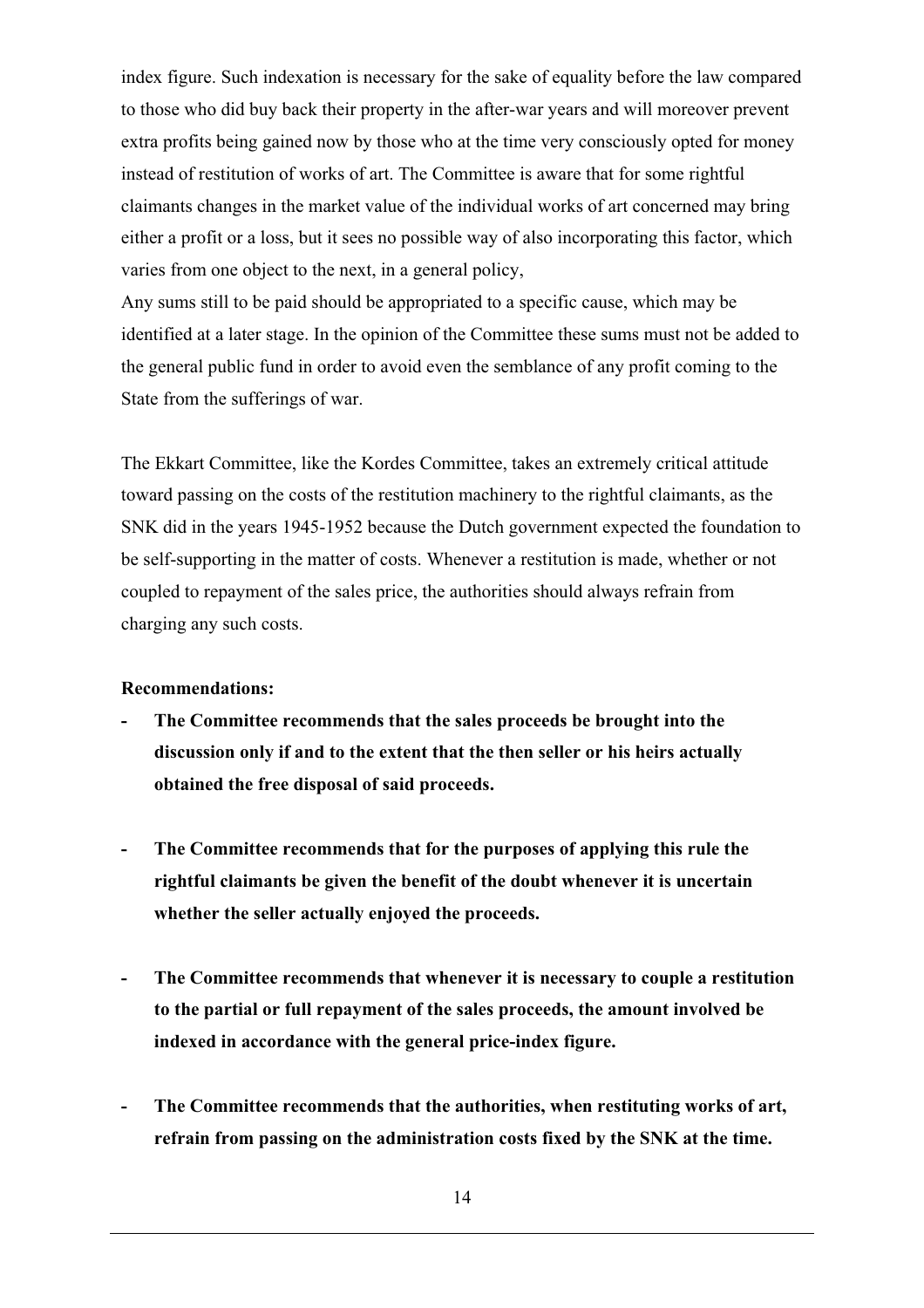# **6. Proof of title**

It is clear that it will often be difficult to produce conclusive evidence of title and of the truth of the facts stated by the former owners concerning the loss of the property, among other things because in many cases the relative documentary evidence will have been lost due to the war situation. In assessing the evidence the benefit of the doubt should be given to the private person and not to the State. When it is proved that a claim is probably valid and there are no indications of the contrary, the claim should not meet with a blunt refusal. In this type of cases the judgement given by the Council for the Restoration of Property Rights in the Rebholtz judgement of 23 November 1953 may be taken as a precedent; one of the grounds taken in this judgement reads as follows: "Whereas with respect to this issue: in the first place the Council holds that the applicants have produced sufficient prima facie evidence that the painting at issue was the property of Mrs Rebholtz, while it is not possible to infer sufficient indications of the contrary from the exhibits submitted in evidence by the State after the oral hearing; furthermore ….".

Nevertheless, a more lenient interpretation of the concept of "proof" must leave fully intact one basic principle that was quite rightly applied by the SNK, namely that "there must be no mutually inconsistent claims submitted and there should be no reason to suppose that such claims will be entered in the future" (draft Guidelines SNK, article 11(b). This basic principle led to the requirement, which was also applied by the SNK, that the restitution of a work of art must be preceded by a careful examination whether there is sufficient certainty that the claim does in fact relate to the designated work of art. Based on the present research it may be added that it must also be examined, perhaps more thoroughly than was done by the SNK, whether the work of art in question may not have changed hands involuntarily a second time during the war. Cases of conflicting claims should be submitted to the regular courts or to arbitration.

### **Recommendation:**

**- The Committee recommends that a work of art be restituted if the title thereto has been proved with a high degree of probability and there are no indications of the contrary.**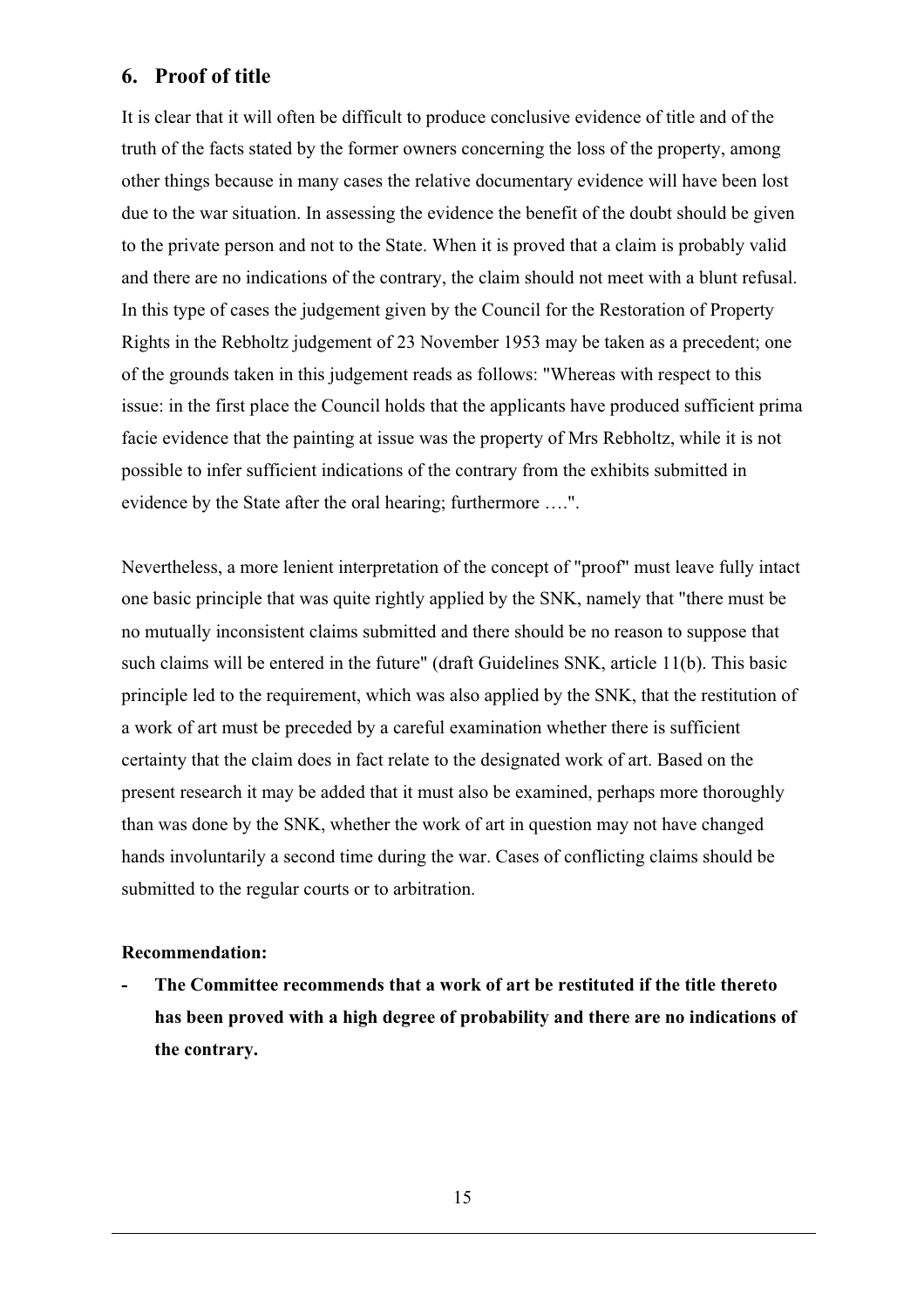# **7. Period allowed for repurchasing**

The research done so far has revealed a number of cases in which the SNK recognised claims to recovered items and gave the rightful claimants the opportunity to "repurchase" these items, which items were however never actually restituted. In some cases there is a letter from or on behalf of the owners saying that they have decided not to make use of the opportunity offered them in view of the conditions attached thereto, sometimes there are only indirect indications that the owners renounced their rights.

In some cases owners who initially did not have sufficient funds to repurchase their property, subsequently still tried to do so on the conditions stated on the earlier occasion. In 1958 the application of Wassermann was refused over the telephone following an opinion of the State Inspector that restitution would create a precedent (Subreport of October 2000, p. 109) and the applications of Busch were likewise refused in 1965 and in 1973, in 1965 among other things based on an opinion of the State Inspector that "it is desirable for the painting of Floris van Schooten to be retained in the possession of the State " (Subreport of October 2000, p. 71).

If the policy criterions are revised in conformity with the recommendation set forth in  $\S$  5, it is probable that in some of such cases the condition of repayment of the sales price would no longer apply. Where such a condition would still apply, it is advisable in accordance with the above recommendations to allow the rightful claimants an ample period, to be determined at a later stage, in which they may still repurchase the works of art in all those cases in which the owners were given the opportunity of repurchasing works of art and in which no formal settlement was made but the owners merely acquiesced in the fact that they were forced to decide not to use the opportunity offered by the SNK. For this purpose, moreover, the recommendations for price indexation and not passing on administration costs set forth in § 5 must also be taken into account.

### **Recommendation:**

**as the works of art do not qualify for restitution without any financial compensation according to other applicable criterions. - The Committee recommends that owners who did not use an earlier opportunity of repurchasing works of art be reafforded such opportunity, at any rate insofar**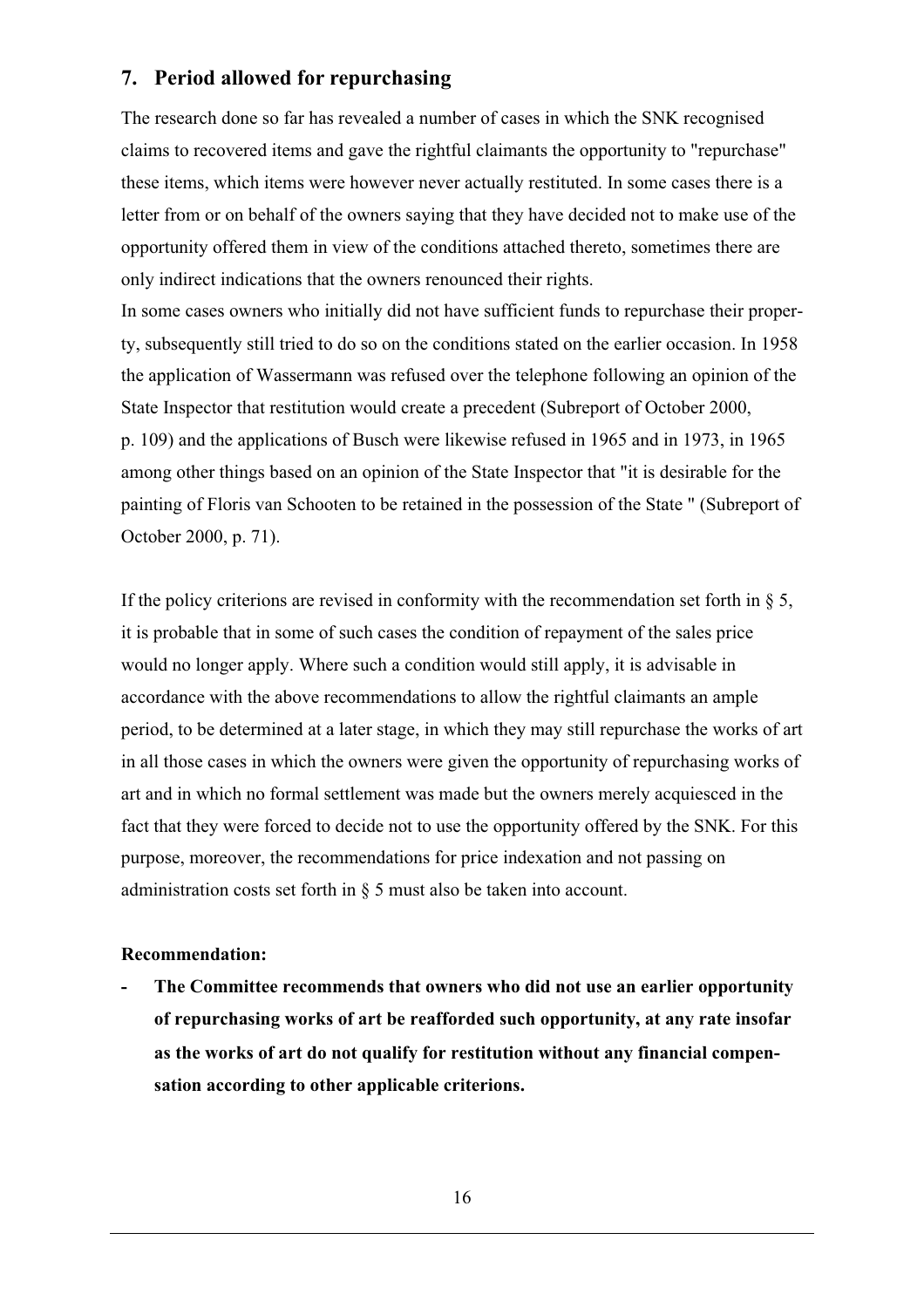To the chairman of the Lower House of Parliament P.O. Box 20018 2500 EA THE HAGUE

DCE/01/25248 ms S. Gimbrère June 29th, 2001

Our reference Contact Zoetermeer

Re: Enclosure(s) Direct dial number Ekkart Committee recommendations 4483

### **Introduction**

On 26 April the Ekkart Committee presented recommendations to the Dutch government. The following contains the government's reaction to these recommendations.

As appears from its letter of presentation the Ekkart Committee, urged by serious concern about a threatening delay in the restitution policy, decided to speed up the advisory process. With its recommendations the Committee makes an important contribution to the discussion which various parties have expressed a wish to start about the basic principles of the Dutch policy. The government wishes to extend its gratitude for this contribution.

Although on a number of points the recommendations are very critical of the current policy, the work of the Committee deserves appreciation only. The recommendations are very well-founded. The fact that Committee did not have eyes only for the results of its own research but also for criticisms of the Dutch policy both at home and abroad makes the recommendations even more pertinent. The cabinet greatly appreciates the fact that the Committee has already managed to give an indication of the subjects on which the Committee will formulate additional recommendations at a later stage. This could be a reason in the intervening period for not anticipating such issues in individual cases and for postponing decisions on certain points in the interest of the parties concerned.

In the present letter the government presents its first reaction to the recommendations; given the available time for preparing this reaction it will be clear that it is not possible now to discuss all the Committee's recommendations in detail. In view of the express request of the Committee to make haste with determining a position, the government has opted for the procedure of presenting a first reaction at this short notice so as to create as much clarity as possible at this early stage for all parties concerned. With regard to further instructions for advice to which this reaction refers in connection with some issues the government will not only call in the Ekkart Committee but the government attorney as well. In this letter the government not only sets forth its reaction to the recommendations but also presents a proposal to you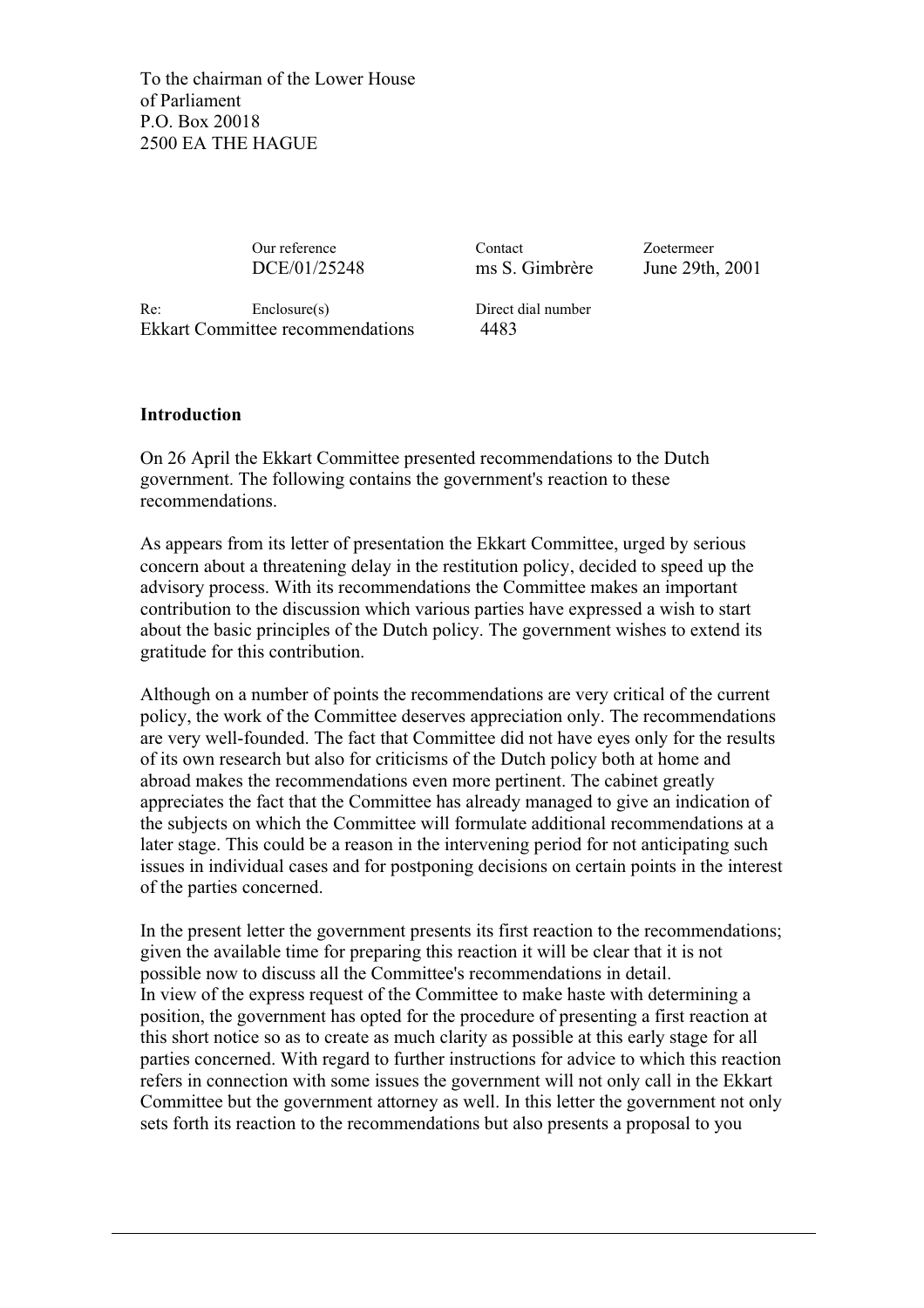regarding the possible establishment of a committee which will have the task of advising the government about individual applications for restitution. Although the Ekkart Committee has not brought up this subject for discussion, the government nevertheless believes that this letter provides a proper framework for presenting its proposals on this matter to you. This is in keeping with the wish of the Lower House Committee on Education, Culture and Sciences, as embodied in a letter dated 7 June of this year, to consider establishing a committee after the English model which is to decide on applications for the restitution of works of art stolen in the war.

### **Government reaction to the recommendations**

### General research findings

The Committee states that even at this early stage it can already be concluded, in keeping with the conclusions of the other committees of inquiry, that the restoration of property rights in works of art after the war was carried out in a cold and bureaucratic manner. I will confine myself here to a reference to the comments of the government about the post-war restoration of property rights in its reply of 21 March 2000 (Parliamentary papers II, 1999/00, 25 839, nr. 13).

## Private art property; basic principles

In its recommendations on works of art originating from private ownership the Committee subscribes to the general government position that the restoration of property rights which took place after the war will not as such be repeated. The Committee concludes that this position entails that *settled* cases will not be re-opened and then presents its interpretation of the notion of 'settled case'. The Committee recommends that this term be restricted to those cases in which the Council for the Restoration of Property Rights or another competent court has pronounced judgment or in which a formal settlement was made between the interested parties and bodies which in hierarchy rank above the SNK.

This recommendation of the Committee implies the assumption that the activities of the SNK did not, at the time, constitute a restoration of property rights. Since this implicit conclusion of the Committee is highly relevant to the compatibility of the recommendation with the general principle, to which the Committee subscribes, that the restoration of property rights will not be repeated, the government asked the Committee for a further opinion on this point. This additional opinion (see enclosure) has convinced the government of the fact that in the formal sense the SNK was not a body having authority to decide cases involving the restoration of property rights and that consequently its decisions cannot be deemed to be final decisions on the restoration of property rights.

Therefore the government is prepared to adopt this recommendation of the Committee but it does hold the opinion that the notion of 'formal settlement' may lead to a lack of clarity. In the opinion of the government a case is a settled case if either the claim for restitution resulted in a conscious and deliberate settlement or the claimant expressly renounced his claim for restitution.

The second recommendation of the Committee concerns the interpretation of the concept of 'new facts'. Although the exact implications of this recommendation will have to be considered in further detail and it is therefore not possible to adopt the exact examples given by the Committee at this stage, the government can already at this stage endorse the general purport of the recommendation, viz. that the concept of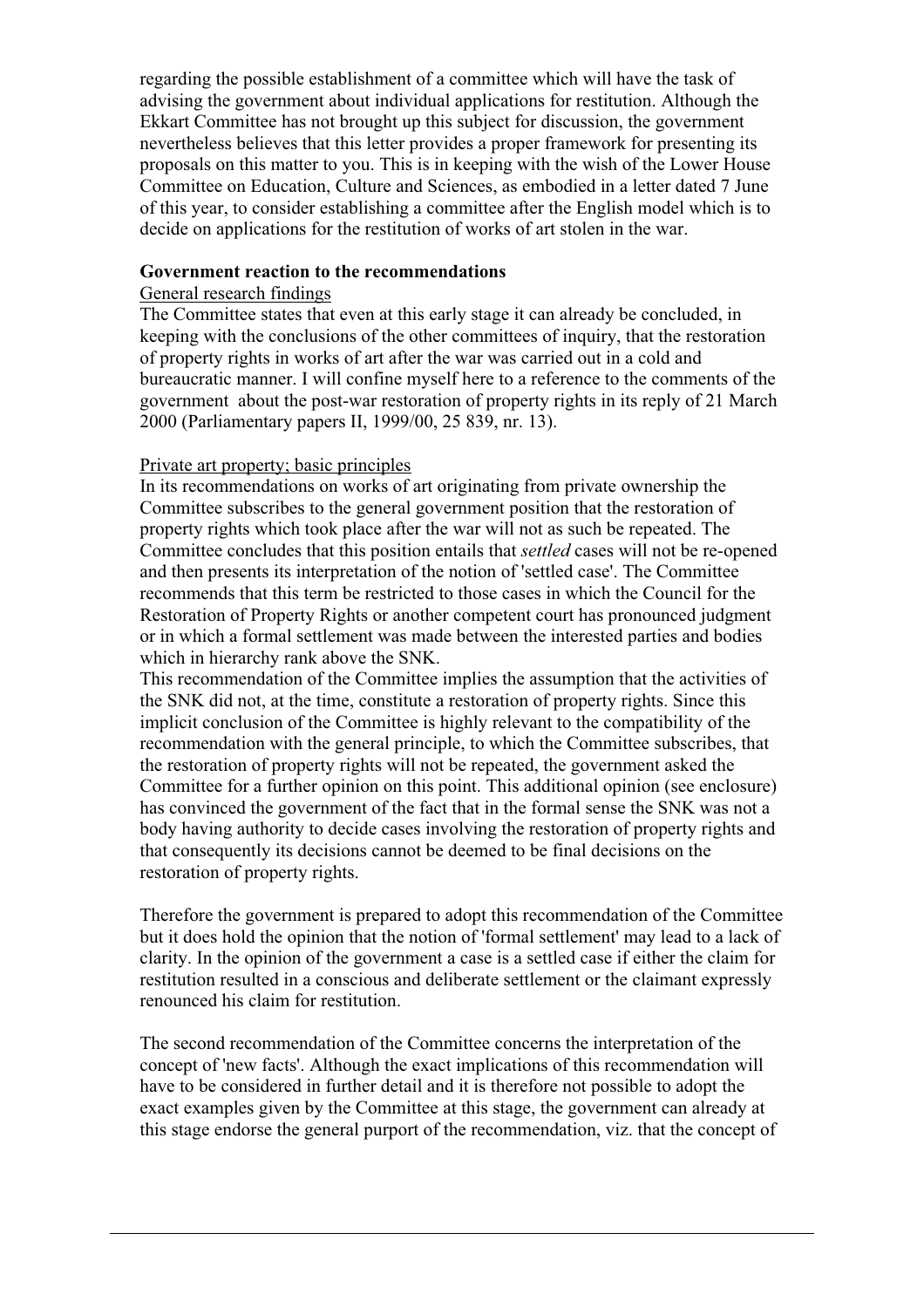new facts must be given a broad interpretation. This involves in particular the judgments pronounced by the Council for the Restoration of Property Rights. It would seem to be more natural to use the criterions formulated in the case law on the restoration of property rights for the purpose of determining the substantive examination of restitution claims than for the purpose of defining the concept of new facts. To the extent that the proposed wider interpretation of the concept of new facts relates to changed views, the government will further consider the matter.

### Forced sale

The recommendation of the Committee that *in principle* all sales by Jewish owners be considered as forced sales, which is in keeping with the judgment pronounced by the Council for the Restoration of Property Rights, meets with the approval of the government because of the accompanying 'in principle' proviso, which leaves open the possibility of approaching cases on an individual basis. At present the government cannot calculate the implications of the second part of the third recommendation, viz. that sales by Jewish private persons in Germany from 1933 and in Austria from 1938 be likewise treated as forced sales. The government will seek further opinions on this issue and will return to the subject in a sequel to the present reaction. In its further considerations the government will also include the question whether it is advisable and feasible to restrict the recommendation to *Jewish* private property.

### Repayment of sales proceeds

With regard to repayment of the sales proceeds received at the time the Committee recommends a relaxation of the rules. Actually, this is in keeping with the current implementation of the government memorandum of 14 July 2000 on this point. At present the rule is already that there must be proof that the claimant did receive a consideration. Only then will repayment of the sales price received at the time be demanded.

More in detail the Committee proposes that repayment of sales proceeds be demanded only 'if and to the extent that the then seller or his heirs actually obtained the free disposal of said proceeds'. The government is willing to adopt this recommendation, while the recommendation to give rightful claimants the benefit of the doubt is likewise acceptable. In this connection the government construes the words "free disposal of proceeds" to mean the sums which actually accrued to the sellers capital. Likewise acceptable is the recommendation that in cases where repayment is required, the amount be indexed in accordance with the general price-index figure. The same holds true for the recommendation not to pass on the administration costs in case of restitutions, as the SNK did at the time.

### Proof of title

The government admits that as a result of the war situation many important papers were lost, including documentary proof of former owners' title to works of art. Although it is the duty of the authorities to ensure as far as possible that works of art are returned to the persons actually entitled to them while it is up to the claimants to prove their title, the government recognises the practical problems that claimants may encounter in furnishing proof in view of the lapse of time. In view of the special circumstances the government thinks it is acceptable to adopt the recommendation of the Committee to restitute a work of art if the title thereto has been proved with a high degree of probability and there are no indications of the contrary.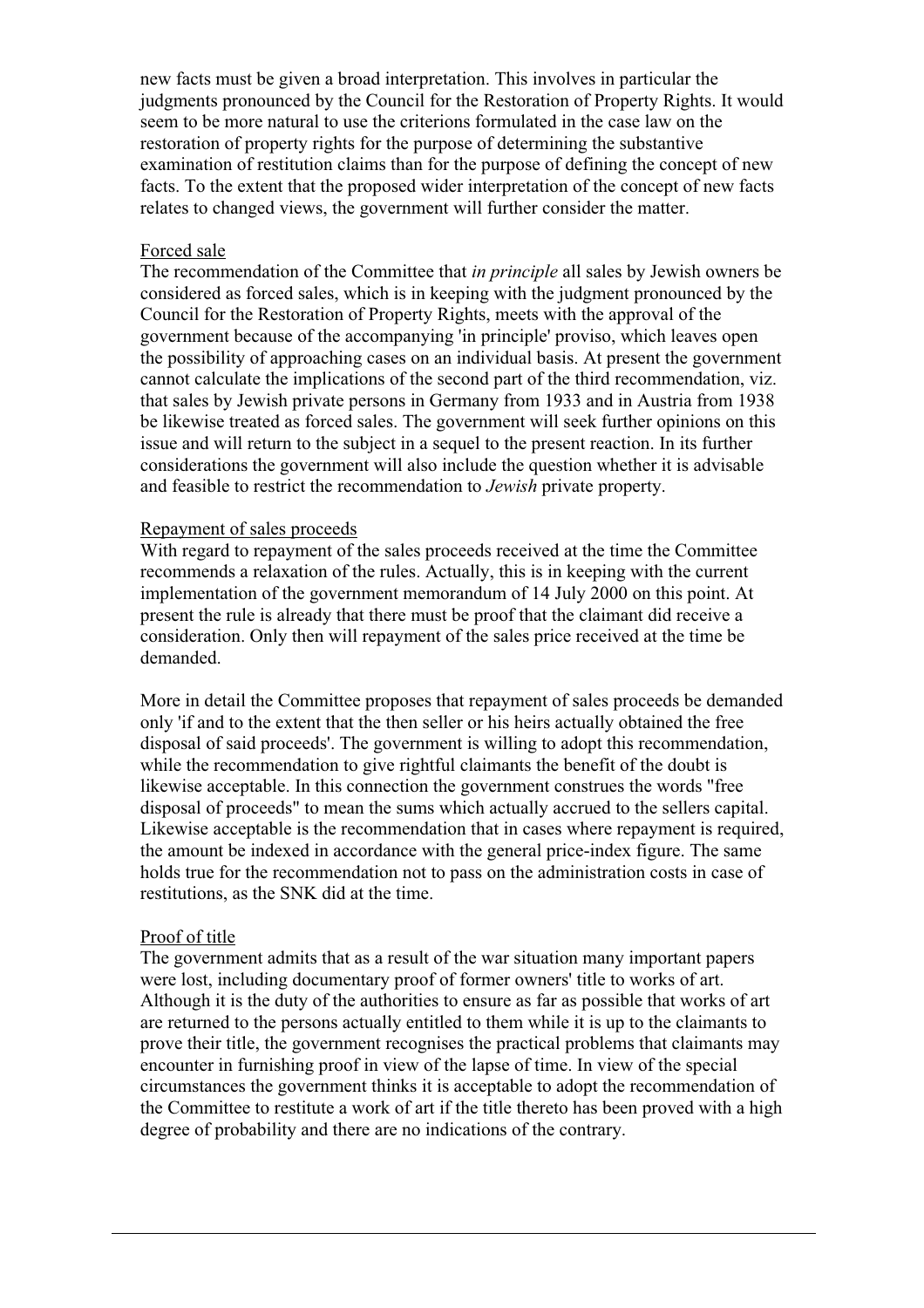### Period allowed for repurchasing

The last recommendation of the Committee is about the possibility of repurchasing objects that were not repurchased on an earlier occasion. The Committee recommends that heirs who did not use earlier opportunities to repurchase works of art be reafforded such opportunity, at any rate insofar as other applicable criterions would not already result in restitution without financial compensation. In the opinion of the government this recommendation addresses two different issues, viz. the question whether there should be a possibility of claiming a work of art which on an earlier occasion the rightful claimants decided not to repurchase and the question whether the conditions on which such restitution might take place are satisfied. The latter question is discussed elsewhere in this reaction. So there remains the question whether an opportunity should still be offered this late in the day to invoke rights which were previously waived. The government will seek an opinion on the implications of this recommendation as well. Subsequently, the government will present a definitive position.

### **Advisory Committee for considering individual applications for restitution.**

In its reaction to the recommendations of the Ekkart Committee the government has not opted for a purely legal approach to the restitution issue but rather for a more policy-based approach. It is in keeping with such a policy-oriented approach to establish an advisory committee for judging individual restitution applications, also in the light of international developments in these matters as expressed in the outcome of the conference held in Washington in 1998 for a global discussion of World War II assets (known as the "Washington Principles"). One of the principles is the establishment of national "alternative dispute resolution mechanisms for resolving ownership issues". Countries like France and the United Kingdom have implemented this principle and have established committees charged with judging individual applications for restitution.

The government has taken its inspiration from these examples and will in the near future establish an advisory committee which is to advise on individual applications for the restitution of items of cultural value forming part of the NK collection. The main reason for setting up an advisory committee has been the distance to the authorities this will create. Since the authorities, being the possessors/administrators of the state collection, are directly concerned in the matter, the existence of an advisory committee will enhance the independence of the decision process. This will certainly contribute to a greater acceptance of the Dutch policy in this field.

The government has the following set-up in mind for such an advisory committee:

- The committee will advise the State Secretary of Education, Culture and Sciences on individual applications for restitution of items of cultural value which are in the NK collection.
- The committee will give its advice within the frameworks and policy lines laid down by the government.
- The responsible cabinet member will carry out a marginal examination whether the committee has carried out its advisory role within its mandate.
- The committee will be composed of a number of leading lawyers and other experts such as historians and art historians.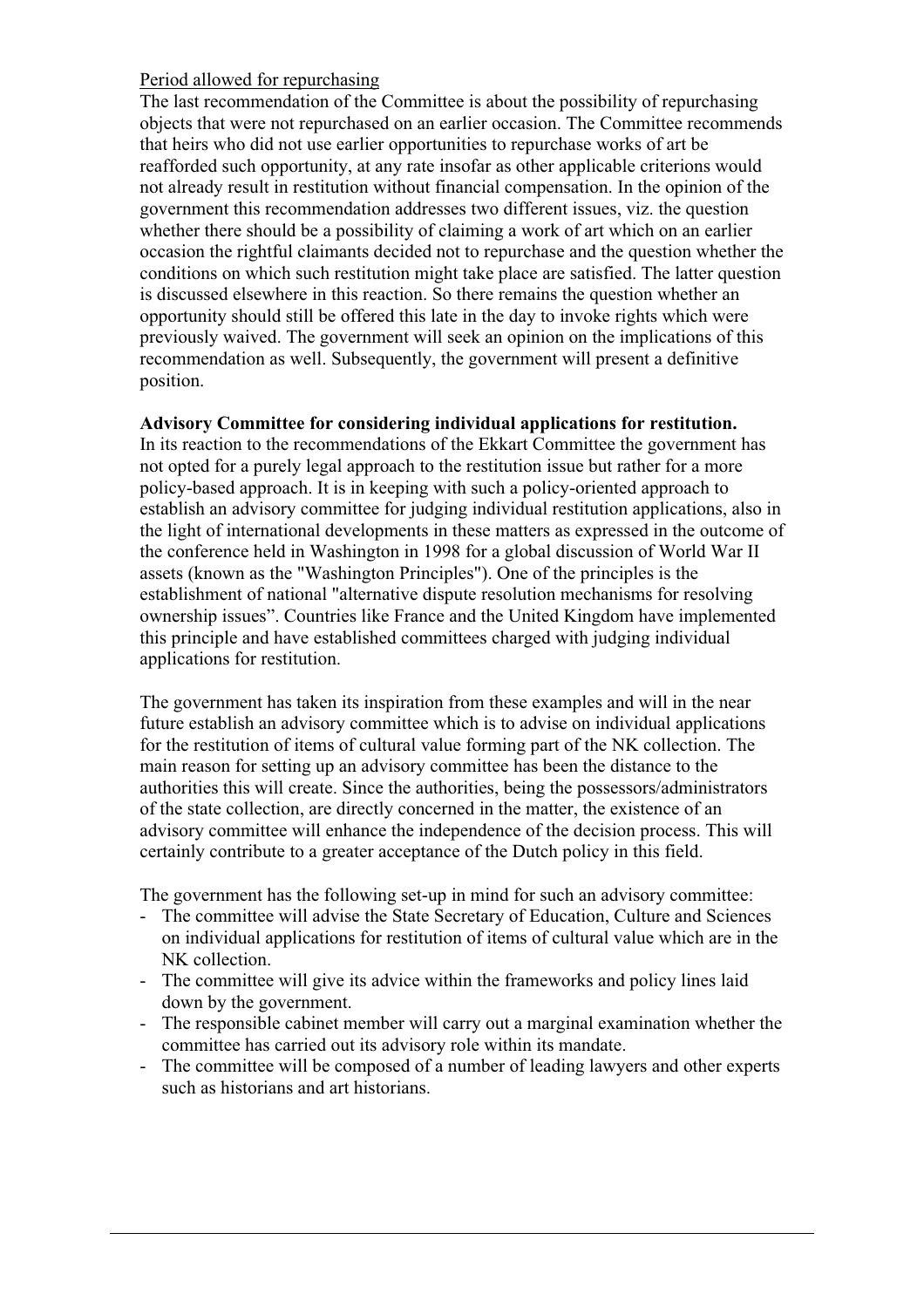- If private persons so request, the responsible cabinet member will submit their mutual disputes about goods of cultural value that were transferred during or as a result of World War II to the committee for advice.

A more detailed mandate for the committee will be presented to you before long.

The State Secretary for Education, Culture and Sciences.

[signed]

dr. F. van der Ploeg.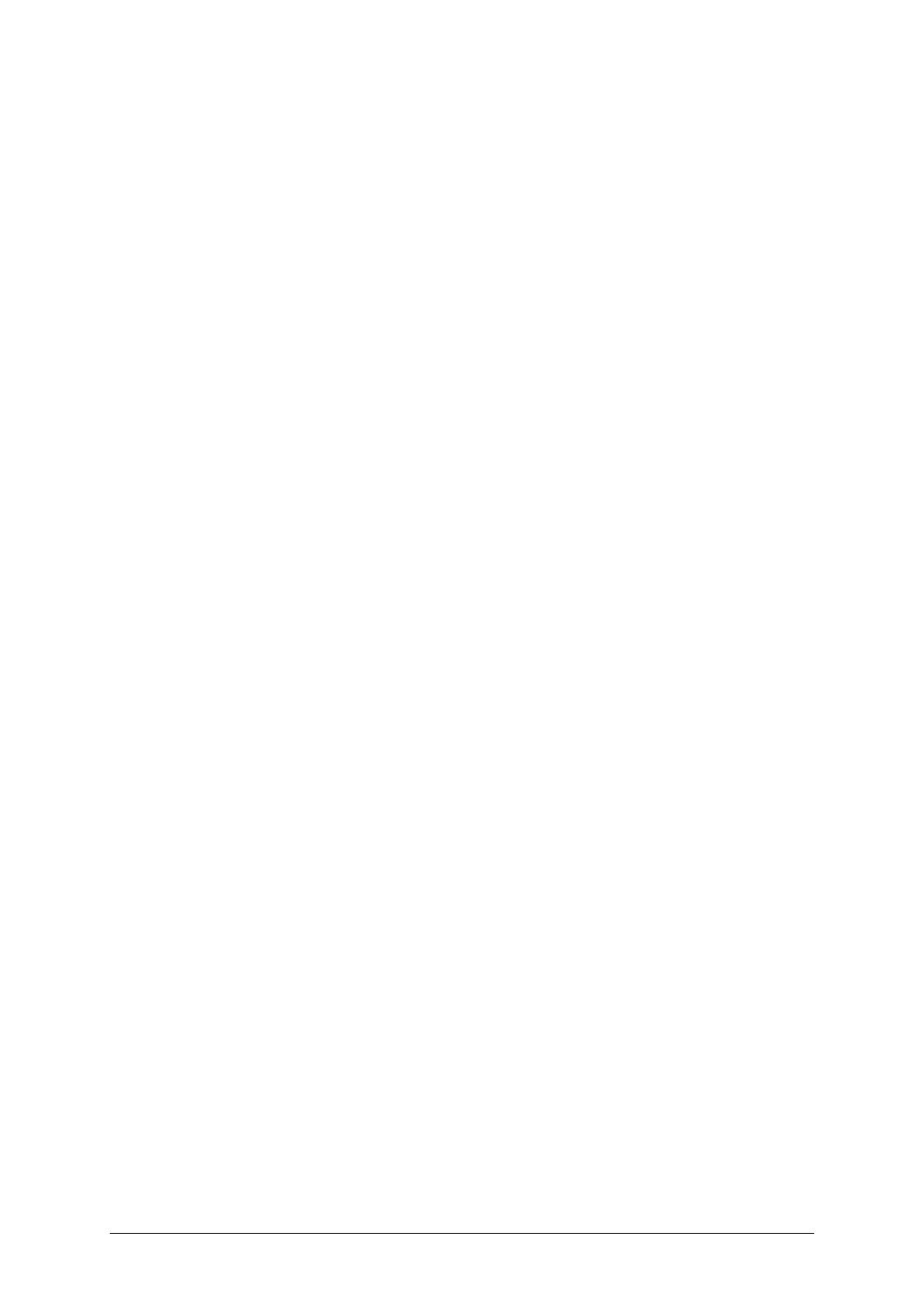To the Speaker of the Lower House of Parliament P.O. Box 20018 2500 EA THE HAGUE

Our reference Contact Zoetermeer

DCE-01/43415 S. Gimbère November 16th, 2001

Subject Extension Ekkart Committee recommendations 4483

In my letter of 29 July 2001 conveying the government's reaction to the Ekkart Committee recommendations, the government refrained from stating its definitive response to two of those recommendations. In addition, the government made a reservation regarding the more liberal interpretation of the notion of 'new facts' as recommended by the Ekkart Committee.

In this letter, the government sets forth its additional reactions, as promised. The letter I received from the Ekkart Committee dated 4 July 2001 in response to the government's initial reaction already contained some elements that helped the government determine its position on these additional matters. In the meantime, the government has also had an informal meeting with the Committee chairman on this issue. The additional information thus obtained eventually led to the government position as presented in this letter. There was no need, therefore, to call in the government attorney for further advice. His general response to the Ekkart Committee recommendations was taken into account in the formulation of the government's reaction of 29 June 2001.

As regards the second part of the third recommendation, concerning the sale of art objects by Jewish people in Germany from 1933 and in Austria from 1938, the government will, in principle, assess any of these transactions that are directly associated with the Nazi regime in Germany against the same criteria as those applied to sales in the Netherlands from 10 May 1940.

As regards sales in the Netherlands from 10 May 1940, the government advocates a broader interpretation of the third recommendation. In principle, the government intends to regard as forced sales not only sales by Jewish people, but also sales by other persecuted sections of the population, including Sinti and Roma and other groups of persecution victims as referred to in the government response on World War II assets of 21 March 2000 (Parliamentary papers II, 1999-2000, 25839 No. 13) and as elaborated in the various implementing regulations. The government wishes to point out, however, that the facts and circumstances before May 1940 are already being taken into account in the current attempts to determine ownership of art objects.

In effect, the integral adoption of the ninth recommendation would mean that in a number of cases the restoration of property rights would be repeated. This is incompatible with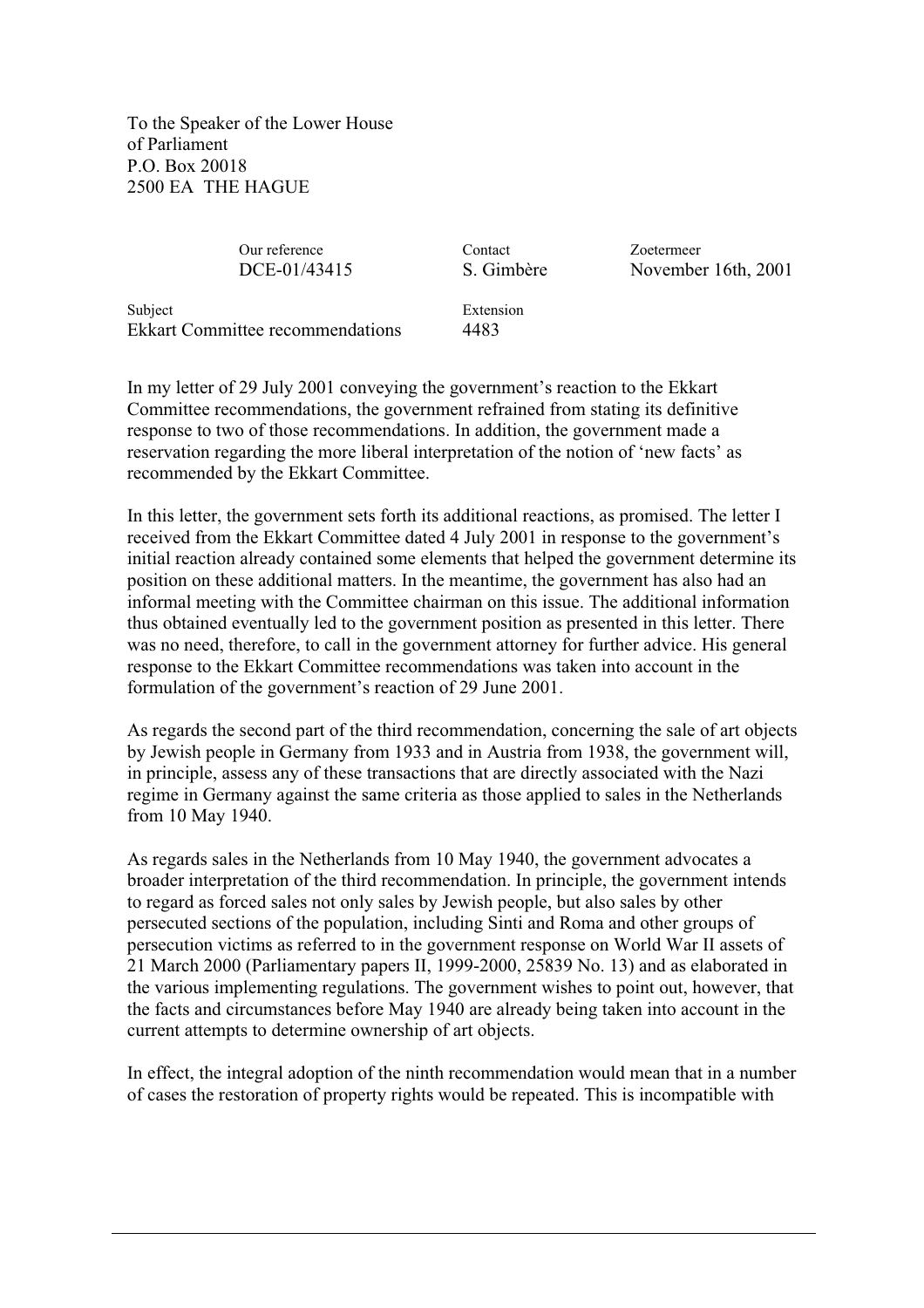the government's general position that the restoration of property rights should not be repeated – a position the Ekkart Committee endorses. The government does assume, however, that the Advisory Committee for the Assessment of Individual Restitution Applications, should it find that any offer made at the time was settled in an evidently careless manner, will incorporate this finding in its advice.

In its reaction of 29 June 2001, the government makes a reservation regarding the Ekkart Committee's recommendation that the notion of 'new facts' should be given a broader interpretation, stating that it will further consider the matter "to the extent that the proposed wider interpretation of the concept of new facts relates to changed views." As regards the examples of changed views as presented by the Ekkart Committee, such as the criteria formulated by the Council for the Restoration of Property Rights, the government has already indicated its willingness to adopt them. However, given that it is still unclear to the government what changed views, other than those mentioned, should play a role in the interpretation of the concept of 'new facts', the government will maintain its reservation concerning this matter. In its letter of 4 July 2001, moreover, the Ekkart Committee indicates that it appreciates the government's objections: "We can understand this general reservation, given that you have adopted the examples of changed views as we defined them. If we believe that other changed views call for a broader interpretation we will present these to you, as well as the arguments that support them."

Consequently, in this respect, too, the government, to all intents and purposes, endorses the general purport of the Committee's second recommendation.

Please find enclosed the Decree establishing the Advisory Committee for the Assessment of Restitution Applications.

The State Secretary for Education, Culture and Science

[signed]

F. van der Ploeg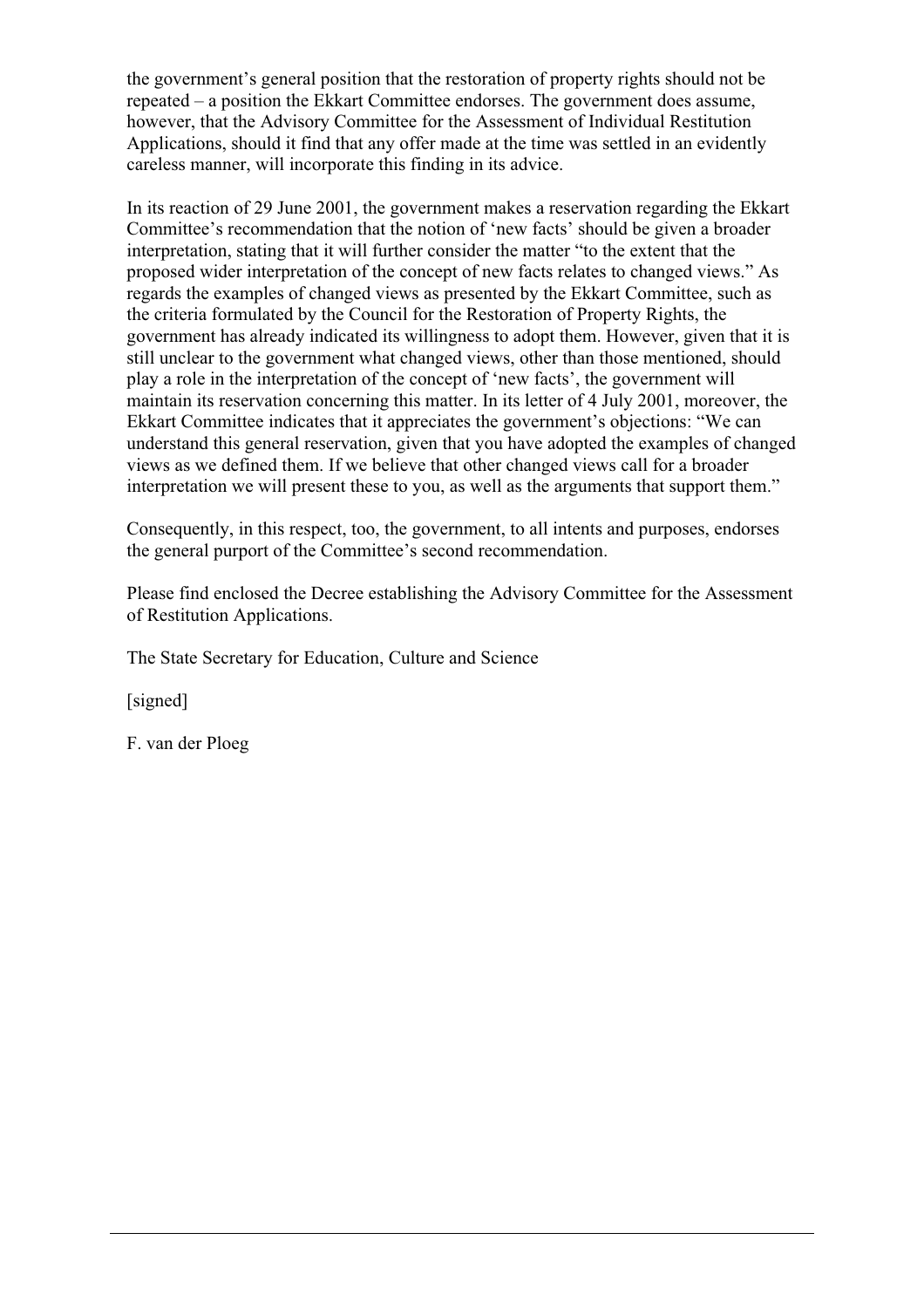### **Advice concerning the application for restitution of the Gutmann collection**

(case number RC 1.2)

By letter of 24 January 2002 the State Secretary for Education, Culture and Science (OCenW) asked the Restitutions Committee for advice about the decision to be taken concerning the application for restitution of the art objects in the NK-collection originating from the Gutmann collection.

### The facts

In connection with the application for restitution, which was filed at the end of 1999, the Inspectorate of Cultural Heritage (ICB) carried out an investigation into the facts. The findings of the investigation were included in a research report, dated 27 September 2000, which was sent to the applicant.

### General considerations

The Restitutions Committee has drawn up its opinion with due regard for the relevant lines of policy as issued by the Ekkart Committee and the government, as referred to in the Decree establishing the Advisory Committee on the Assessment of Restitution Applications.

The committee asked itself whether it is acceptable that an opinion to be issued is influenced by its potential consequences for decisions in other cases. The committee resolved that such influence cannot be accepted, save cases where special circumstances apply, since allowing such influence would be impossible to justify to the applicant concerned.

The committee then asked itself how to deal with the circumstance that certain facts can no longer be traced, that certain data has been lost or has not been retrieved, or that evidence can no longer be otherwise compiled. On this issue the committee believes that, if the problems that have arisen can be attributed at least in part to the lapse of time, the associated risk should be borne by the government, save cases where exceptional circumstances apply.

Finally, the committee believes that insights and circumstances which, according to generally accepted views, have evidently changed since the Second World War should be granted the status of new facts.

### Special considerations

The basis for the Restitutions Committee's considerations is formed by the research report mentioned above and Article 2 paragraph 4 of the Decree establishing the Advisory Committee on the Assessment of Restitution Applications, which states that the committee performs its advisory task with due regard for the relevant government policy as indicated in further detail in the explanatory notes.

In the conclusion of the research report, four categories of art objects in the NK collection originating in the Gutmann collection are distinguished. These categories are described below, followed in each case by the committee's considerations.

Group 1. Art objects offered for sale by Mr F.B.E. Gutmann to the Amsterdam art dealer Rosenberg in 1939 and sold, eventually, to Hofer on behalf of Göring (NK 3219- 3221) in 1940. No post-war decision on an application for restitution has ever been made regarding these objects. More information must be obtained concerning the circumstances of the sale.

Concerning this matter the committee considers that, contrary to the statement in the research report, there is no need for further information and that the objects in this category should be returned. In view of the facts and circumstances that have been established and in consideration of the recommendations issued by the Ekkart Committee, there are sufficient indications to assume that the sale was involuntary.

Categories 2 and 3 can be dealt with together. In the research report they are described as follows:

Group 2. The seven paintings (NK 3248-3254). These paintings were sold to Böhler/Haberstock in 1942. An application for the restoration of property rights with respect to these paintings was settled after the war. Correspondence shows that in July 1954 the heirs opted to abandon their rights with respect to these 7 paintings. Of the paintings, two also appear in "List Z".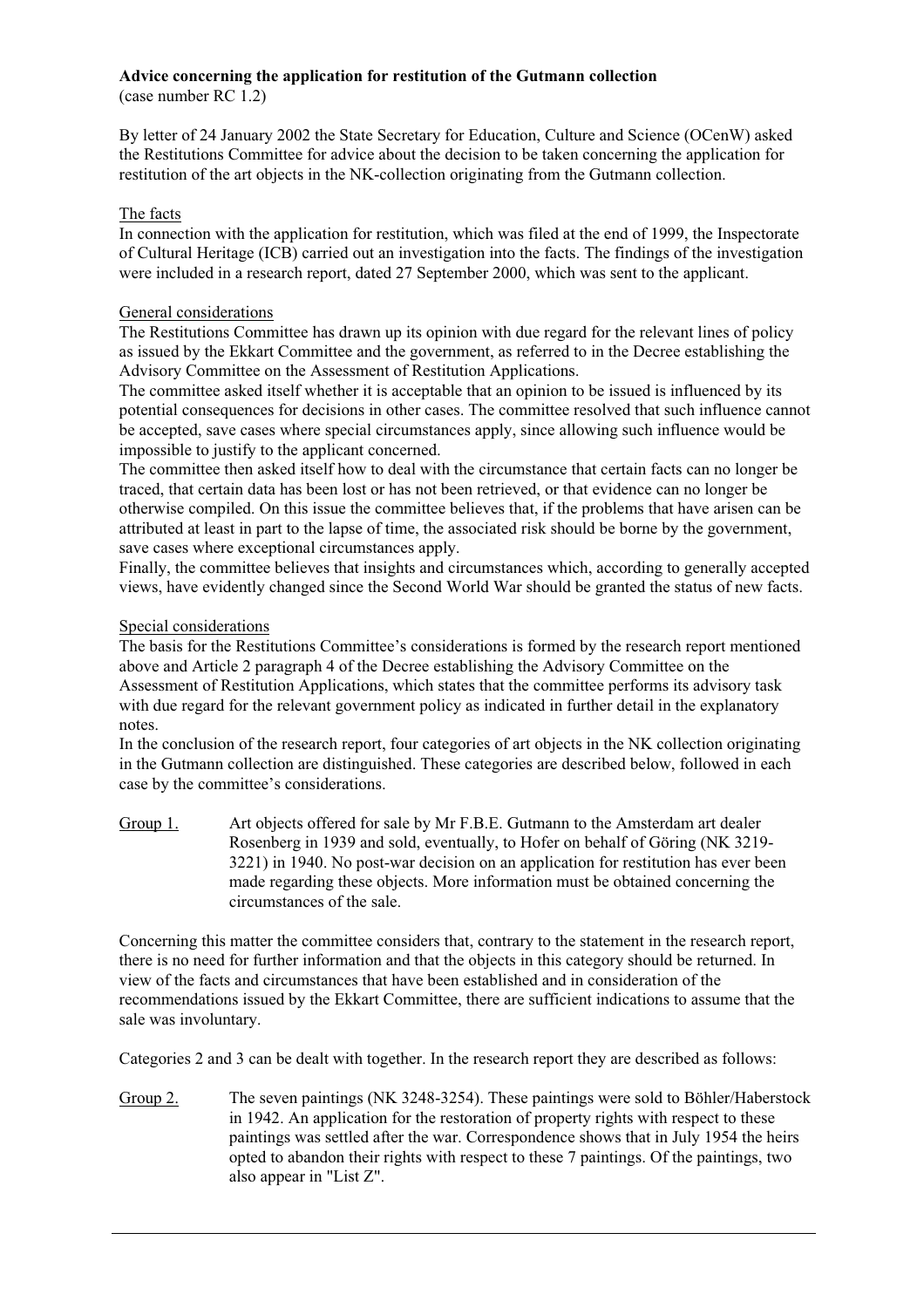Group 3. Art objects sold to Böhler/Haberstock in 1941 and 1942 and included in "List Z" (NK 3131-3200, 3227, 3230, 3251 and 3254). After the war, these objects were the subject of court proceedings in which the court gave its judgement on the rights and the conditions for restitution to the heirs. The execution of this judgement eventually resulted in the selection by the heirs from "List Z" between 1954 and 1960.

The Restitutions Committee made the following considerations concerning this description of categories 2 and 3.

The application for the restoration of property rights referred to resulted in a judgement by the Jurisdiction Department of the Council for the Restoration of Rights, dated 1 July 1952, a copy of which has been attached to the research report as an appendix. The Council allowed the restoration of property rights and ordered the National Art Collection Foundation (SNK) to release the items referred to in the proceedings, but added a reservation to the effect that the purchase price of those items should be refunded to the SNK. In the grounds for its judgement the Council justified this reservation as follows: "…that the Council, in assessing the reasonableness of this intervention, also takes into account that the State, in recovering items originating from private collections and transported to Germany during the occupation, must be deemed to have done so with a view to restoring those items to their original owners, on the understanding that the restitution should not lead to an enrichment of said owners, which entails that they should refund to the State any compensation they might have received."

The committee is of the opinion that this reservation has become unacceptable in view of the present government policy (also see the general considerations above). In its second recommendation, the Ekkart Committee advised giving a more liberal interpretation to the concept of new facts than has been common policy practice so far, such that the concept also covers deviations from the judgements issued by the Council for the Restoration of Rights, as well as the results of changed (historical) insights regarding the justification and consistency of the policy pursued at the time. As regards the sale and restitution of the art objects at issue, new facts have been presented. In view of the special circumstances in which the sales transactions took place, it cannot be assumed that the heirs would be unlawfully enriched by the restitution if they did not refund the sales proceeds. The particular circumstance that the heirs refrained from repurchasing the art objects at the time or made a conscious selection from the art objects that had been recovered has no decisive influence in the assessment of the claim at issue. The present case cannot be deemed to involve forfeiture of rights, since the mere fact that the owners refrained from repurchasing the objects and made a conscious selection does not constitute forfeiture of rights in itself. Moreover, the situation has changed since then because, at the time, objects could not be restituted unless an amount of money was paid in return. This lends additional poignancy to the case and in this connection the committee believes it is significant that the aforementioned report considers the financial problems of the heirs to be plausible. Consequently, these art objects must be returned without the need for any further investigation.

Group 4. The last category comprises 12 NK numbers (NK 3203 - 3212, 3231 and 3232) that have largely remained obscure. These objects of applied art were probably part of the sale to Böhler/Haberstock during the war, although this is only certain of NK 3206. Given that none of these objects are mentioned in any of the post-war documents relating to the settlement of the restoration of property rights, the heirs may not have been aware that they had come to light again.

As regards this category of art objects, the committee considers it safe to assume that the heirs' title to these works is certain and that the claim cannot be deemed to be prescribed. Since there are enough indications to suggest that there are no other objections to restitution, and since no further information is deemed to be required, restitution of these objects can be effected.

## Conclusion

In view of the above, the Restitutions Committee advises the State Secretary for OCenW to return all art objects involved in this case to the heirs of F.B.E. Gutmann.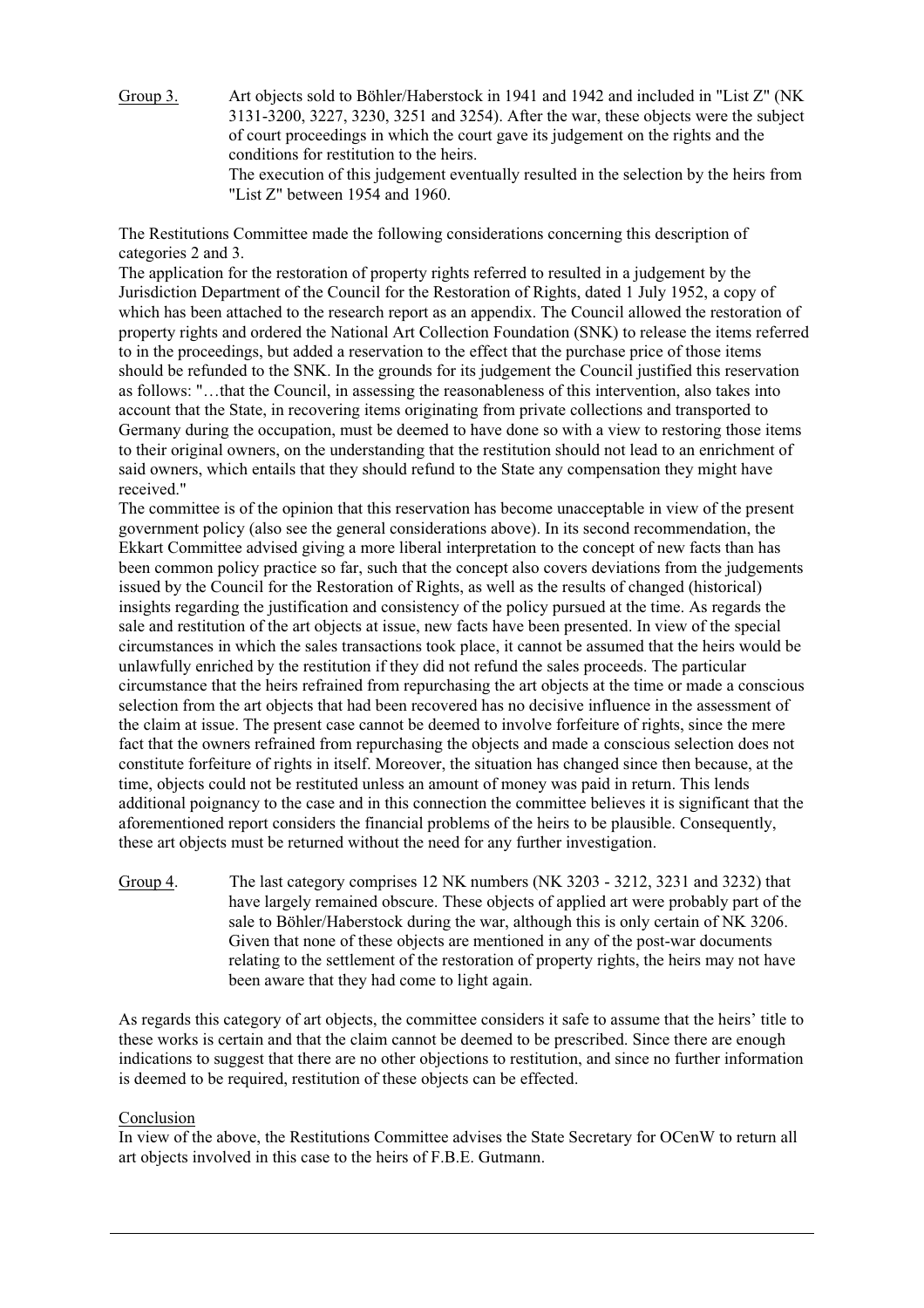Adopted at the meeting of 25 March 2002.

J.M. Polak (Chairman) B.J. Asscher (Vice Chairman)

J.Th.M. Bank J.C.M. Leijten

E.J. van Straaten H.M. Verrijn Stuart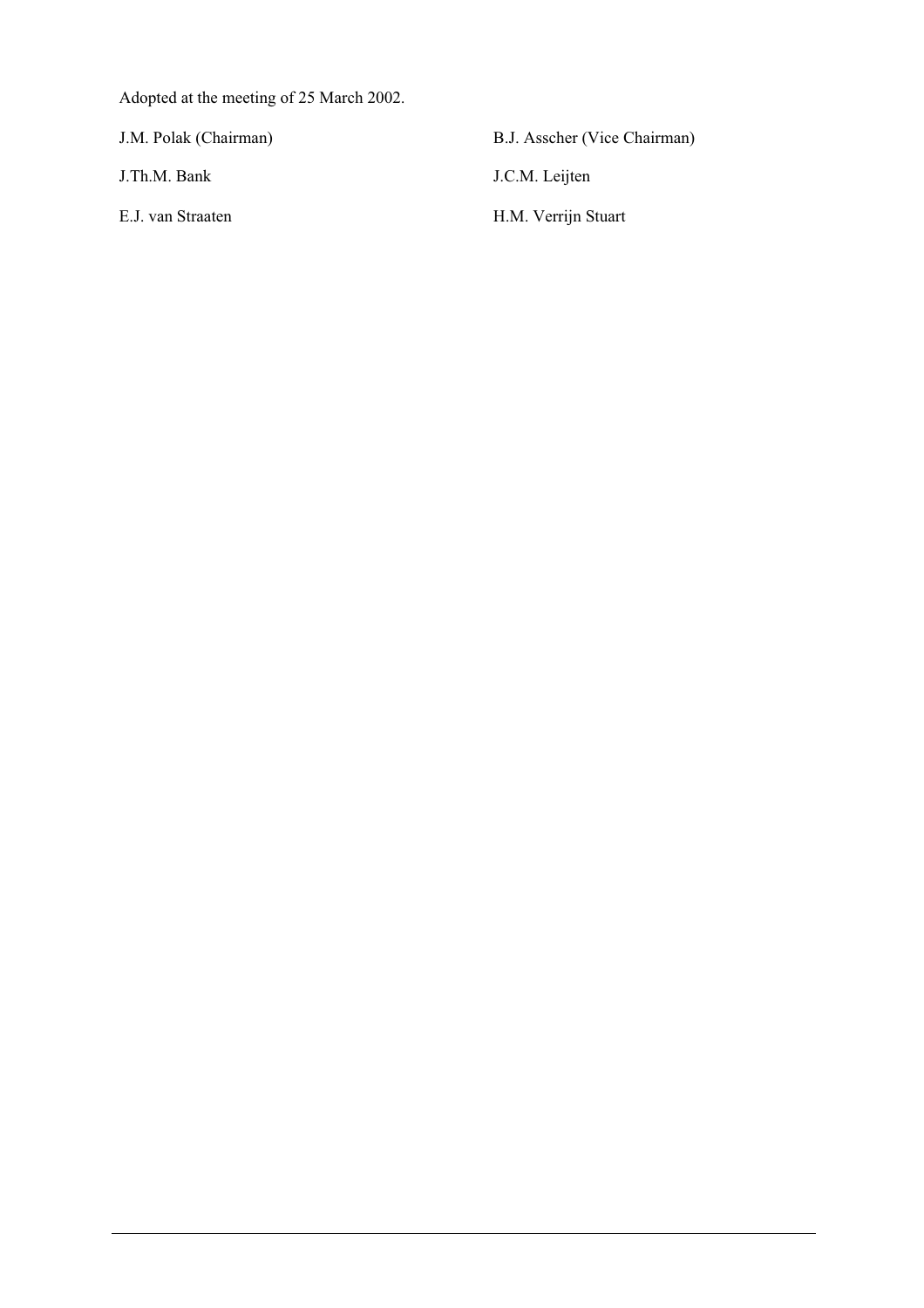## **Advice concerning the application for restitution of NK 2646**

(case number RC 1.1)

By letter of 8 February 2002 the State Secretary for Education, Culture and Science (OCenW) asked the Restitutions Committee for advice about the decision to be taken concerning the restitution of the 'Paschal Lamb', a painting by J. De Beuckelaer (NK 2646).

## The facts

The Inspectorate of Cultural Heritage (ICB) carried out an investigation in connection with the application for restitution filed in June 2001. The findings of the investigation were included in a research report dated 8 November 2001, which was sent to the applicant.

#### General considerations

The Restitutions Committee has drawn up its opinion with due regard for the relevant lines of policy issued by the Ekkart Committee and the government, as referred to in the Decree establishing the Advisory Committee on the Assessment of Restitution Applications.

The committee asked itself whether it is acceptable that an opinion to be issued is influenced by its potential consequences for decisions in other cases. The committee resolved that such influence cannot be accepted, save cases where special circumstances apply, since allowing such influence would be impossible to justify to the applicant concerned.

The committee then asked itself how to deal with the circumstance that certain facts can no longer be traced, that certain information has been lost or has not been retrieved, or that evidence can no longer be otherwise compiled. On this issue the committee believes that, if the problems that have arisen can be attributed at least in part to the lapse of time, the associated risk should be borne by the government, save cases where exceptional circumstances apply.

Finally, the committee believes that insights and circumstances which, according to generally accepted views, have evidently changed since the Second World War should be granted the status of nova (new facts).

## Special considerations

It appears from the aforementioned research report that the Jewish couple B., owners of the painting 'Paschal Lamb' by J. De Beuckelaer (NK 2646), involuntarily lost possession of that painting between 1938 and 1941.

As confirmed in a letter by the State Secretary for OCenW dated 16 November 2001, cases involving the sale or involuntary loss of art objects that are directly related to the Nazi regime in Germany from 1933 and in Austria from 1938 should, in principle, be assessed against the same criteria as those applied to sales and involuntary losses in the Netherlands from 10 May 1940.

These criteria warrant the conclusion that the application for restitution may be allowed. It is very likely that the applicant indeed holds title to the work. In view of current policy on this matter, prescription of the application, which was not previously filed with the appropriate bodies for the restoration of property rights, will not be invoked. In the event that the involuntary loss was accompanied by the involuntary sale of the object, restitution of the proceeds that may have been generated by that transaction cannot be claimed as there are no clues that might help to identify the amount involved.

## Conclusion

In view of the above, the Restitutions Committee advises the State Secretary for OCenW to return the painting 'Paschal Lamb' by J. De Beuckelaer (NK 2646) to the B. heirs.

Adopted at the meeting of 25 March 2002.

J.Th.M. Bank J.C.M. Leijten E.J. van Straaten H.M. Verrijn Stuart

J.M. Polak (Chairman) B.J. Asscher (Vice Chairman)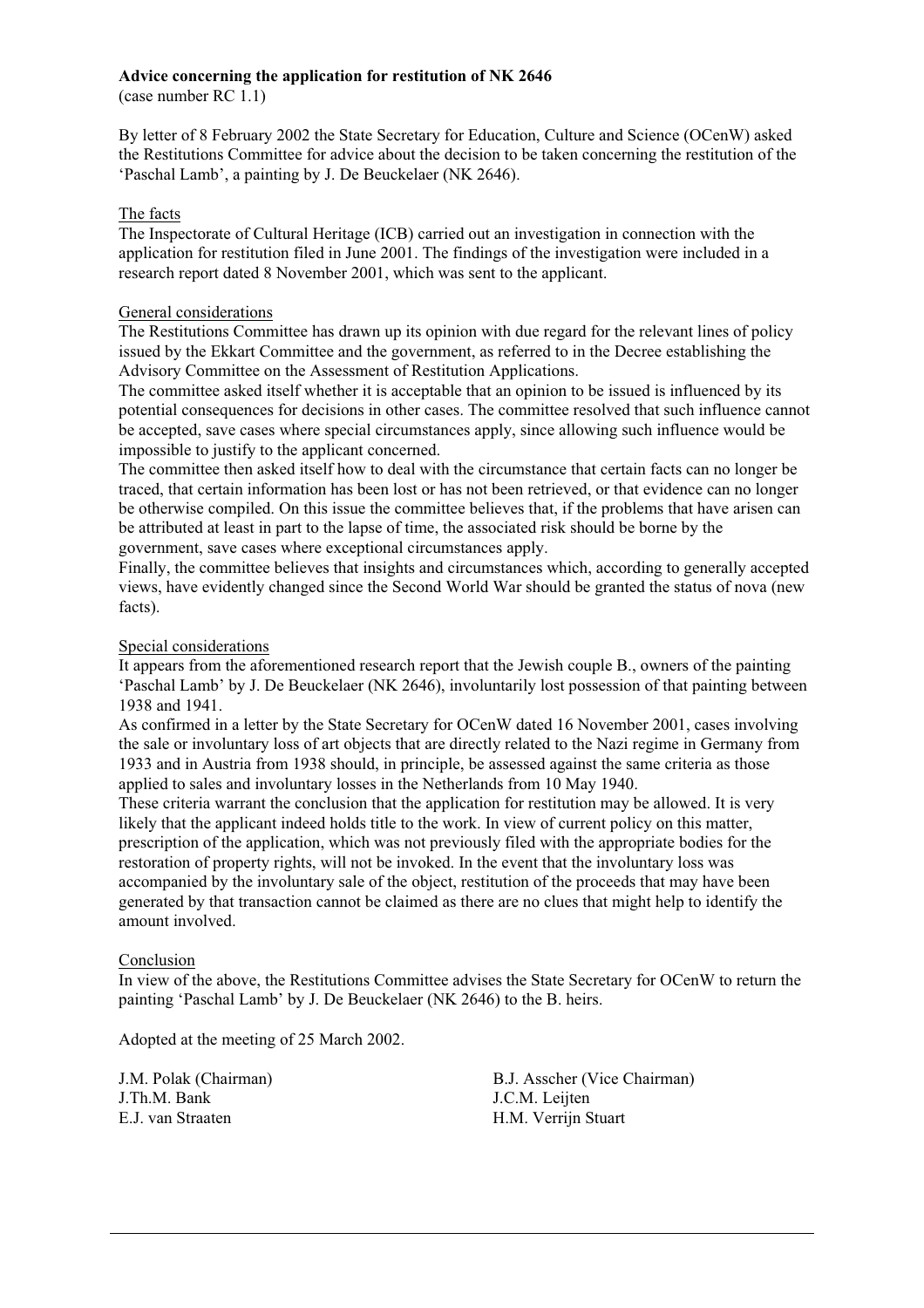## **Advice concerning the application for restitution of NK 3298**

(case number RC 1.3)

By letter of 2 April 2002 the State Secretary for Education, Culture and Science (OCenW) asked the Restitutions Committee for advice about the decision to be taken concerning the application by F.M. for restitution of the painting 'Venus in Vulcan's Smithy' after F. Boucher (NK 3298).

## The facts

In connection with the application for restitution, which was filed on 10 October 2001, the Inspectorate of Cultural Heritage (ICB) carried out an investigation into the facts. The findings of the investigation were included in a research report dated 18 March 2002, which was sent to the applicant.

## General considerations

The Restitutions Committee has drawn up its opinion with due regard for the relevant lines of policy issued by the Ekkart Committee and the government.

The committee asked itself whether it is acceptable that an opinion to be issued is influenced by its potential consequences for decisions in other cases. The committee resolved that such influence cannot be accepted, save cases where special circumstances apply, since allowing such influence would be impossible to justify to the applicant concerned.

The committee then asked itself how to deal with the circumstance that certain facts can no longer be traced, that certain data has been lost or has not been retrieved, or that evidence can no longer be otherwise compiled. On this issue the committee believes that, if the problems that have arisen can be attributed at least in part to the lapse of time, the associated risk should be borne by the government, save cases where exceptional circumstances apply.

Finally, the committee believes that insights and circumstances which, according to generally accepted views, have evidently changed since the Second World War should be granted the status of new facts.

## Special considerations

The research report mentioned above states that the painting 'Venus in Vulcan's Smithy' was the property of a Mrs H. M.-M, who was of Jewish descent. She involuntarily lost possession of the painting during the occupation. Her claims of title to the painting are plausible and have indeed been acknowledged by the Dutch authorities.

The application for restitution should be regarded as a new claim, since the request for restoration of property rights made at the time never resulted in a valid decision, due to the erroneous notion that tax debts incurred by Mrs M.'s husband, Mr E.M. M., could be recovered from the painting. Given that the proceeds on the sale of the painting at the time, to an amount of NLG 1.000.- were never transferred to Mrs M., no refund can be claimed. Since the government, in accordance with its policy in cases like the present one, refrains from invoking prescription, there is nothing that would obstruct restitution of the painting.

## Conclusion

In view of the above the Restitutions Committee advises the State Secretary for OCenW to return the painting 'Venus in Vulcan's Smithy' to the heirs of Mrs H. M.-M.

Adopted at the meeting of 22 April 2002.

| J.M. Polak (Chairman) | B.J. Asscher (Vice Chairman) |
|-----------------------|------------------------------|
| J.Th.M. Bank          | J.C.M. Leijten               |
| E.J. van Straaten     | H.M. Verrijn Stuart          |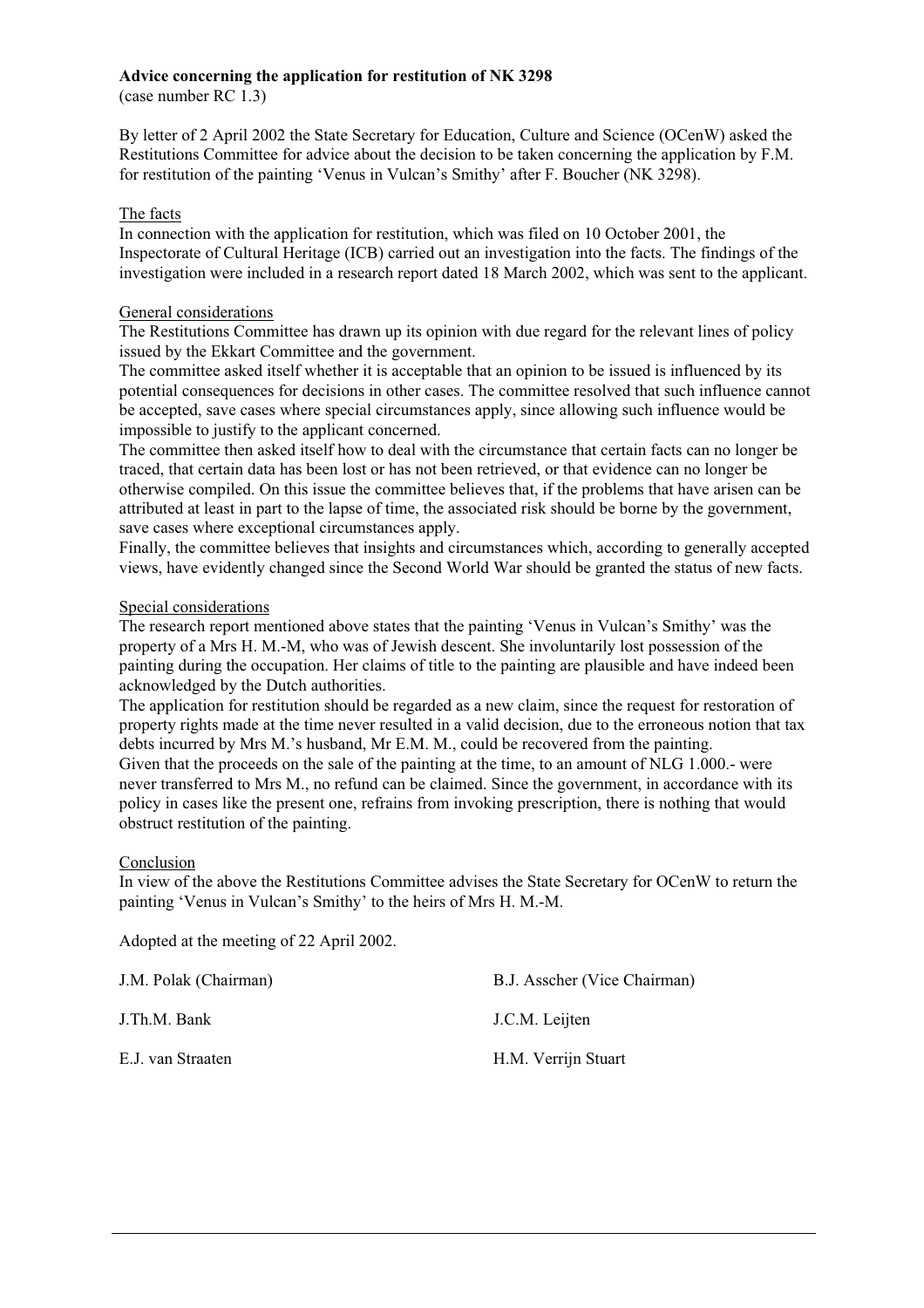#### **Advice concerning the application for restitution of NK 2181 and NK 2115** (case number RC 1.5)

By letter of 2 April 2002 the State Secretary for Education, Culture and Science (OCenW) asked the Restitutions Committee for advice about the decision to be taken concerning the application filed on 7 February 2002 by P.H., on behalf of the heirs of Mr J. H., for restitution of the paintings 'Portrait of a Woman with a Little Dog' (NK 2181) and 'View of Binnen-Amstel and the Blauwbrug' (NK 2115).

## The facts

In connection with the application for restitution, an investigation into the facts was carried out by order of the Restitutions Committee. The findings of the investigation were included in a research report dated 4 September 2002, which was sent to the applicant. In a letter dated 14 September 2002 Mr P.H., on the committee's request, stated to have filed his application also on behalf of the heirs of Mrs L. H.

## General considerations

The Restitutions Committee has drawn up its opinion with due regard for the relevant lines of policy issued by the Ekkart Committee and the government.

The committee asked itself whether it is acceptable that an opinion to be issued is influenced by its potential consequences for decisions in other cases. The committee resolved that such influence cannot be accepted, save cases where special circumstances apply, since allowing such influence would be impossible to justify to the applicant concerned.

The committee then asked itself how to deal with the circumstance that certain facts can no longer be traced, that certain data has been lost or has not been retrieved, or that evidence can no longer be otherwise compiled. On this issue the committee believes that, if the problems that have arisen can be attributed at least in part to the lapse of time, the associated risk should be borne by the government, save cases where exceptional circumstances apply.

Finally, the committee believes that insights and circumstances which, according to generally accepted views, have evidently changed since the Second World War should be granted the status of new facts.

## Special considerations

- 1. The applicant must be regarded as a representative of both the heirs of Mr J. H. and of the latter's sister-in-law, Mrs L. H.
- 2. The research report mentioned above indicates that Mr J. H. was the owner of 'Portrait of a Woman with a Little Dog' (NK 2181) and, furthermore, that Mrs L. H. must be regarded as the owner of the painting 'View of Binnen-Amstel and the Blauwbrug' (NK 2115).
- 3. The two paintings were involuntarily lost from Mr J. H.'s and Mrs L. H.'s estates as a result of persecution by the Nazi regime.
- 4. The H. family's claims of title to 'View of Binnen-Amstel and the Blauwbrug' (NK 2115) were acknowledged by the Dutch authorities after the war. In the committee's view, changed insights into the financial conditions imposed upon the H. family after the war constitute 'new facts' as referred to in the policy. The application for restitution is therefore allowable.
- 5. Given that no previous applications for restitution of 'Portrait of a Woman with a Little Dog' have been filed (NK 2181), this application for restitution is allowable as well.
- 6. One problem concerning 'View of Binnen-Amstel and the Blauwbrug' (NK 2115) is the circumstance that although restitution is fully allowable, the painting itself has proved to be untraceable. Consequently, in its conclusion the committee cannot advise that it should be returned but will have to restrict itself to an opinion to the effect that the claim by the heirs of Mrs L. H. should be honoured in the form of an indemnification in case the painting continues to be untraceable.
- 7. Since no evidence has been found to suggest that the sales proceeds were transferred to the owner at any point in time, no refund can be claimed.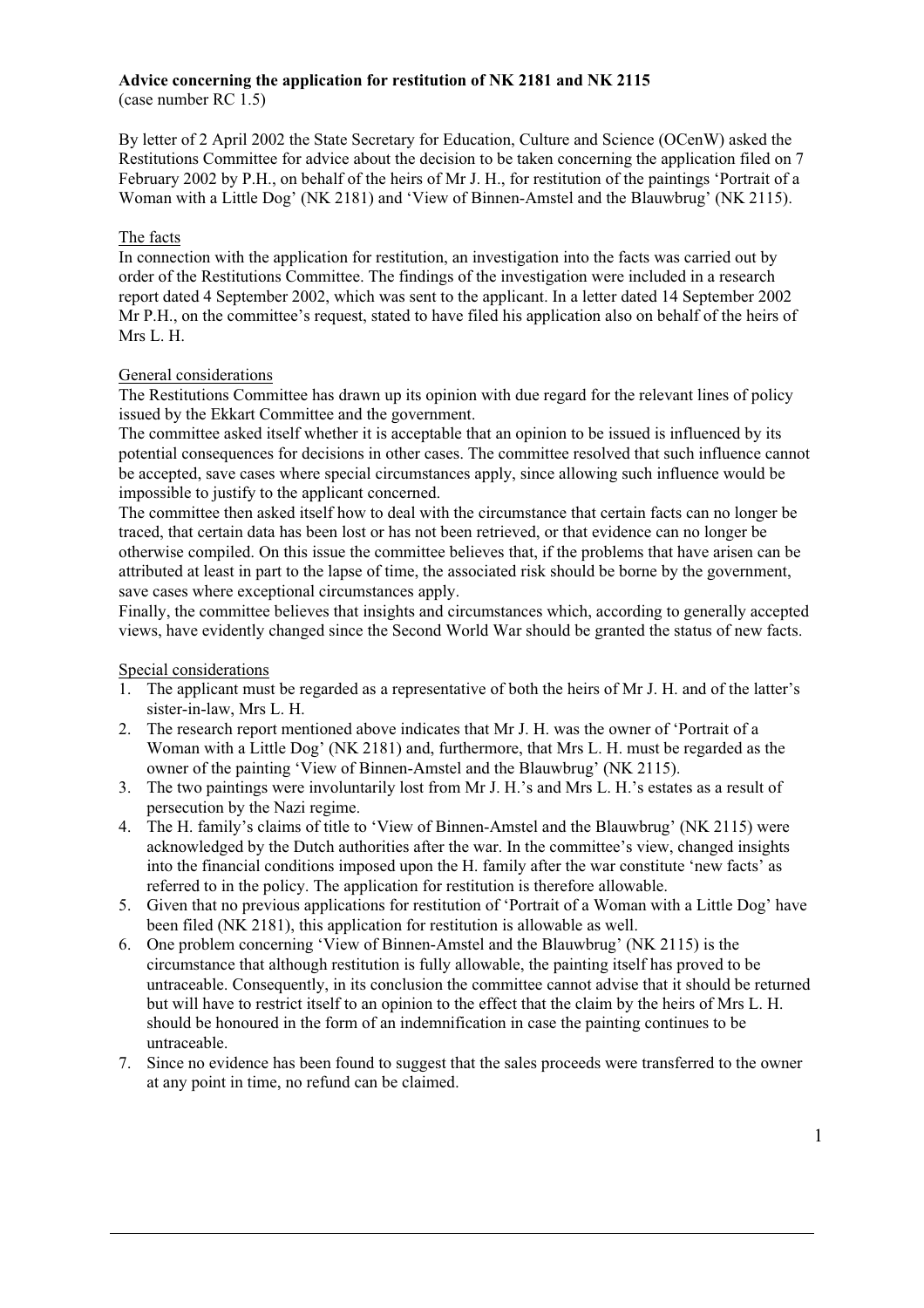## **Conclusion**

In view of the above the Restitutions Committee advises the State Secretary for OCenW to return the painting 'Portrait of a Woman with a Little Dog' (NK 2181) to the heirs of Mr J. H. and indemnify the heirs of Mrs L. H. with respect to 'View of Binnen-Amstel and the Blauwbrug' (NK 2115).

Adopted at the meeting of 23 September 2002.

J.M. Polak (Chairman) B.J. Asscher (Vice Chairman) J.Th.M. Bank J.C.M. Leijten E.J. van Straaten H.M. Verrijn Stuart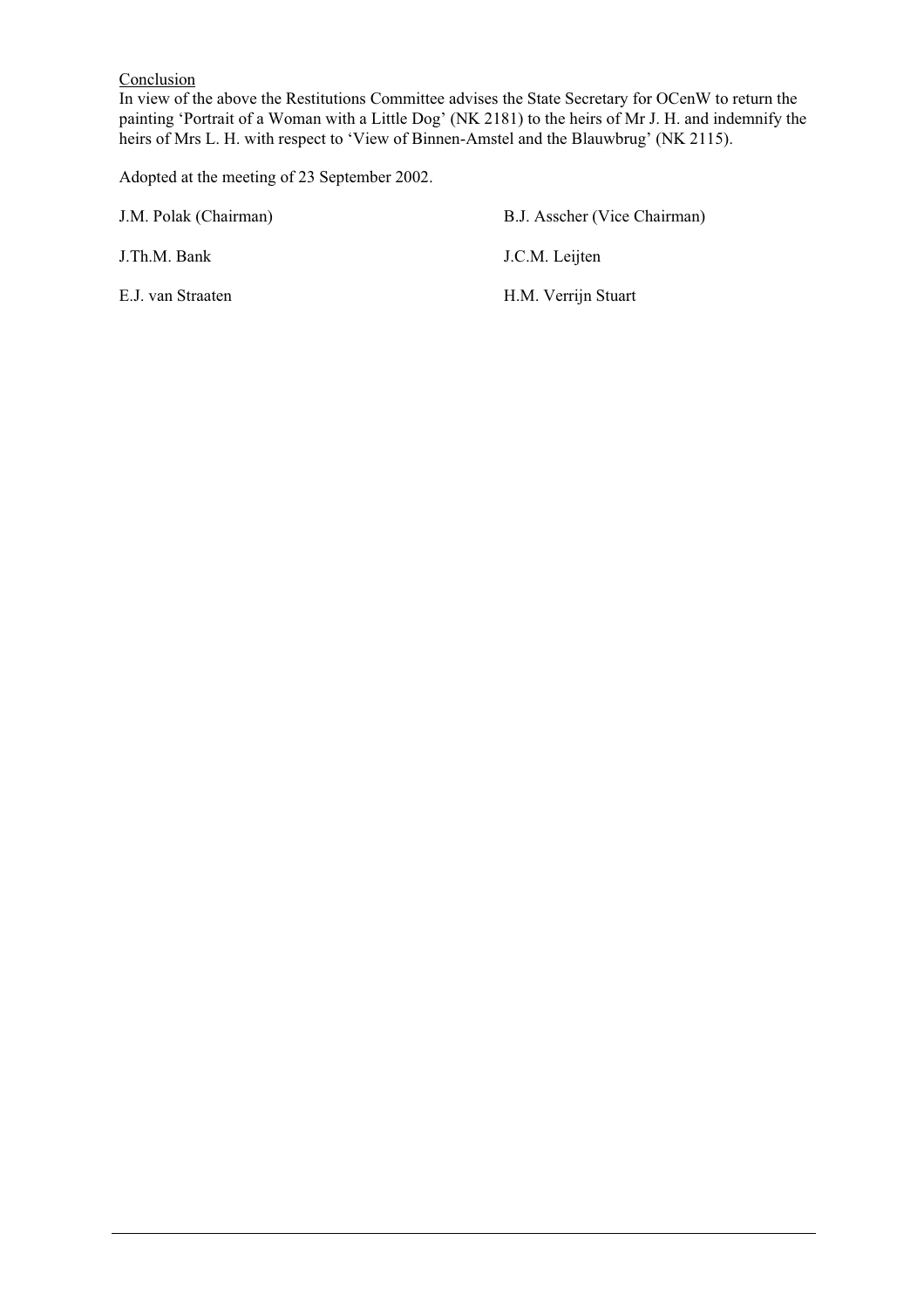# **Advice concerning the application for restitution of NK 3409**

(case number RC 1.7)

By letter of 22 July 2002 the State Secretary for Education, Culture and Science (OCenW) asked the Restitutions Committee for advice about the decision to be taken concerning the application filed on 21 June 2002 by Mr K.O.N. on behalf of the heirs of Mr J.H. Gosschalk for restitution of 'Portrait of Don Luis de Requessens y Zuñiga', a painting by an anonymous artist (NK 3409).

## The facts

In connection with the application for restitution, the Inspectorate of Cultural Heritage (ICB) carried out an investigation into the facts. The findings of the investigation were included in a historical report drawn up by the Origins Unknown agency (BHG), dated 12 September 2002, which was sent to the applicant. According to the Restitutions Committee, no further investigations are required.

## General considerations

The Restitutions Committee has drawn up its opinion with due regard for the relevant lines of policy issued by the Ekkart Committee and the government.

The committee asked itself whether it is acceptable that an opinion to be issued is influenced by its potential consequences for decisions in other cases. The committee resolved that such influence cannot be accepted, save cases where special circumstances apply, since allowing such influence would be impossible to justify to the applicant concerned.

The committee then asked itself how to deal with the circumstance that certain facts can no longer be traced, that certain data has been lost or has not been retrieved, or that evidence can no longer be otherwise compiled. On this issue the committee believes that, if the problems that have arisen can be attributed at least in part to the lapse of time, the associated risk should be borne by the government, save cases where exceptional circumstances apply.

Finally, the committee believes that insights and circumstances which, according to generally accepted views, have evidently changed since the Second World War should be granted the status of new facts.

## Special considerations

- 1. The research report mentioned above indicates that the 'Portrait of Don Luis de Requessens y Zuñiga' (NK 3409) was owned by Mr J.H. Gosschalk.
- 2. Mr J.H. Gosschalk involuntarily lost possession of the painting due to persecution by the Nazi regime.
- 3. Given that no previous application for the restitution of the 'Portrait of Don Luis de Requessens y Zuñiga' (NK 3409) has been processed, this application for restitution is allowable.
- 4. Given that no evidence has been found to suggest that the sales proceeds were transferred to the owner at any point in time, restitution of the proceeds cannot be claimed.

## Conclusion

In view of the above, the Restitutions Committee advises the State Secretary for OCenW to return the painting 'Don Luis de Requessens y Zuñiga' (NK 3409) to the heirs of Mr J.H. Gosschalk.

Adopted at the meeting of 28 October 2002.

J.M. Polak (Chairman) B.J. Asscher (Vice Chairman)

E.J. van Straaten H.M. Verrijn Stuart

J.Th.M. Bank J.C.M. Leijten